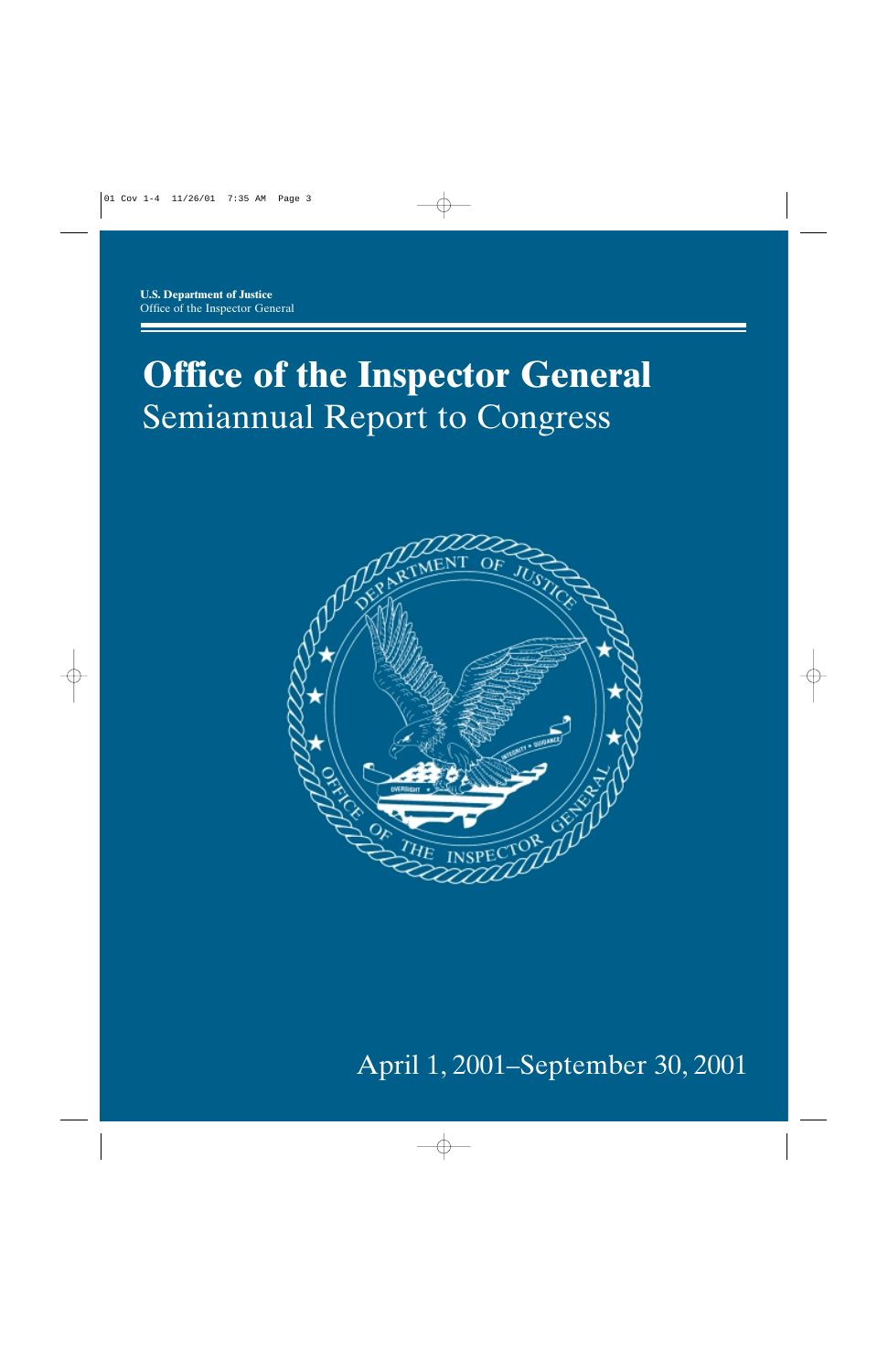*The Office of the Inspector General dedicates this report to the victims of the September 11, 2001, terrorist attacks on the United States.*

*We also honor the many federal, state, and local law enforcement officers, emergency personnel, and others who have responded so valiantly in the aftermath of this tragedy.*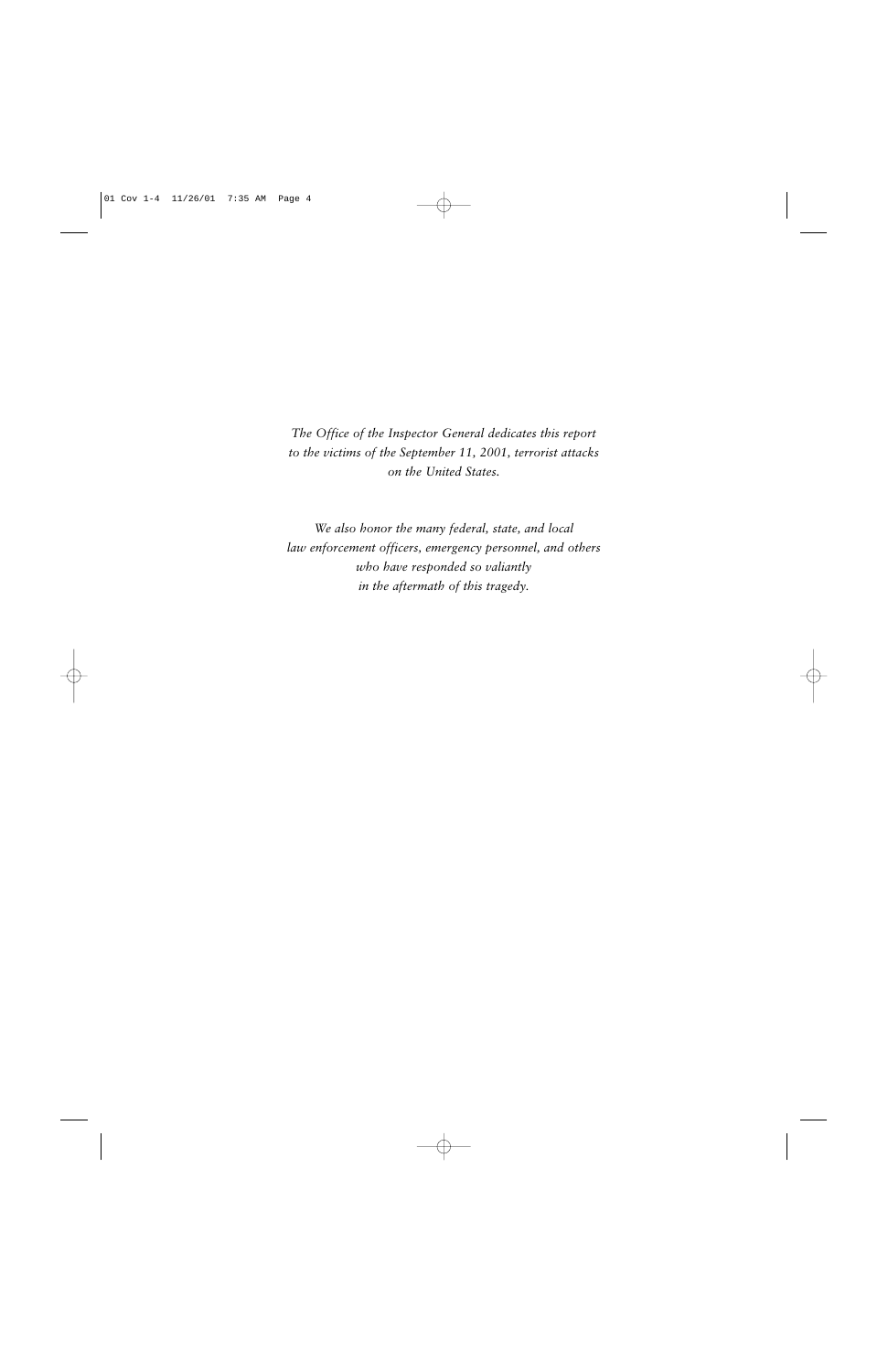

Office of the Inspector General

# **Message from the Inspector General**

This semiannual report summarizes the work of the Office of the Inspector General (OIG) from April 1, 2001, through September 30, 2001. The audits, inspections, investigations, reviews, and other activities highlighted in this report illustrate our continuing commitment to helping improve the integrity and efficiency of Department of Justice (Department) operations.

During the past six months, we completed many important audit and evaluation reports and continued our strong record of investigating allegations of criminal and administrative misconduct by Department employees, contractors, and grantees. This report also describes several sensitive OIG investigations undertaken at the request of the Attorney General and Congress, such as our investigation of the Federal Bureau of Investigation's (FBI) belated production of documents in the Oklahoma City bombing cases and our investigation into the FBI's actions in connection with the espionage activity of Robert Hanssen.

Yet, the normal work of the OIG was dramatically changed by two events during this reporting period. One was the terrorist attacks of September 11. These tragic events have affected all of us, as individuals and as an organization. In the aftermath of September 11, we are revisiting our audit, evaluation, and investigation work plans in an effort to maximize the effectiveness of our reviews given new Department and national priorities. The other event occurred in July 2001 when the Attorney General expanded the OIG's investigative authority to include allegations of misconduct against employees of the FBI and Drug Enforcement Administration (DEA). Previously, the FBI and DEA Offices of Professional Responsibility handled these allegations, except in rare cases when they were assigned to the OIG. The expansion of our jurisdiction enables the OIG to investigate allegations of misconduct in all Department components.

We appreciate the confidence in the OIG the Attorney General showed in assigning us these new responsibilities. We look forward to working with the Attorney General and Congress to meet the new challenges while at the same time continuing our ongoing responsibility to provide comprehensive oversight of Department programs and personnel.

Hey a Fine

Glenn A. Fine Inspector General October 31, 2001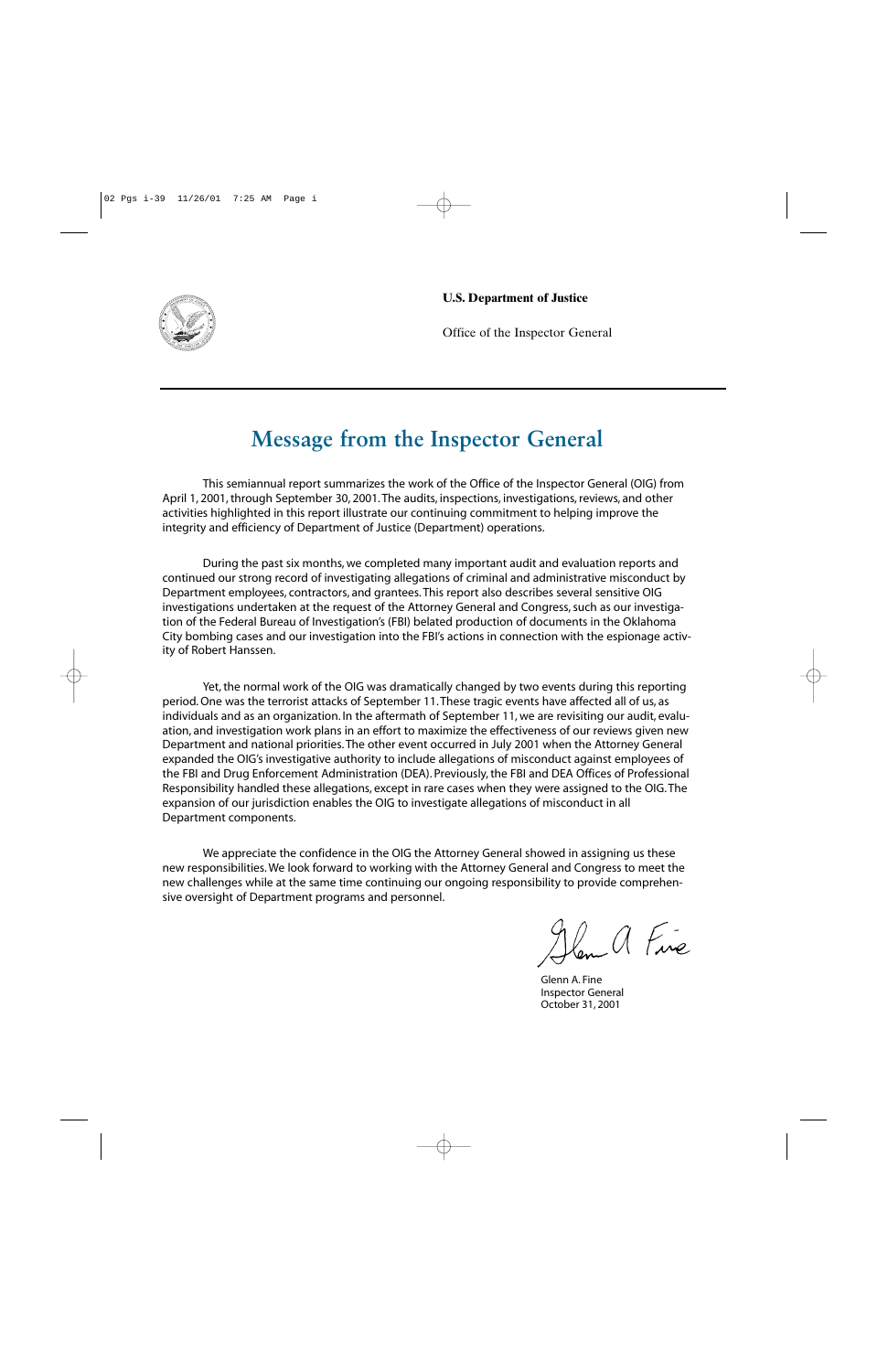# **Table of Contents**

| <b>Highlights of OIG</b><br>Accomplishments         | 1        |
|-----------------------------------------------------|----------|
| OIG Profile<br>.                                    | 3        |
| The Investigations Division                         | 5        |
| Significant Investigations $\dots \dots$            | 6        |
| Investigations Statistics                           | 13       |
| The Audit Division.                                 | 15       |
| Significant Audit Products<br>Comparison of FY 2000 | 16       |
| and FY 1999 Audit Results                           | 23       |
| Audits in Progress                                  | 24       |
| Audit Follow-Up                                     | 25       |
| Unresolved Audits                                   | 25       |
| Audit Statistics                                    | 26       |
| <b>The Evaluation and</b>                           |          |
| <b>Inspections Division </b>                        | 29       |
| Significant Reviews.                                | 29       |
| Ongoing Reviews.                                    | 32       |
| Follow-Up Activities                                | 32       |
| <b>Evaluation and</b><br>Inspections Statistics     | 33       |
| <b>The Office of Oversight</b>                      |          |
| and Review                                          | 35       |
| Significant Activities                              | 35       |
| Ongoing Reviews.                                    | 36       |
| Other OIG Activities.                               | 37       |
| Briefings and Training $\dots \dots$                | 37       |
| Task Forces, Working Groups,<br>and Committees      |          |
| Legislation and Regulations                         | 38<br>39 |
| Congressional Testimony .                           | 39       |
| President's Council on Integrity                    |          |
| and Efficiency Activities .                         | 39       |
| <b>Appendices.</b>                                  | 40       |
| <b>Evaluation and Inspections</b>                   |          |
| Division Reports                                    | 40       |
| Audit Division Reports                              | 41       |
| Acronyms and Abbreviations                          | 51       |
| Glossary of Terms.                                  | 52       |
| Reporting Requirements Index.                       | 54       |

# **List of Statistical Charts**

| <b>Investigations Statistics </b>                       | 13 |
|---------------------------------------------------------|----|
| Source of Allegations.                                  | 13 |
| Investigative Caseload                                  | 13 |
| Prosecutive Actions                                     | 13 |
| Administrative Actions                                  | 13 |
| Monetary Results.                                       | 13 |
| <b>Audit Statistics</b>                                 | 26 |
| Funds Recommended<br>for Better Use                     | 26 |
| Questioned Costs.                                       | 27 |
| Management Improvements                                 | 27 |
| <b>Evaluation and</b><br><b>Inspections Statistics </b> | 33 |
|                                                         |    |
| Evaluation and<br>Inspections Workload 33               |    |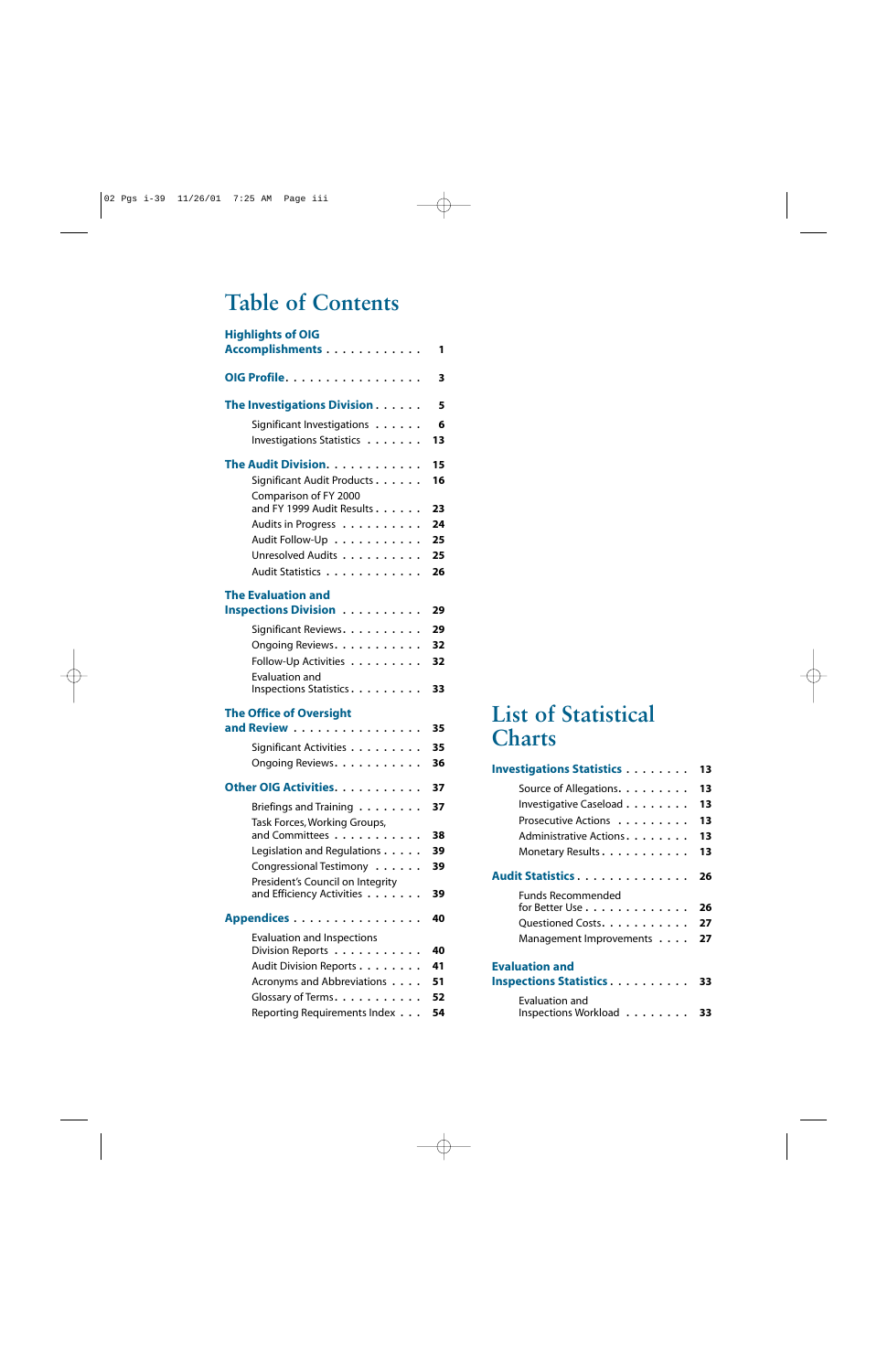# **Highlights of OIG Accomplishments**

Following are highlights of OIG accomplishments that are discussed in detail in this Semiannual Report to Congress (Report).

# **Statistical Highlights April 1, 2001–September 30, 2001**

| Allegations Received by the    |              |
|--------------------------------|--------------|
| <b>Investigations Division</b> | 5,239        |
| <b>Investigations Opened</b>   | 363          |
| <b>Investigations Closed</b>   | 307          |
| Arrests                        | 92           |
| Indictments/Informations       | 74           |
| Convictions/Pleas              | 80           |
| Administrative Actions         | 93           |
| Fines/Restitutions/Recoveries  | \$769,698    |
| Audit Reports Issued           | 240          |
| <b>Ouestioned Costs</b>        | \$47 million |
| Funds Put To Better Use        | \$15 million |

# **Investigations**

The Investigations Division investigates allegations of bribery, fraud, sexual abuse, theft, alien and drug smuggling, introduction of contraband into federal prisons, and violations of other laws and procedures that govern Department employees, contractors, and grantees. Examples of the cases described in this Report include:

Improvements 382

Recommendations for Management

- ◆ Three joint investigations by the OIG New York Field Office, FBI, and Federal Bureau of Prisons (BOP) into bribery and contraband smuggling at the Allenwood, Pennsylvania, federal correctional institution resulted in the arrest and prosecution of 11 defendants, including three BOP correctional officers, who pled guilty to accepting cash payments to smuggle contraband into and out of the institution.
- ◆ An INS immigration inspector assigned to the San Francisco International Airport was sentenced to one year's incarceration and three years' supervised release after pleading guilty to charges of bribery of a public official; fraud and misuse of visas, permits, and other documents; and theft of public property. A joint investigation by the OIG San Francisco Field Office and the INS revealed that the immigration inspector stole two INS immigration stamps and two bottles of security ink and agreed to sell those items to confidential informants for \$85,000.
- New York Field Office agents arrested two Immigration and Naturalization Service (INS) employees, an INS contract employee, and a civilian document broker after an undercover investigation into allegations that the broker was providing valid INS employment authorization documents (EADs) to ineligible aliens. The broker, who was arrested first, agreed to cooperate with investigators. Her cooperation and an analysis of the improperly issued documents led to the arrest of an INS district adjudications officer, an INS clerk, and an INS contract clerk.They confessed to issuing at least 50 fraudulent EADs and placing 10 to 15 ADIT (I-551) stamps in the passports of ineligible aliens for between \$500 and \$2,000 each.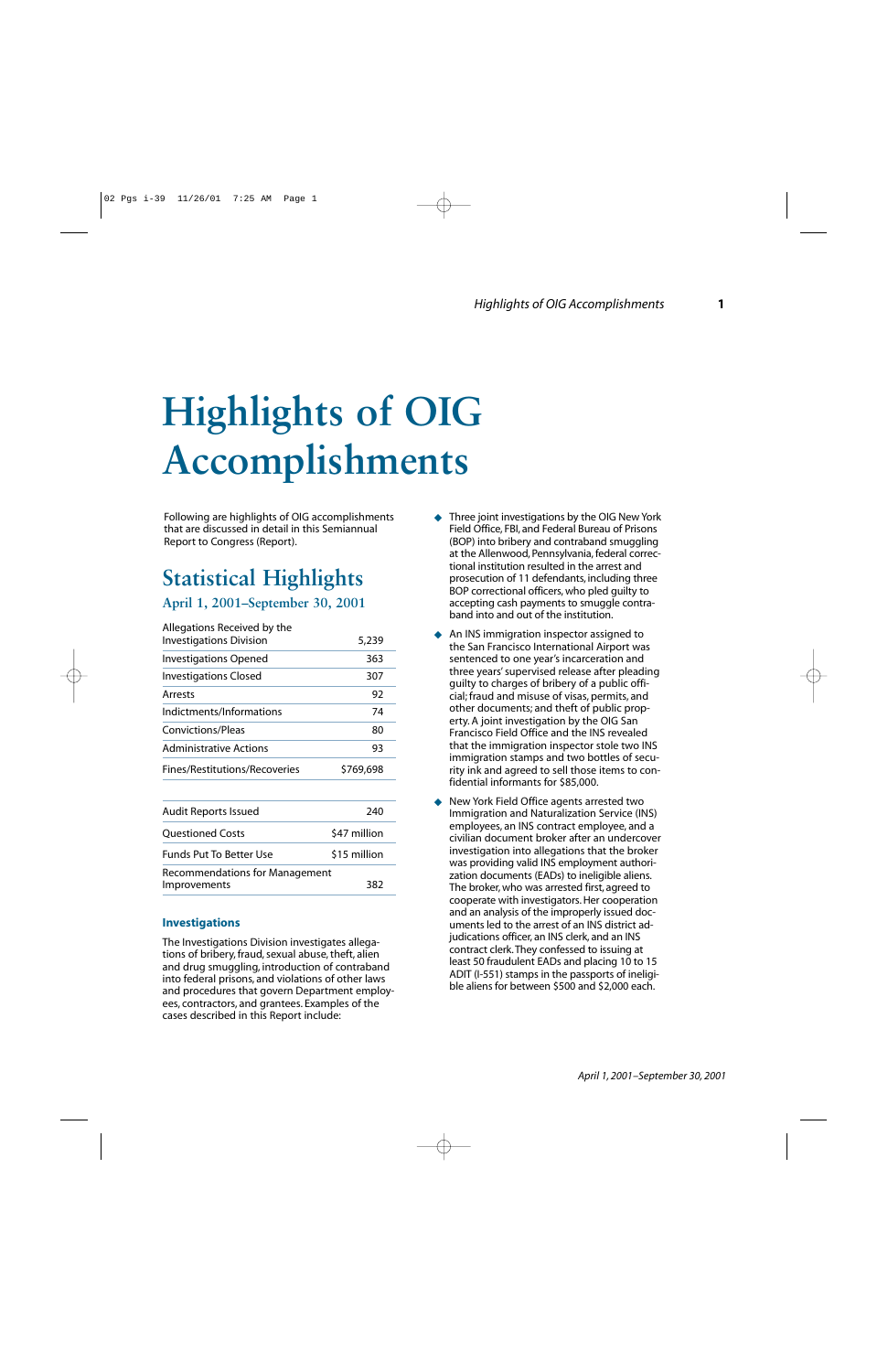### **Audits**

The Audit Division reviews Department organizations, programs, computer technology and security systems, and financial statements. Audit also conducts or oversees external audits of expenditures made under Department contracts, grants, and other agreements. Examples of audits described in this Report include:

- ◆ In response to congressional requirements, in 1995 the INS began developing a system to automate the processing of airline passengers' I-94 forms to collect arrival and departure data. We audited the design and implementation of the INS's Automated I-94 System and found that the INS has not properly managed the project. As a result, despite having spent \$31.2 million on the system from fiscal year (FY) 1996 to FY 2000, the INS (1) does not have clear evidence that the system meets its intended goal, (2) has won the cooperation of only two airlines, (3) is operating the system at only four airports, and (4) must modify the system to achieve its intended uses.
- ◆ The OIG audited the Combined DNA Index System (CODIS), a national information repository maintained by the FBI that stores, maintains, tracks, and searches DNA specimen information to facilitate the exchange of DNA information by forensic laboratories across the country. We noted that the FBI needs to improve its oversight of participating laboratories to ensure they comply with the FBI's quality assurance standards. For example, at six of the eight laboratories audited, we found 49 unallowable or incomplete forensic profiles in CODIS out of the 608 forensic profiles reviewed.

### **Inspections**

The Evaluation and Inspections Division (E&I) produced management assessments and program evaluations that reviewed the efficiency, vulnerability, and effectiveness of Department operations. Examples of reviews discussed in this Report include:

◆ The OIG reviewed the INS's practice of escorting criminal aliens on commercial airlines when the aliens are removed from the

United States to non-border countries. The OIG found that the INS is placing the traveling public at potential risk because it does not consistently follow its established escort policy. In three of the four districts visited by OIG inspectors, INS managers disregarded INS policies, resulting in the removal of violent aliens without escorts on commercial airlines. In addition, we found that the INS does not adequately coordinate the alien escort process with the Department of State.

OIG inspectors reviewed the treatment of unaccompanied illegal juveniles who are held in INS custody for more than 72 hours and placed into formal immigration proceedings. The OIG found that the INS has made significant improvements in its juvenile program. However, we found deficiencies at INS districts, Border Patrol sectors, and INS headquarters that could have potentially serious consequences for the well-being of the juveniles. These deficiencies included the failure to separate non-delinquent from delinquent juveniles.

### **Special Reviews**

The Office of Oversight and Review (O&R) investigates sensitive matters involving Department programs or employees. Examples of reviews discussed in this Report include:

- ◆ At the request of the Attorney General, the OIG is investigating the belated disclosure of documents related to the government's prosecution of Timothy McVeigh and Terry Nichols for the 1995 bombing of the Oklahoma City federal building. An OIG team of attorneys, special agents, auditors, and support personnel has conducted on-site investigations at 13 FBI field offices and is currently drafting its report of investigation.
- ◆ The OIG is continuing its review of the Department's performance in preventing, detecting, and investigating the espionage activities of former FBI agent Robert Hanssen. By the end of this reporting period, the OIG team of attorneys, investigators, and analysts had obtained and was reviewing more than 100,000 pages of documents from the FBI related to this investigation.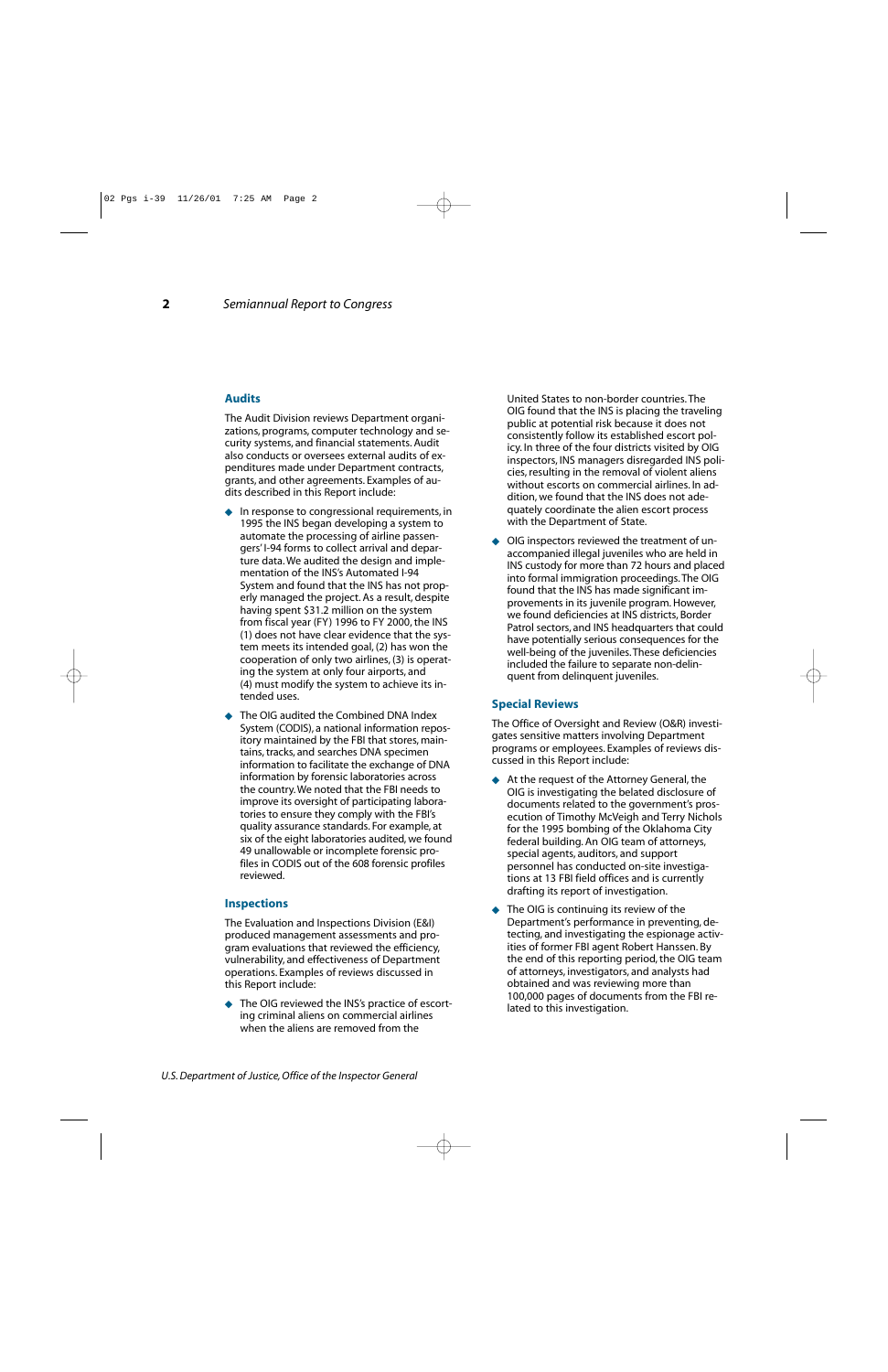# **OIG Profile**

By Act of Congress, the OIG was established in the Department on April 14, 1989. The OIG investigates alleged violations of criminal and civil laws, regulations, and ethical standards arising from the conduct of the Department's employees in their numerous and diverse activities. The OIG also assists management in promoting integrity, economy, efficiency, and effectiveness within the Department and in its financial, contractual, and grant relationships with others.

The OIG has jurisdiction to conduct audits and inspections throughout the entire Department. During this reporting period, the Attorney General expanded the OIG's jurisdiction to conduct criminal or administrative investigations of FBI and DEA employees. Previously, the OIG has had the authority to investigate allegations of misconduct by employees in all other Department components. The Department is seeking additional resources in the FY 2002 budget to enable the OIG to responsibly implement its expanded authority to investigate allegations of misconduct in the FBI and DEA.

The Department's Office of Professional Responsibility retains jurisdiction to investigate allegations of misconduct against Department attorneys that relate to the attorneys' exercise of their authority to investigate, litigate, or provide legal advice.The OIG may investigate other allegations of misconduct against Department attorneys.

The OIG's FY 2001 direct appropriation was \$41.484 million. Additionally, the OIG received reimbursements of \$1.4 million from the INS for the audit, inspections, and investigative oversight work related to the INS User Fee account; \$1.65 million from the Working Capital Fund and other Department components for oversight of financial statement audit work; \$1.25 million from the Executive Office for U.S. Trustees (EOUST) for trustee audits; and \$145,000 for audit oversight work related to the *Government Information Security Reform Act of 2001* (GISRA). In addition, the OIG received nearly \$1.39 million in supplemental funding, which will support the development of a new case tracking and

management system for the Investigations Division, the OIG's investigation of the Department's performance related to the alleged espionage activities of Robert Hanssen, and the purchase of automated workpaper software for the Audit Division.

This Report reviews the accomplishments of the OIG for the 6-month period ending September 30, 2001. As required by Section 5 of the *Inspector General Act of 1978* (IG Act), as amended, this Report is submitted no later than October 31, 2001, to the Attorney General for his review. No later than November 30, 2001, the Attorney General is required to forward the Report to Congress along with his *Semiannual Management Report to Congress,* which presents the Department's position on audit resolution and follow-up activity discussed in the Report.

**Information about the OIG and its activities is available on the OIG's website at www.usdoj.gov/oig.**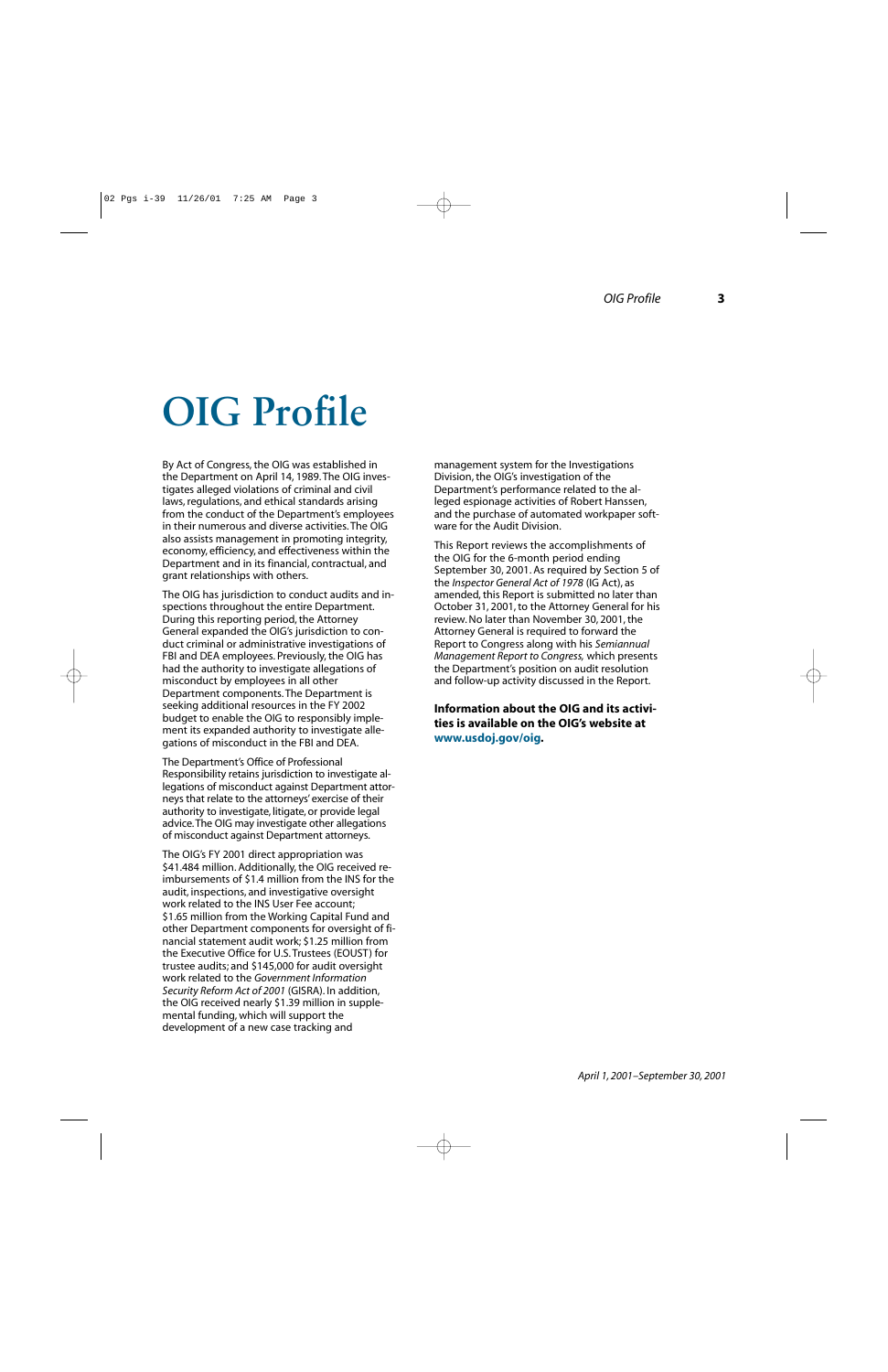**4** *Semiannual Report to Congress*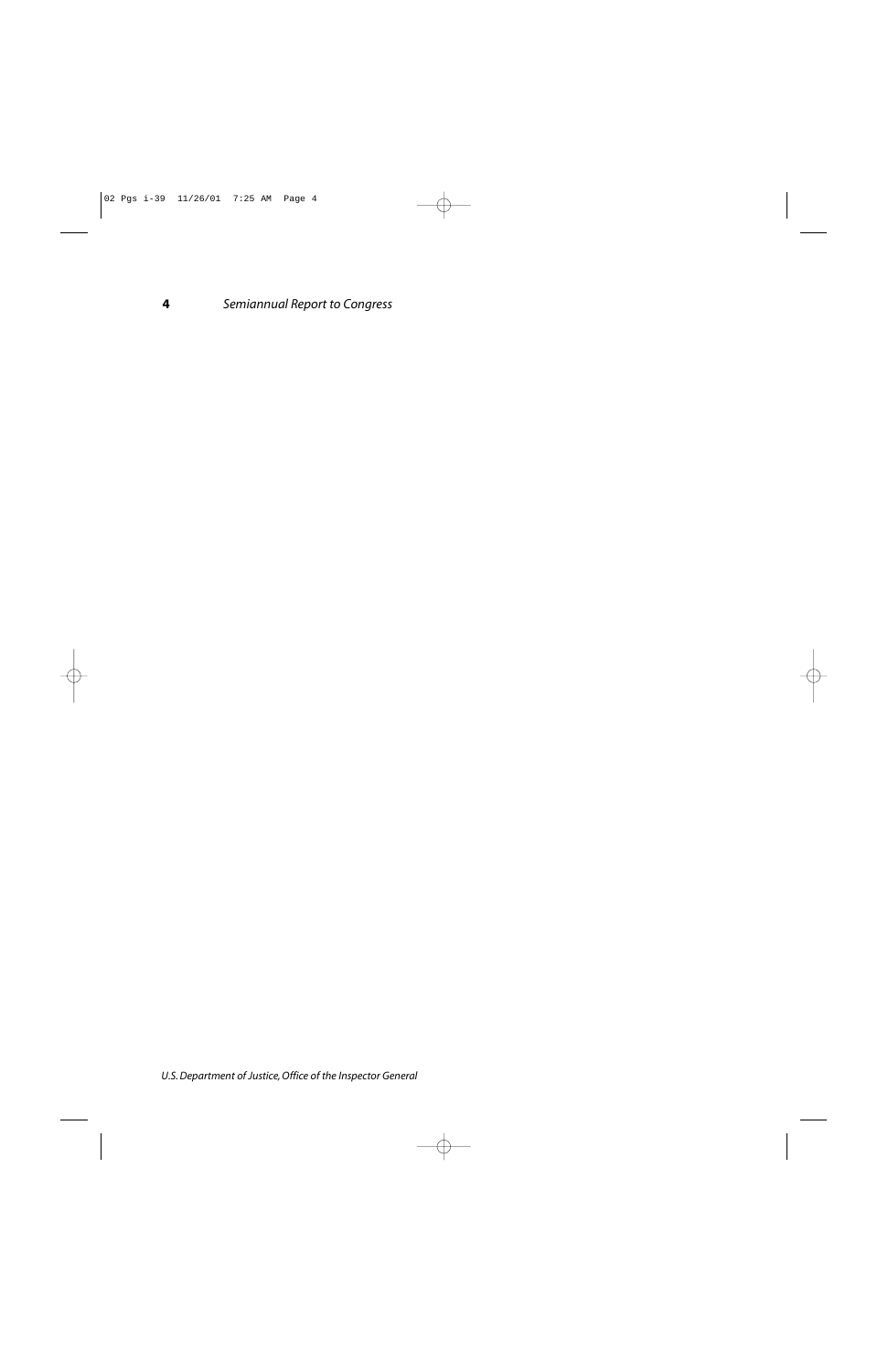# **The Investigations Division**

The Investigations Division (Investigations) investigates allegations of bribery, fraud, abuse, civil rights violations, and violations of other laws and procedures that govern Department employees, contractors, and grantees. Investigations develops cases for criminal prosecution and civil and administrative action. In many instances, the OIG refers less serious allegations to components within the Department for appropriate action and, in the more important cases that are referred, reviews their findings and disciplinary action taken.

Investigations carries out its mission through the work of its special agents who are assigned to OIG offices across the country. Currently, Investigations has field offices in Chicago, El Paso, Los Angeles, McAllen, Miami, New York, San Diego, San Francisco, Tucson, and Washington, DC (the Washington Field Office and Fraud Detection Office), and smaller, area offices in Atlanta, Boston, Colorado Springs, Dallas, El Centro, Houston, and Seattle. Investigations Headquarters in Washington, DC, consists of the immediate office of the Assistant Inspector General (AIG) and three branches: Operations, Investigative Support, and Policy and Administration.

Geographic areas covered by the field offices are indicated on the map below. In addition, the San Francisco office covers Alaska; the San Diego office covers Hawaii, Guam, the Northern Mariana Islands, and American Samoa; and the Miami office covers Puerto Rico and the U.S. Virgin Islands.

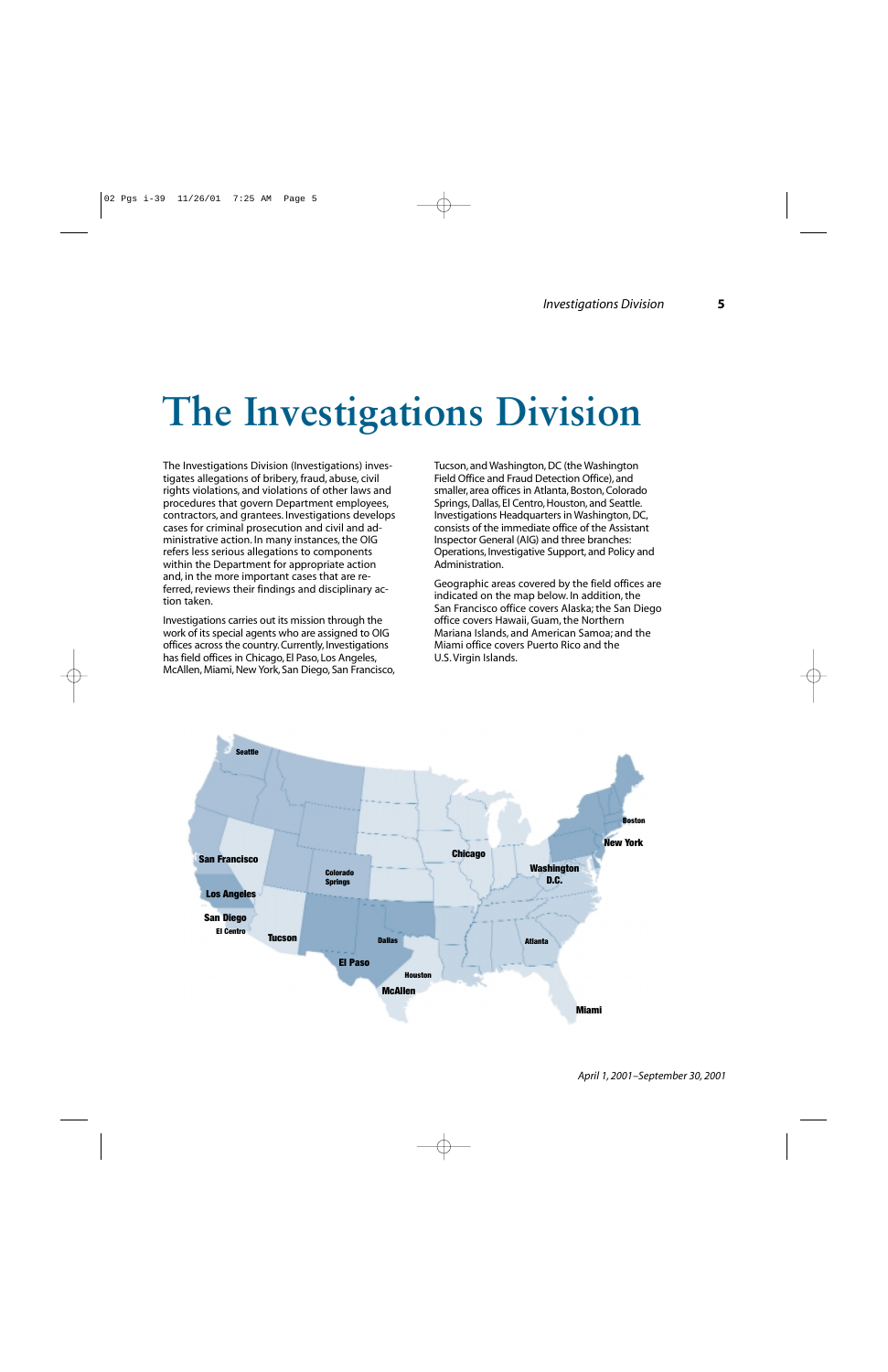During this reporting period, Investigations received 5,239 complaints. It opened 363 investigations and closed 307. OIG agents made 92 arrests involving 41 Department employees, 41 civilians, 1 grantee, and 9 Department contract personnel. Convictions resulted in 43 individuals receiving sentences up to 51 months' incarceration and \$769,698 in fines, recoveries, and orders of restitution. As a result of OIG investigations, 32 employees, 15 contract employees, and 1 contractor received disciplinary action, including 38 who were terminated. In addition, 35 employees and 10 contract employees resigned either during or at the conclusion of OIG investigations.

# **Significant Investigations**

Following are some of the cases investigated during this reporting period, grouped by offense category.

## **Bribery**

◆ An INS immigration inspector assigned to the San Francisco International Airport was sentenced in the Northern District of California to one year's incarceration and three years' supervised release pursuant to a guilty plea to charges of bribery of a public official; fraud and misuse of visas, permits, and other documents; and theft of public property. A joint investigation by the OIG San Francisco Field Office and the INS revealed that the immigration inspector stole two INS immigration stamps and two bottles of security ink and agreed to sell those items to confidential informants for \$85,000. During the investigation, the immigration inspector met with two confidential informants and accepted a total of \$17,500 for the items before being arrested by the OIG.

◆ In the Western District of Texas, two former correctional officers at the Reeves County Detention Center (RCDC) in Pecos, Texas, a facility under contract with the BOP to house federal inmates, were arrested and pled guilty to charges of conspiracy to accept a bribe and aiding and abetting in the conversion of government property. An inmate coconspirator was arraigned on charges of conspiracy to commit bribery and misprision of a felony. An investigation by the El Paso Field Office developed evidence that the correctional officers allowed contraband to be shipped from inmates' families to the RCDC. An inmate served as a broker between the correctional officers and the inmates seeking the contraband and paid the correctional officers \$50 for each package. The inmate broker subsequently delivered the contraband to inmates in exchange for commissary goods. The two former correctional officers await sentencing; judicial proceedings continue for the inmate.

◆ An investigation by the Southwest Border Corruption Task Force, of which the Tucson Field Office is a member, led to an indictment alleging that a Border Patrol agent assigned to the Naco, Arizona, Border Patrol Station accepted bribes, possessed and transported illegal drugs, carried a firearm in the course of a drug trafficking crime, and laundered money. The investigation developed evidence that the Border Patrol agent was willing to assist in the smuggling of drugs into the United States by monitoring Border Patrol radio traffic and that he transported \$250,000 in drug proceeds and 20 kilograms of cocaine between Tucson and Phoenix in exchange for more than \$25,000. Judicial proceedings continue.

◆ Our September 2000 *Semiannual Report to Congress* described a case that resulted in the arrest and guilty plea of an INS supervisory district adjudications officer in the Eastern District of California on charges of bribery of a public official. During this reporting period, the INS officer was sentenced to one year's incarceration and ordered to pay a \$2,400 fine. This San Francisco Field Office investigation, assisted by the INS, found that the adjudications officer accepted bribes to expedite naturalization applications for several Middle Eastern aliens. INS terminated the supervisory district adjudications officer as a result of this investigation.

◆ In our September 2000 *Semiannual Report to Congress* we reported on a case in which a district adjudications officer assigned to the INS Boston District Office was arrested on charges of bribery. During this reporting period, he pled guilty and was sentenced to one year's incarceration and two years' supervised release and ordered to pay a \$5,000 fine. A 15-month investigation by the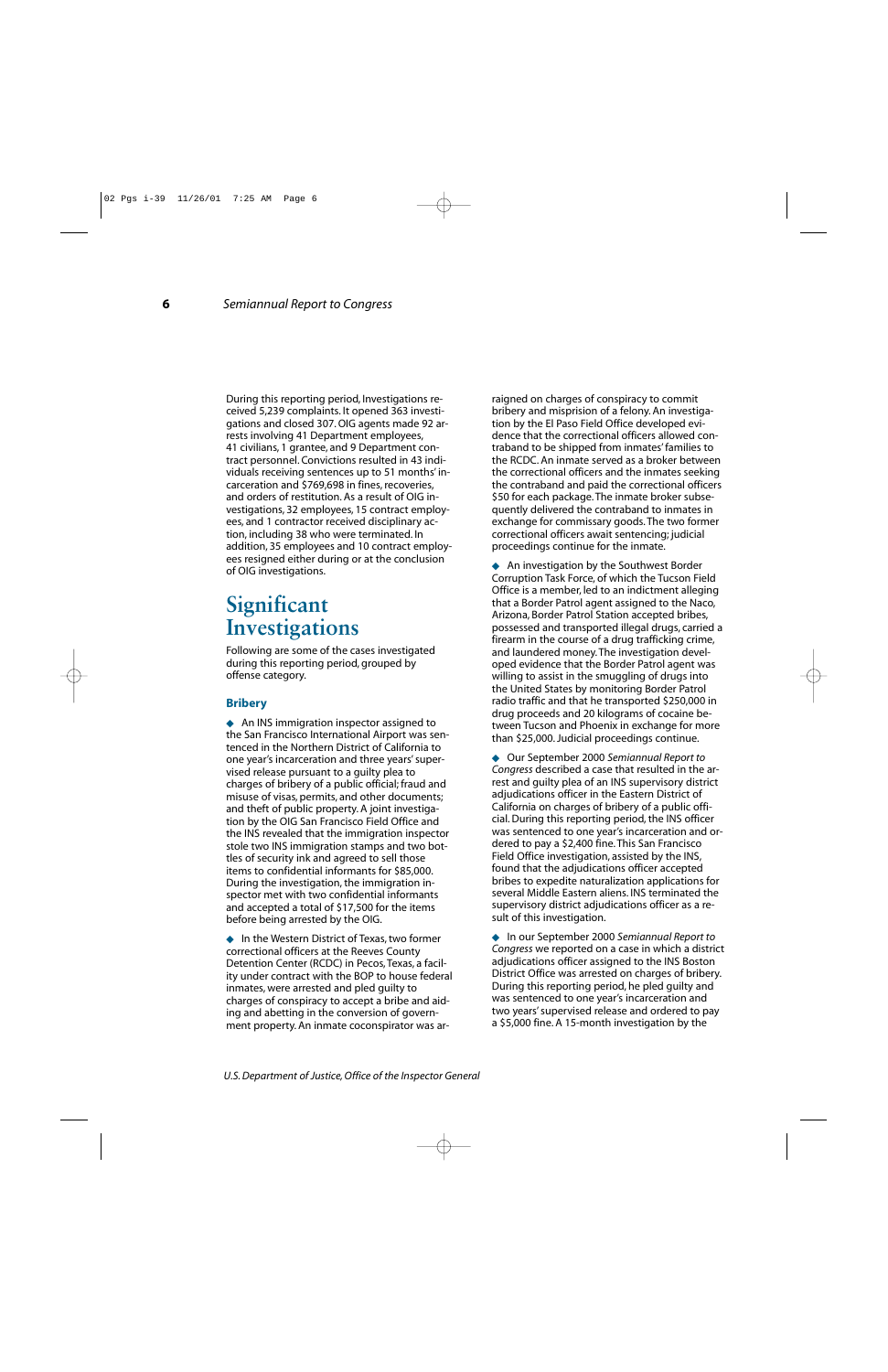OIG Boston Area Office, assisted by the FBI and other federal agencies, developed evidence that the district adjudications officer demanded and accepted approximately \$5,000 in bribes in exchange for granting a naturalization candidate citizenship and removing all references to the candidate's arrest history from his alien file. The investigation also confirmed that the district adjudications officer offered to assist an undercover agent with naturalization candidates for \$1,000 each and to obtain INS employment for doctors for \$1,000 each.

## **Introduction of Contraband**

◆ Three related joint investigations by the OIG New York Field Office, FBI, and BOP into bribery and contraband smuggling at the Federal Correctional Institution (FCI) in Allenwood, Pennsylvania resulted in the arrest and prosecution of 11 defendants, including 3 BOP correctional officers. The three correctional officers pled guilty to accepting cash payments to smuggle contraband into and out of the institution. One correctional officer was sentenced to 18 months' incarceration and fined \$4,000; a second was sentenced to probation and community service; the third awaits sentencing. Two inmates and two former inmates also were charged for their roles in the schemes. One inmate and one former inmate pled guilty and await sentencing. In addition, OIG and FBI agents arrested four civilian coconspirators who acted as go-betweens in the exchanges of contraband and bribe monies. All four pled guilty to aiding and abetting charges; sentencing is pending.

◆ In the Eastern District of Texas, a civilian and two inmates were arrested and pled guilty to charges of conspiracy to possess with the intent to distribute 500 grams or more of cocaine. An investigation by the Houston Area Office revealed that the civilian conspired with the two inmates, who were detained at the BOP Federal Correctional Complex (FCC) in Beaumont,Texas, to accept drugs from an outside contact and facilitate delivery of the contraband into FCC Beaumont by placing the drugs in a trash can accessible both to visitors and work-detail inmates.The drugs were retrieved by an inmate and then sold to other inmates.The civilian and two inmates were sentenced to 37 months', 70 months', and 84 months' incarceration, respectively.

◆ A BOP correctional officer assigned to the Federal Medical Center (FMC) in Fort Worth, Texas, was arrested and pled guilty to an indictment returned in the Northern District of Texas charging him with providing or possessing contraband in prison. An undercover investigation by the OIG Dallas Area Office, FBI, and Fort Worth Police Department developed evidence that the correctional officer introduced marijuana into the FMC in exchange for money. Consensual recordings revealed that the correctional officer had provided several inmates with marijuana and had discussed the possibility of introducing heroin and cocaine into the facility. Sentencing is pending.

◆ In the Southern District of Florida, a BOP correctional officer assigned to the FCI in Miami, Florida, was arrested and pled guilty to a felony information charging him with accepting a bribe and attempting to possess with intent to distribute cocaine. A joint investigation by the OIG Miami Field Office and FBI developed evidence that the correctional officer facilitated the entry of drugs into the FCI for distribution to inmates. He was terminated from the BOP as a result of this investigation and was sentenced to 57 months' incarceration and 36 months' supervised release.

◆ In the Southern District of Mississippi, a former BOP cook, previously assigned to the FCI in Yazoo City, Mississippi, was arrested and pled guilty to charges of bribery. An investigation conducted by the Atlanta Area Office established that, between October 2000 and February 2001, the cook introduced jewelry and other contraband into the FCI in exchange for \$700. An OIG undercover agent posing as an inmate's relative sent the jewelry to the cook's post office box along with money orders for payment. When confronted by OIG agents, the cook admitted to introducing the contraband into the prison for payment and subsequently resigned his position with the BOP. Judicial proceedings continue.

◆ Our September 2000 *Semiannual Report to Congress* described a case in which a former BOP correctional officer assigned to the U.S. Penitentiary in Beaumont, Texas, and a civilian were arrested on charges of conspiracy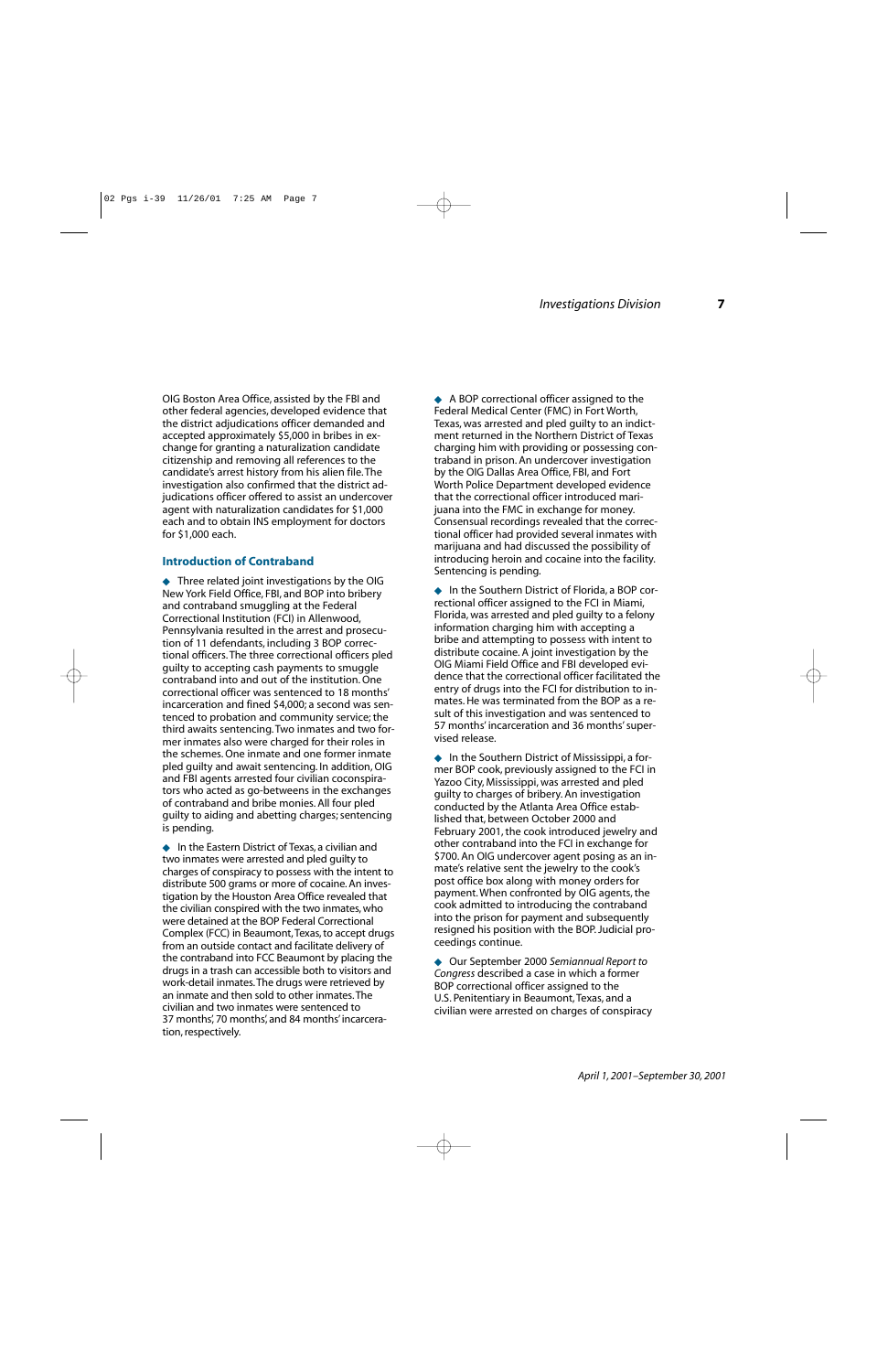to possess with intent to distribute cocaine and heroin. An investigation by the Houston Area Office developed evidence that an inmate was using multiple civilians to acquire drugs and provide them to the former correctional officer who, in exchange for cash, would bring the drugs into the penitentiary. During this reporting period, the former correctional officer was convicted and sentenced in the Eastern District of Texas to more than 12 years' incarceration and 3 years' supervised release. The civilian pled guilty to possession with intent to distribute cocaine and heroin and was sentenced to two and a half years' incarceration and five years' supervised release. A second civilian was arrested, pled guilty to misprision of a felony, and was sentenced to two years' probation.

## **Fraud**

◆ A former Missouri chief of police was indicted and subsequently arrested for theft of money from a federal program and making false statements to a government agency. An investigation by the Chicago Field Office established that the former police chief falsified Office of Community Oriented Policing (COPS) Universal Hiring Grant paperwork to claim he hired and paid one additional officer when he in fact used the grant to pay his own salary, including a \$6,000 annual raise. When confronted by OIG special agents, the former police chief admitted he intentionally falsified the COPS paperwork that enabled him to collect the funds. The grants in question cover several years and are in excess of \$50,000. Judicial proceedings continue.

◆ New York Field Office agents arrested two INS employees, one INS contract employee, and a civilian document broker after an undercover investigation into allegations that the broker was providing valid INS EADs to ineligible aliens for \$4,000 each. The document broker was arrested, admitted to her role in the scheme, and agreed to cooperate with investigators. Her cooperation, as well as a review and analysis of the improperly issued cards, resulted in the identification and arrest of an INS district adjudications officer, an INS clerk, and an INS contract mailroom clerk, all assigned to the INS Newark District Office. The two employees confessed to

issuing at least 50 fraudulent EADs and to placing 10 to 15 ADIT (I-551) stamps in the passports of aliens not entitled to those documents for between \$500 and \$2,000 each. The two INS employees resigned their positions; the contract employee was terminated. The document broker pled guilty to a bribery charge and awaits sentencing. Judicial proceedings against the former INS employees and contract employee continue.

◆ A former BOP warehouse foreman previously assigned to the FCI in Florence was arrested and pled guilty to Colorado state charges of forgery. A joint investigation by the Colorado Springs Area Office and the Department of Labor OIG developed evidence that the warehouse foreman failed to report income from a rental property while receiving workers' compensation benefits that totaled approximately \$35,000. Her plea will bar her from receiving any additional workers' compensation benefits.

◆ Our March 2001 *Semiannual Report to Congress* reported on a case in which a clerk assigned to the U.S. Attorney's Office (USAO) for the Central District of California was arrested and pled guilty to charges of mail fraud. An investigation by the Los Angeles Field Office developed evidence that the clerk embezzled approximately \$500,000 over a 3-year period using government credit cards issued to herself and two former coworkers. During this reporting period, the clerk was sentenced to 40 days' incarceration (to be served on weekends) and 5 years' probation. She was ordered to make restitution to the U.S. government in the amount of \$416,000 and to a civilian company in the amount of \$16,000 and to serve 3,000 hours of community service.

## **Attempts to Corrupt Department Employees**

◆ A civilian was arrested and pled guilty to charges of bribery of a public official. A joint investigation by the El Paso Field Office and the U.S. Customs Service (Customs Service) Office of Internal Affairs developed information that the civilian attempted to bribe an INS immigration inspector to facilitate the entry of narcotics into the United States. The immigration inspector notified the INS of the bribe attempt and was later replaced by an undercover OIG agent. At a subsequent meeting, the civilian paid the undercover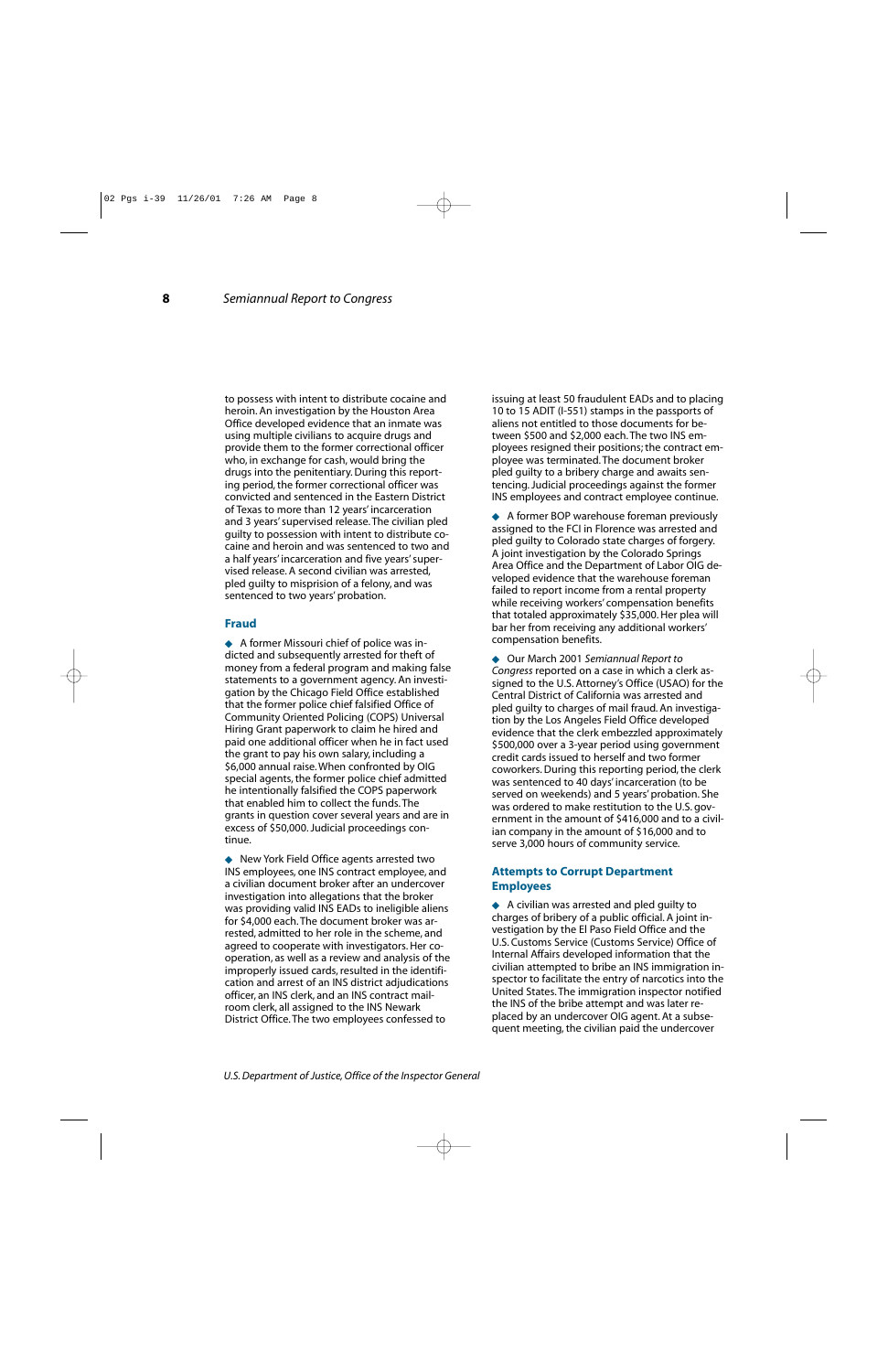agent \$4,000 and was immediately arrested. He was sentenced to four months' incarceration and two years' supervised release.

◆ In the Southern District of Texas, a Mexican national was arrested and pled guilty to charges of bribery of a public official. A reverse-bribe investigation by the McAllen Field Office developed evidence that the Mexican national offered an INS immigration inspector \$1,500 in return for entry into the United States after the immigration inspector had canceled his and two other Mexican nationals' Border Crossing Cards. Following the initial bribe attempt, the immigration inspector contacted the OIG and was instructed to initiate a second meeting at which the subject paid the immigration inspector \$800 for three Border Crossing Cards and three I-94 forms (Record of Arrival/Departure). Subsequent to the bribe payment, OIG agents arrested the Mexican national. Sentencing is pending.

◆ In our September 2000 *Semiannual Report to Congress*, we reported on a case in which an alien was arrested on charges of bribery of a public official. During this reporting period, the alien was sentenced to 18 months' incarceration and ordered to pay \$20,833 in restitution as a result of his conviction at trial. An investigation by the Chicago Field Office developed evidence that the alien paid an INS special agent \$300 to make his fraudulent marriage appear legitimate in order to obtain a green card. The alien subsequently used his green card to obtain more than \$37,000 worth of educational loans for which he would not have been eligible without the green card.

## **Sexual Abuse**

◆ A former BOP correctional officer assigned to the Federal Detention Center in Houston,Texas, surrendered pursuant to an information filed in the Southern District of Texas alleging sexual abuse of a ward. During an investigation by the Houston Area Office, the former correctional officer provided a written affidavit denying any sexual contact with a particular inmate. However, when faced with DNA evidence that confirmed sexual contact, the former correctional officer pled guilty to a charge of sexual abuse of a ward. He resigned from the BOP as a result of the investigation. Judicial proceedings continue.

◆ A BOP administrative officer in the Health Services Unit at the BOP Metropolitan Correctional Center in New York was arrested on charges of sexual abuse of a ward. An investigation by the OIG New York Field Office and the USAO for the Southern District of New York utilized a cooperating inmate who engaged the officer in recorded conversation about their previous sexual encounters.The undercover operation led to a 3-count information charging the officer with unlawfully engaging in sexual acts with an inmate.The officer pled guilty and resigned his position with the BOP. Sentencing is pending.

◆ In the Southern District of Florida, a BOP correctional officer assigned to the FCI in Tallahassee, Florida, was arrested and pled guilty to charges of sexual abuse of a ward. A joint investigation by the Miami Field Office and the Florida Department of Law Enforcement developed evidence that the correctional officer engaged in a sexual relationship with an inmate. The correctional officer retired from BOP as a result of the investigation. Sentencing is pending.

◆ Our September 2000 *Semiannual Report to Congress* described a case in which an INS detention enforcement officer was arrested on charges of sexually assaulting an INS detainee at the Krome Service Processing Center, the federal detention facility in western Miami-Dade County. During this reporting period, the detention enforcement officer pled guilty to charges of knowingly engaging in sexual acts with an alien detainee under his custody and control. He was sentenced to eight months' incarceration and one year of supervised release and was ordered to participate in a mental health treatment program upon his release from prison.

### **Misconduct**

◆ A New York Field Office investigation determined that a U.S. marshal had used two on-duty police officers, who were detailed to the U.S. Marshals Service (USMS) fugitive task force, as his personal assistants. While on duty, one officer routinely drove the marshal's ailing wife home from her job and stayed with her until the marshal arrived home. In addition, the investigation uncovered that the marshal failed to report that his wife was in his official government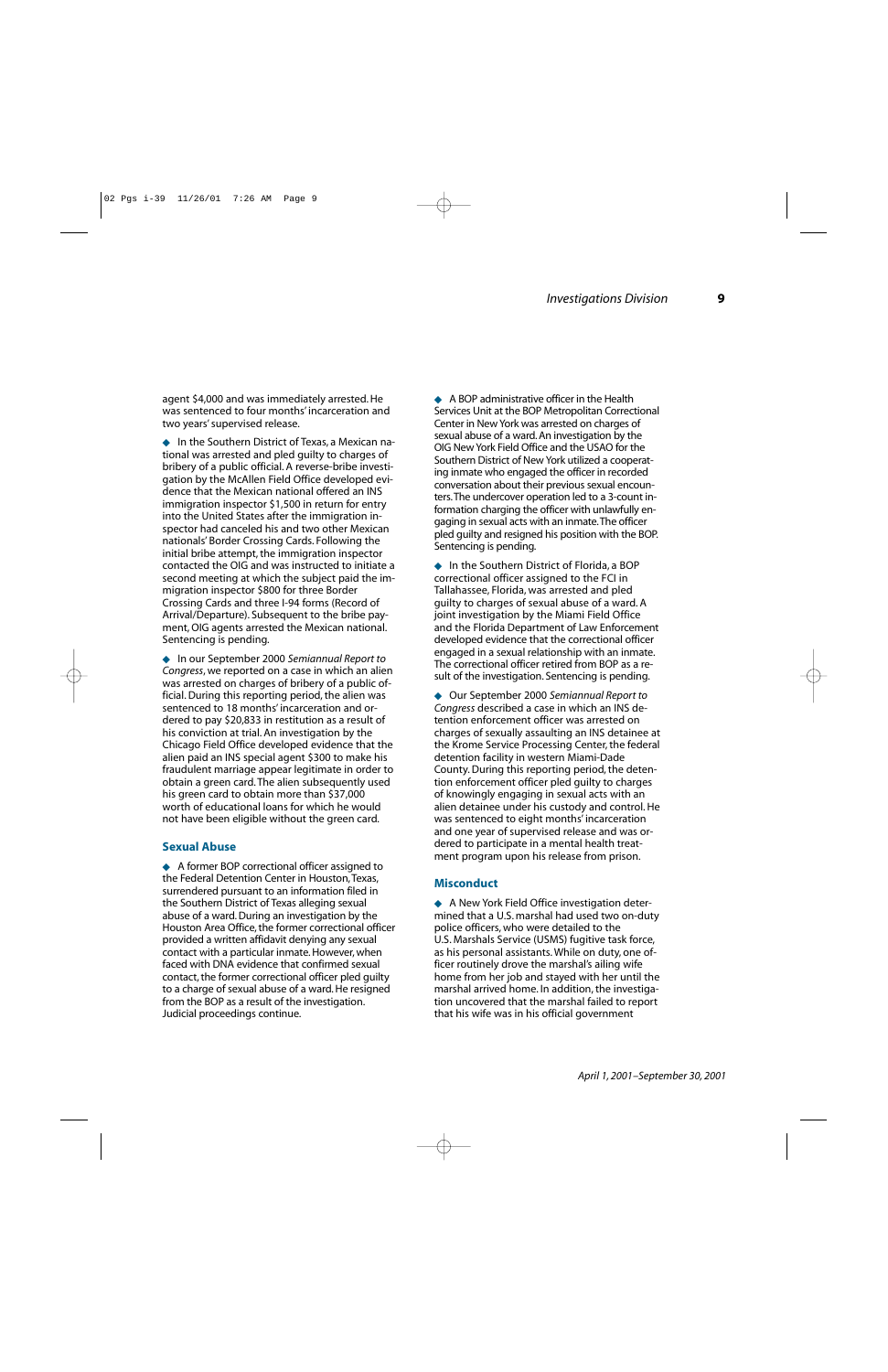vehicle when he and one of the police officers were involved in an accident. Based on these findings, the marshal was removed from office.

## **Theft**

◆ In our March 2001 *Semiannual Report to Congress*, we reported on an investigation in which an administrative employee for the USAO in Portland, Oregon, pled guilty to charges of theft of government funds. An investigation conducted by the Seattle Area Office disclosed that the employee converted more than \$39,000 in government money for her personal use. During this reporting period, the administrative employee was sentenced to ten months' incarceration and three years' supervised release. As part of a plea agreement, she agreed to make restitution and resigned her position with the USAO. This investigation resulted in the development of a Procedural Reform Recommendation that addressed weaknesses in USAO procedures and made recommendations to prevent future incidents. (See page 12.)

## **Alien and Drug Smuggling**

◆ A joint investigation by the OIG McAllen Field Office, INS, and FBI resulted in the arrest of two INS immigration inspectors and two civilian alien smugglers on charges of conspiracy; transporting undocumented aliens; fraud and misuse of visas, permits, and other documents; and bribery. This investigation led to multiple indictments alleging that the INS inspectors and civilian smugglers helped Mexican and Central American nationals enter the United States illegally by selling INS documents for \$300 to \$500. The majority of aliens were smuggled into the United States through the INS employees' inspection lanes at the Brownsville, Texas, port of entry. Both immigration inspectors pled guilty, and one has resigned his position with the INS; sentencing is pending. Judicial proceedings continue for the two civilians.

◆ In the Southern District of California, an INS immigration inspector assigned to the Calexico, California, port of entry was arrested pursuant to an indictment alleging conspiracy to import cocaine, importation of cocaine, aiding and abetting, and disclosure of confidential information. A joint investigation by the OIG El Centro

Area Office, Customs Service, and FBI disclosed that the immigration inspector allowed a vehicle laden with more than 1,000 pounds of cocaine to enter the United States from Mexico through his inspection lane without proper inspection. The related arrests of a Calexico police officer and a civilian on importation of cocaine charges revealed the immigration inspector's involvement in the smuggling operation. Judicial proceedings continue.

◆ A 2-year investigation by the OIG Miami Field Office, DEA, Florida Department of Law Enforcement, and Florida Statewide Prosecutor's High Intensity Drug Trafficking Area resulted in the arrest of an INS immigration inspector, his wife, and three Colombian nationals on Florida state charges of conspiracy to traffic heroin. The investigation uncovered an elaborate drug smuggling operation responsible for importing at least 80 kilograms of heroin per year from Columbia, South America. Two of the Columbian nationals financed trips for persons who agreed to smuggle drugs into the United States through the Miami International Airport, generally by ingesting the drugs. The third Columbian national accompanied the drug couriers into the United States, assisting them through U.S. Customs and INS inspections with the aid of the immigration inspector and his wife. Judicial proceedings continue.

## **Obstruction of Justice**

◆ A BOP correctional officer assigned to the FCC in Beaumont, Texas, was arrested and pled guilty to charges of conspiracy and obstruction of justice. In June 1999, the Houston Area Office received an allegation that a correctional officer struck a federal inmate handcuffed behind the back. Subsequent investigation determined that the correctional officer provided false information about his June 3 assault of an inmate and assaults by another officer in June 1997. This case resulted in the initiation of 38 additional civil rights investigations involving more than 30 FCC Beaumont correctional officers who are allegedly involved in physically abusing federal inmates. Due to the ongoing civil rights investigations, the court sealed the correctional officer's arrest and plea. The correctional officer offered subsequent proffers that led to the arrest and guilty pleas of two other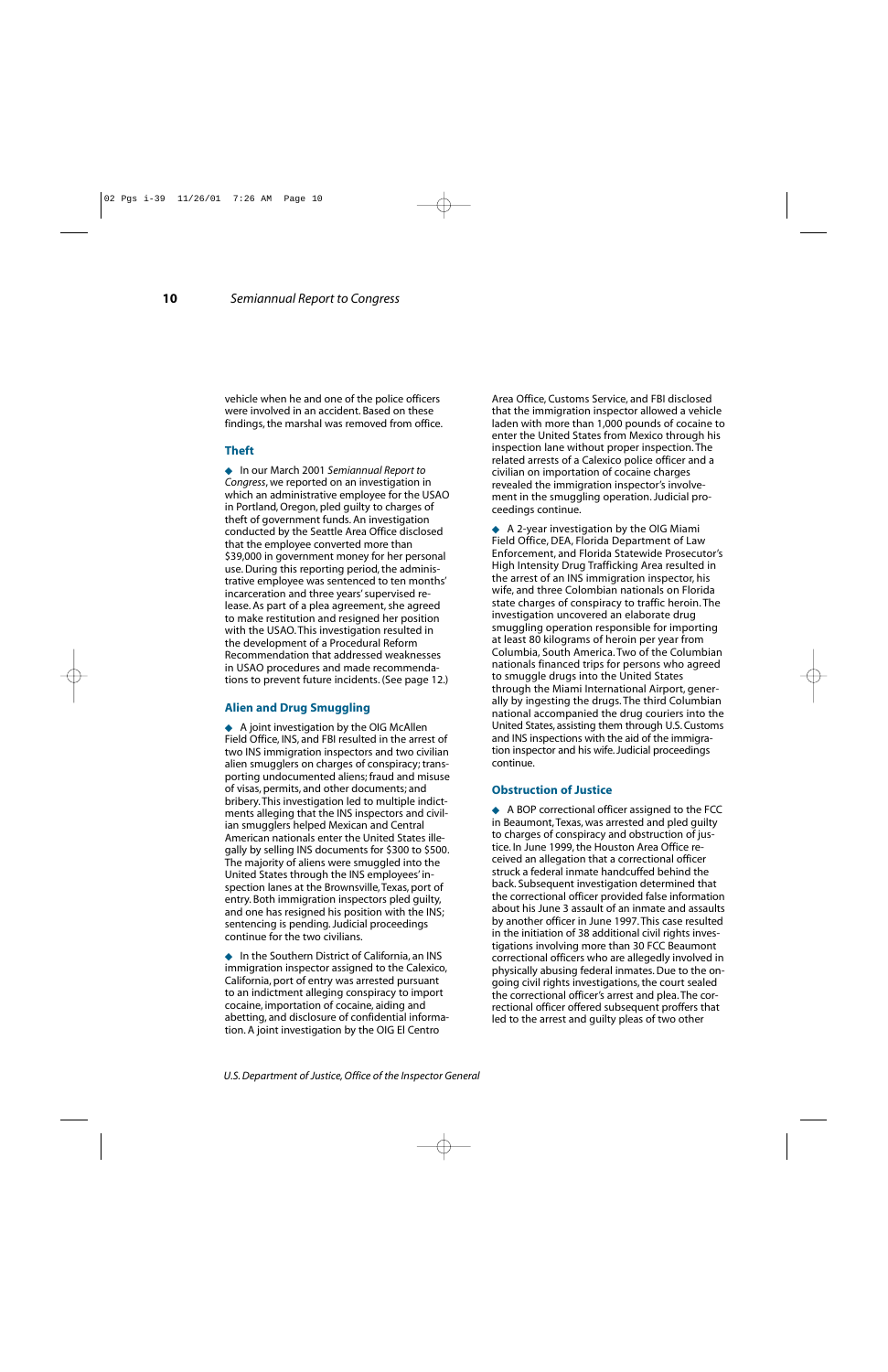correctional officers for similar crimes. The primary correctional officer resigned his position with the BOP and was later sentenced to four years' probation, fined \$2,400, and ordered to serve 100 hours of community service.

◆ A BOP correctional officer, a member of the Special Operations Response Team (SORT) at the FCC Beaumont, was arrested on charges of witness tampering and conspiracy to obstruct justice. An investigation by the Houston Area Office led to a criminal complaint filed in the Eastern District of Texas alleging that the correctional officer, along with other SORT members, assaulted an FCC Beaumont inmate during an unauthorized SORT operation and encouraged others to provide false or misleading information in an attempt to cover up the unlawful assault. The correctional officer pled guilty to conspiracy to obstruct justice and resigned his position with the BOP. Sentencing is pending.

### **Mismanagement**

◆ Allegations that the Boulder County, Colorado, Sheriff's Office and a private contractor defrauded the State Criminal Alien Assistance Program (SCAAP) were disproved by the Fraud Detection Office (FDO). However, while reviewing those and other allegations about SCAAP, the FDO determined that management failures of the Bureau of Justice Assistance in connection with the program may have led to the misallocation of SCAAP funds. We concluded that critical screening mechanisms were not in place and that poorly designed and managed policies permitted payments that may have been in violation of SCAAP. As a result, the FDO sent a report to the Office of Justice Programs (OJP) recommending substantial changes to the process for determining eligibility of grant applicants.

◆ Based on an investigation by the FDO and the North Carolina Governor's Crime Commission, Hoke County, North Carolina, repaid \$93,467 in Department Byrne Formula grant funds. The county manager was alleged to have purposefully submitted false documentation relating to police vehicle purchases under the grant and then diverted the funds to other uses. Although no proof of intent to defraud was sustained, the supplanted funds were recovered and returned to the state.

### **Child Pornography**

◆ An INS district adjudications officer assigned to the INS Los Angeles District Office was arrested and pled guilty to California state charges of possession of child pornography. A joint OIG Los Angeles Field Office and San Bernadino County Sheriff's Office investigation developed evidence that the adjudications officer attempted to purchase child pornography from an undercover police officer. The investigation also developed evidence that the adjudications officer had stolen arrest reports from the INS file of a child molester who had applied for citizenship and hid these reports in his residence. He was sentenced to time served (22 days) and ordered to serve 3 years' supervised release and register with the state of California as a sex offender. The district adjudications officer resigned from the INS as a result of this investigation.

◆ An INS supervisory immigration inspector assigned to the Detroit Metro International Airport was arrested on Michigan state charges of distribution and possession of child pornography. A joint investigation by the OIG Chicago Field Office, the Canton Police Department, and the Wayne County Internet Crimes Task Force developed evidence that the supervisory immigration inspector downloaded and distributed sexually explicit photographs of young children via his personal computer at home. He was identified after a police investigation in Xenia, Ohio, led to suspects trafficking child pornography throughout the United States. Judicial proceedings continue.

#### **Kidnapping**

◆ A BOP correctional officer assigned to the U.S. Penitentiary in Florence, Colorado, was sentenced to eight years' incarceration and three years' supervised release pursuant to his guilty plea to Colorado state charges of kidnapping and menacing with a deadly weapon. A joint investigation by the OIG Colorado Springs Area Office and the Canon City Police Department revealed that the correctional officer attempted to purchase one ounce of methamphetamine. However, when the deal failed, he handcuffed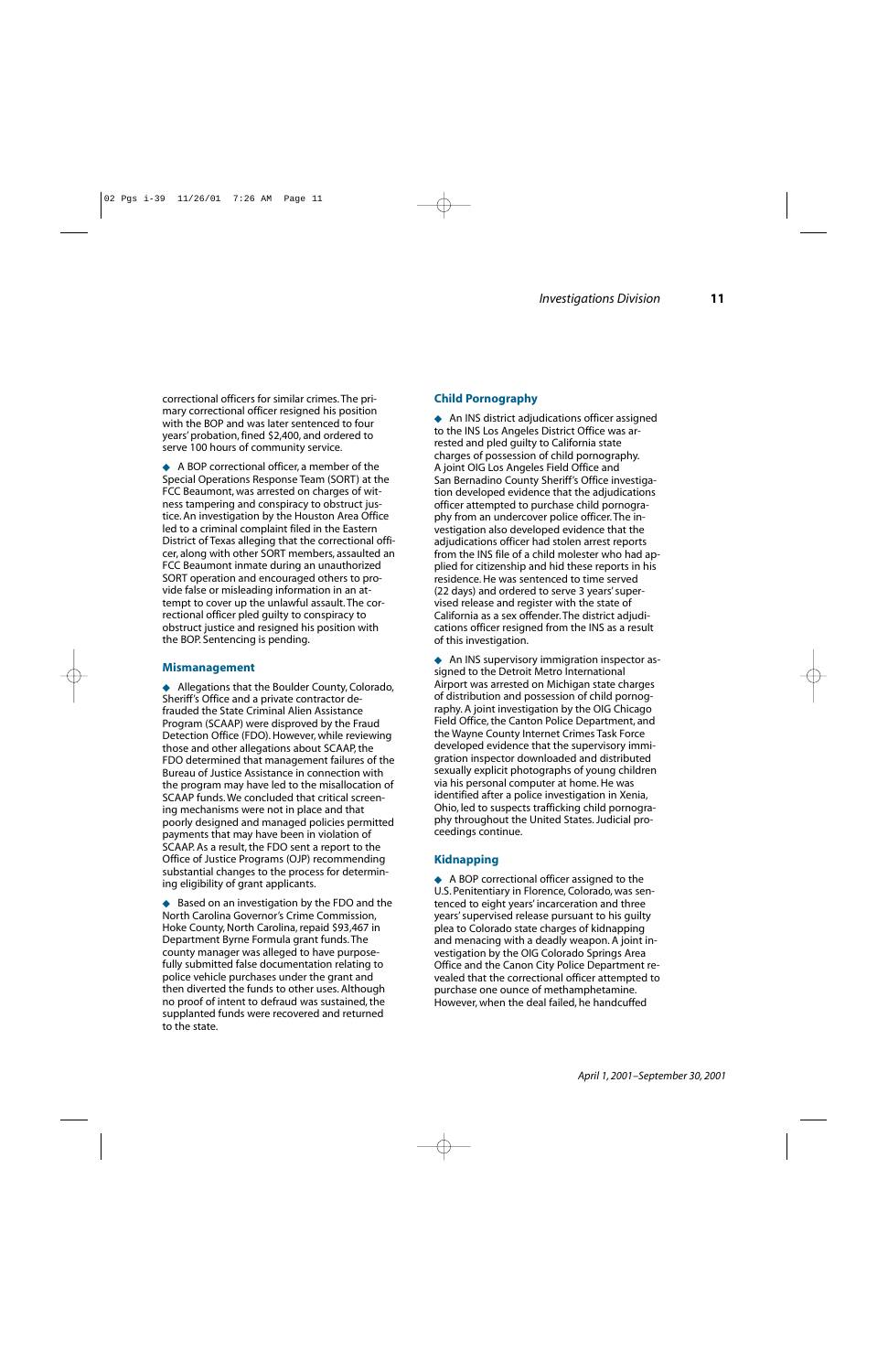and assaulted the drug dealer and threatened to kill him with a handgun. The correctional officer was terminated by the BOP as a result of this investigation.

## **Exoneration**

◆ The OIG received an allegation that a DEA special agent in charge had disclosed privileged information concerning the Special Agent Promotional Program (SAPP) test, which would have given an unfair advantage to a DEA special agent participating in the program. An investigation by the Washington Field Office found no evidence that any cheating occurred on the 2000 SAPP test.

# **Program Improvement Recommendations**

Investigations prepares Procedural Reform Recommendations (PRRs) to recommend corrective action by Department components when an investigation identifies a systemic weakness in an internal policy, practice, procedure, or program. Provided below are examples of PRRs sent to components during this reporting period.

◆ An investigation by the Seattle Area Office found that the deputy administrative officer for a USAO misused her Bank One-issued government credit card and defrauded the government in the amount of \$39,104.70. The investigation substantiated that she used her government credit card to obtain unauthorized cash advances and purchase items that were subsequently converted to her own use. In her position, she authorized the issuance of third party draft checks from the Department to herself, her governmentissued credit card account, and other businesses for her personal use. She also created fictitious obligation accounts, used existing obligation accounts, and forged signatures in order to improperly obtain the money. The investigation determined that the deputy administrative officer exploited her knowledge of Executive Office for U.S. Attorneys' (EOUSA) audit policies and cycles and circumvented established policies and procedures for issuing third party draft checks. A weakness in Bank One's notification policy concerning misuse of credit cards also contributed to this offense. The OIG developed a PRR that addressed each of the weaknesses and offered specific recommendations to the EOUSA and Bank One to prevent future occurrences.

- The San Diego Field Office prepared a PRR that offers a suggestion to the INS for tracking a single female or a single unaccompanied juvenile alien who is apprehended and transported by a Border Patrol agent or detention enforcement officer working alone. The PRR was submitted as a result of an OIG investigation that involved a single female alien who had been apprehended and transferred to the custody of a single detention enforcement officer for transport. The alien alleged that the transporting detention enforcement officer took her to a secluded spot and sexually assaulted her. Although the Border Patrol's standard procedures involves radio contact with the Border Patrol dispatcher at the time of apprehension and whenever custody of the alien is transferred, that procedure can be circumvented by a Border Patrol agent who does not make radio contact and destroys the written record of apprehension. The PRR suggests that the Border Patrol institute a form to supplement the tracking of unaccompanied females and minors from the time of apprehension by the Border Patrol agent through turnover to a transportation officer to arrival at the Border Patrol station or other point of processing. Such tracking would increase accountability for custody of single apprehended females and juveniles and possibly reduce the number of sexual or physical assault allegations.
- The OIG receives a number of complaints alleging the theft or loss of evidence or alien property within the INS. Three separate OIG investigations, all of which found a lack of security and accountability related to the handling and storage of evidence or property within the INS, resulted in three PRRs being forwarded to the INS. Weaknesses identified included a lack of designated evidence/property custodians or too many custodians with full access to the evidence/property rooms; non-existent, inadequate, or poorly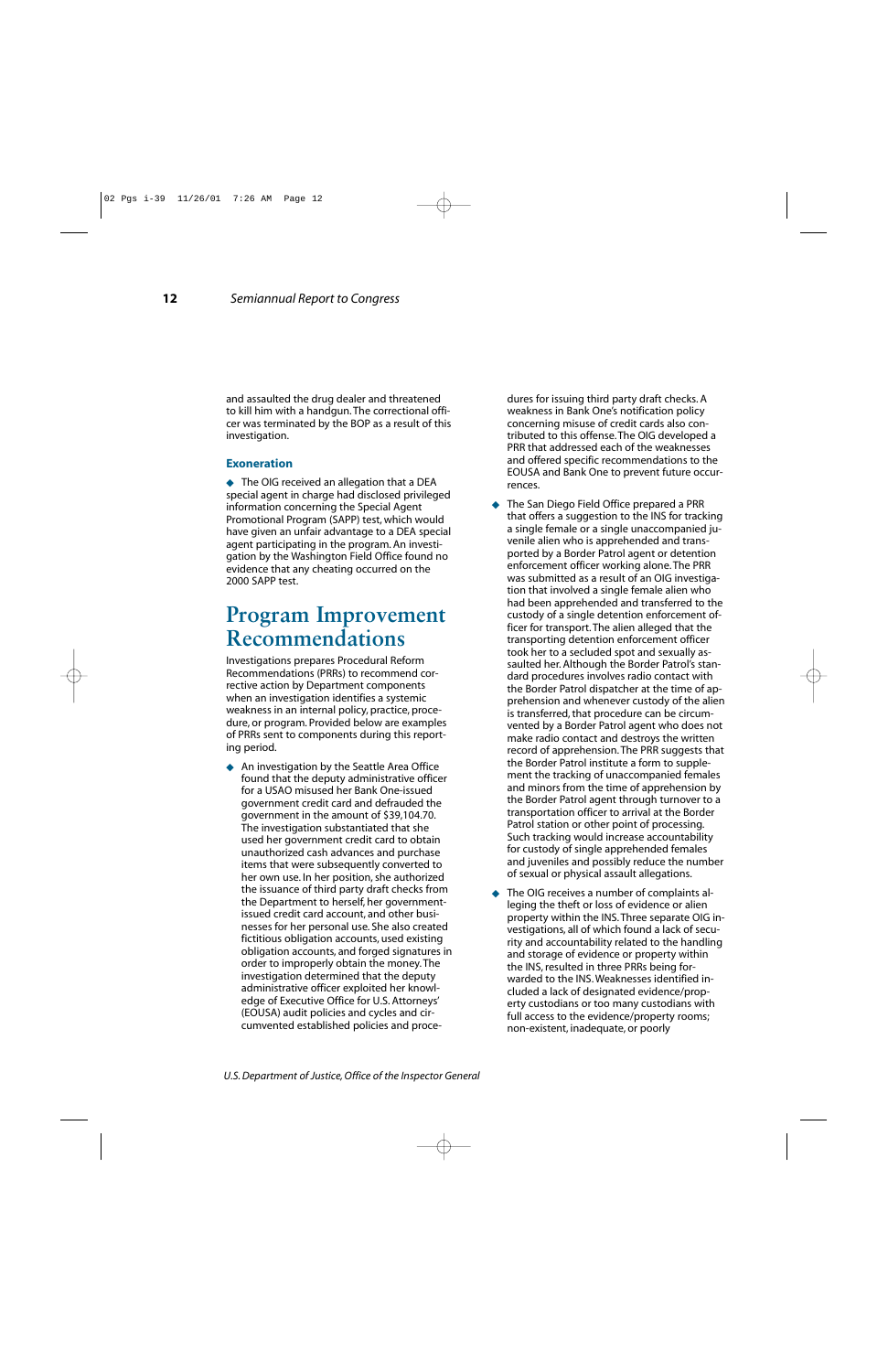maintained surveillance of evidence/property rooms; and a lack of training at both the staff and management level for those with evidence/property responsibilities. The OIG recommended that the INS review its policies and procedures for safeguarding evidence and property. Specifically, we recommended that the INS closely examine three areas: the existence or number of evidence/property custodians, surveillance of evidence/property rooms, and training for personnel in the appropriate handling and storage of evidence and property.

# **Investigations Statistics**

The following chart summarizes the workload and accomplishments of Investigations during the 6-month period ending September 30, 2001.

# **Investigations Statistics**

## **Source of Allegations**

| 670                                                |
|----------------------------------------------------|
| 4,569                                              |
| 5,239                                              |
|                                                    |
| 363                                                |
| 307                                                |
| 573                                                |
|                                                    |
| 74                                                 |
| 92                                                 |
| 80                                                 |
|                                                    |
| 38                                                 |
| 45                                                 |
| 10                                                 |
|                                                    |
| \$769,698                                          |
| \$452,410                                          |
| Bribe monies deposited to the Treasury<br>\$25,227 |
| \$93,467                                           |
|                                                    |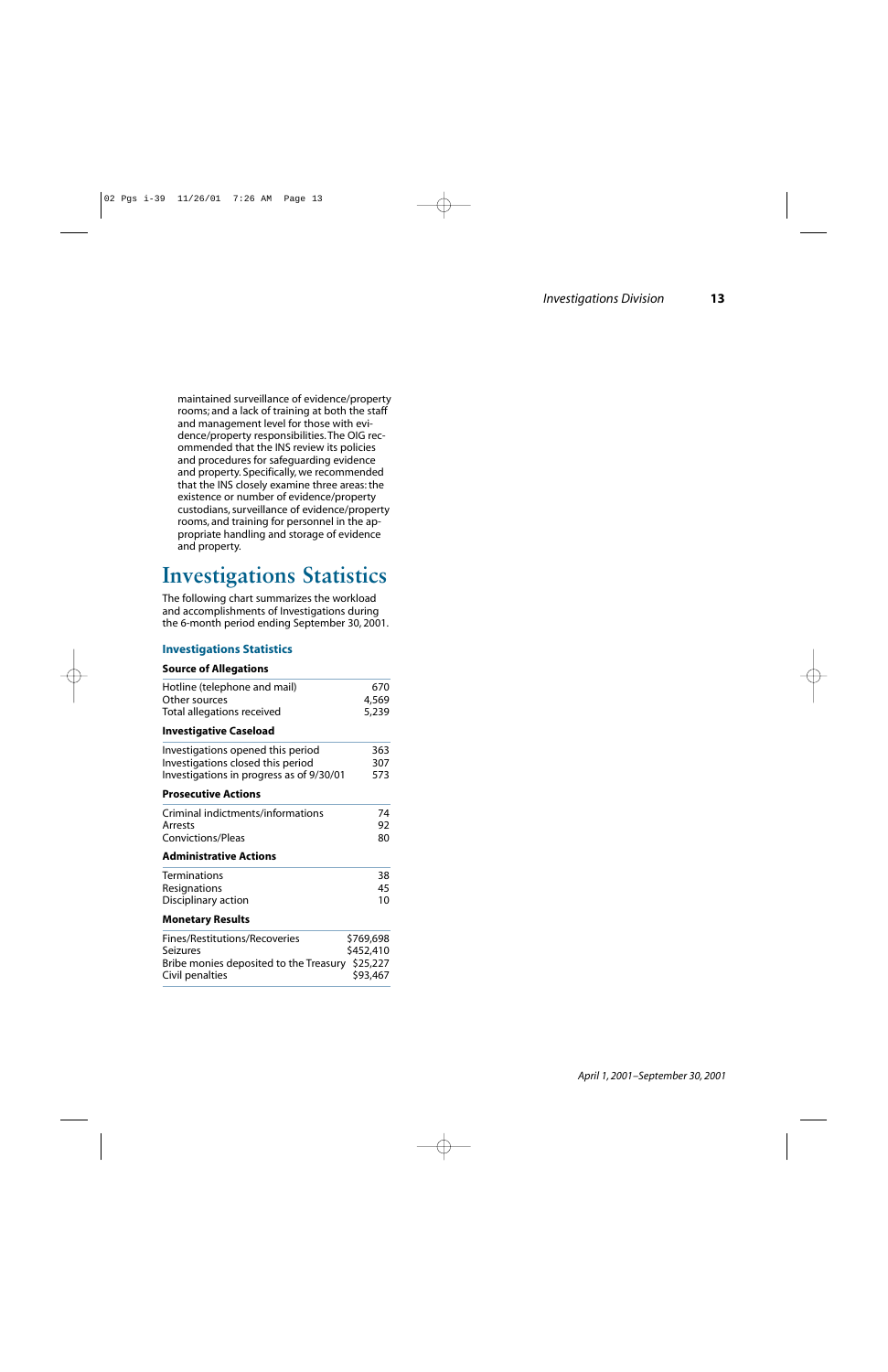# **14** *Semiannual Report to Congress*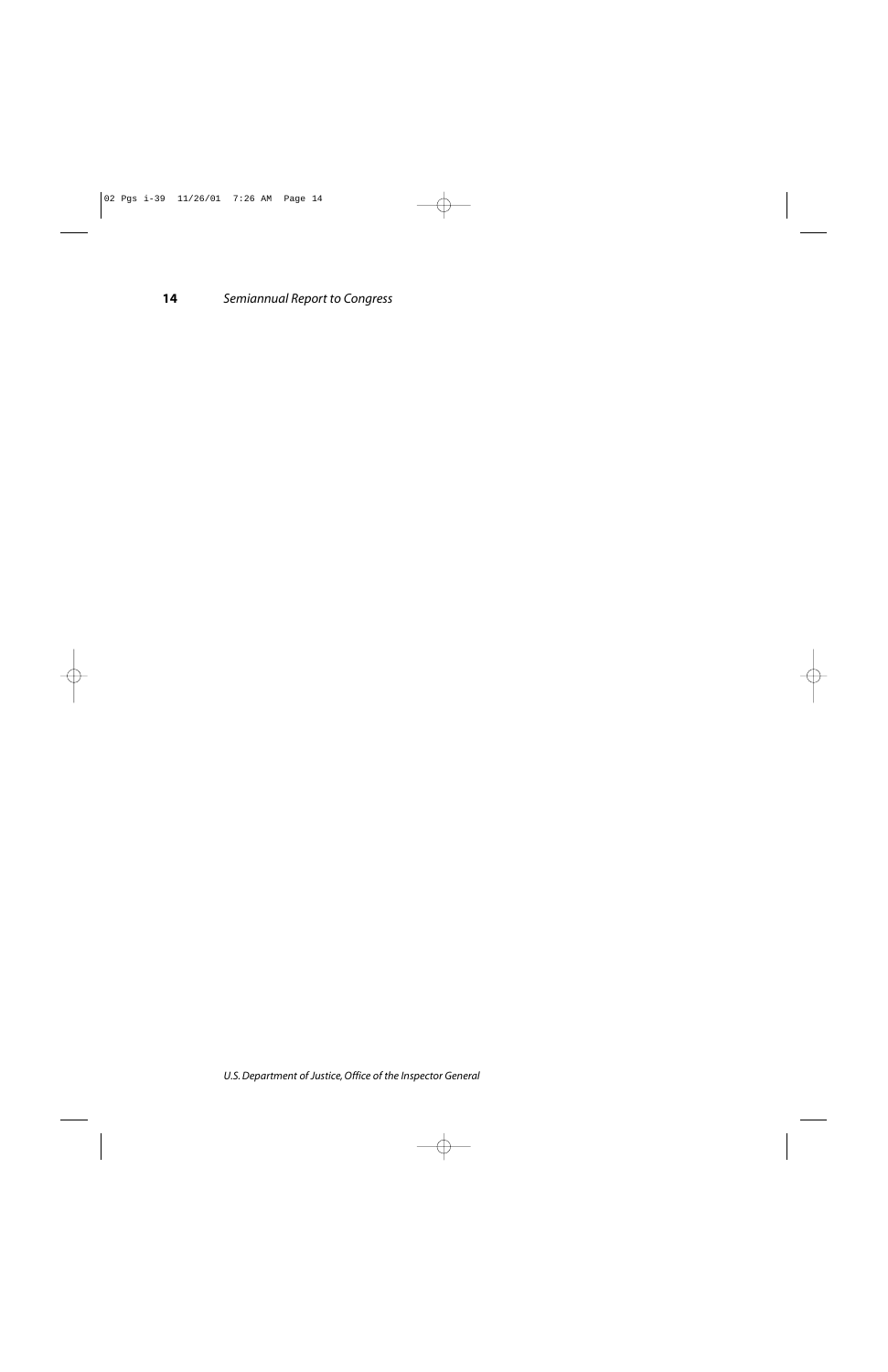# **The Audit Division**

The Audit Division (Audit) audits Department organizations, programs, functions, computer technology and security systems, and financial statements. Audit also conducts or oversees external audits of expenditures made under Department contracts, grants, and other agreements. Audits are conducted in accordance with the Comptroller General's Government Auditing Standards and related professional auditing standards. Audit produces a wide variety of products designed to provide timely notification to Department management of issues that need attention.

Audit works with Department management to develop recommendations for corrective actions that will resolve identified weaknesses. By doing so, Audit remains responsive to its customers and promotes more efficient and effective Department operations. During the course of

regularly scheduled work, Audit also lends fiscal and programmatic expertise to Department components.

Audit has field offices in Atlanta, Chicago, Dallas, Denver, Philadelphia, San Francisco, and Washington, DC. The Financial Statement Audit Office and Computer Security and Information Technology Audit Office are also located in Washington, DC. Audit Headquarters consists of the immediate office of the AIG, the Office of Operations, the Office of Policy and Planning, and an Advanced Audit Techniques Group.

The field offices' geographic coverage is indicated on the map below. The San Francisco office also covers Alaska, Hawaii, Guam, the Northern Mariana Islands, and American Samoa, and the Atlanta office also covers Puerto Rico and the U.S. Virgin Islands.

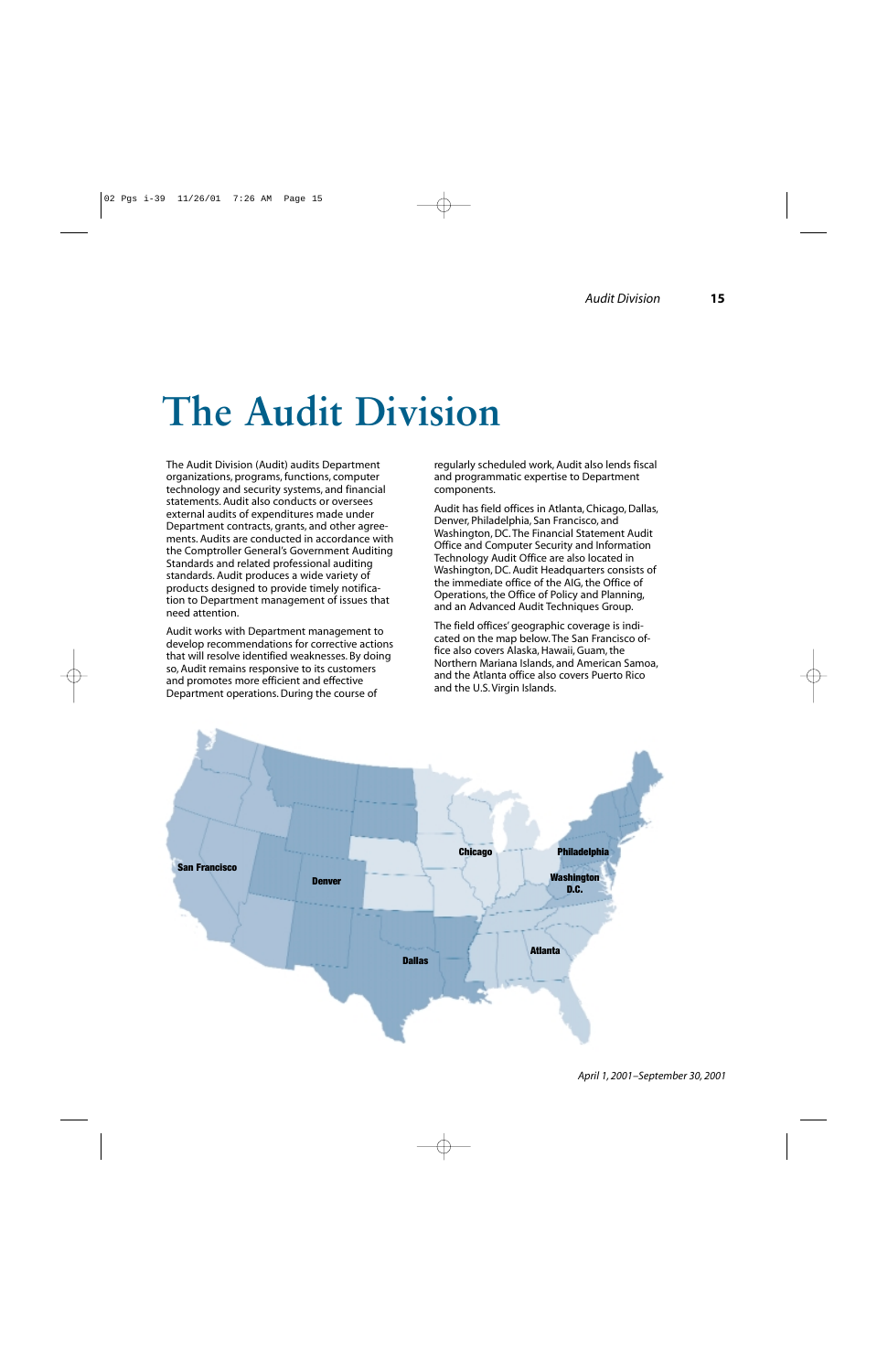During this reporting period, Audit issued 240 audit reports containing more than \$47 million in questioned costs and \$15 million in funds to better use and made 382 recommendations for management improvement. Specifically, Audit issued 18 internal reports of programs funded at more than \$115 million; 31 external reports of contracts, grants, and other agreements funded at more than \$131 million; 97 audits of bankruptcy trustees with responsibility for funds of more than \$239 million; and 94 Single Audit Act audits. Audit also issued six Management Improvement Memoranda, two Notifications of Irregularity, one Technical Assistance Memorandum, one Investigative Assistance memorandum, and ten Management Letter Transmittal Memoranda.

# **Significant Audit Products**

## **The INS's Automated I-94 System**

According to the INS,"overstays" – nonimmigrants who do not leave the United States when their authorized stays expire – represent about 40 percent of the estimated 6 million or more illegal immigrants currently residing in the United States. The Department's FY 1999 Annual Accountability Report, which listed the monitoring of overstays as a management challenge, stated that the collection of automated arrival and departure records would help ensure complete and reliable data on overstays.

In 1995, in response to congressional requirements, the INS began developing a system to automate the processing of airline passengers' I-94 forms, the forms INS uses to collect arrival and departure data. We audited the design and implementation of the INS's Automated I-94 System and found that the INS has not properly managed the project. As a result, despite having spent \$31.2 million on the system from FY 1996 to FY 2000, the INS (1) does not have clear evidence that the system meets its intended goal, (2) has won the cooperation of only two airlines, (3) is operating the system at only four airports, and (4) must modify the system to achieve its intended uses.

INS estimates that an additional \$57 million will be needed for FY 2001 through FY 2005 to complete the system. These projections include development, equipment, and operations and maintenance costs. As a result of our concerns and the amount of funding needed to complete the system, we made a series of recommendations to help ensure that the INS rigorously analyzes the costs, benefits, risks, and performance measures of the Automated I-94 System before proceeding with further expenditures or implementation.

In response to our audit, the INS said it plans to conduct a cost-benefit analysis prior to any additional expenditure on the Automated I-94 System. If the INS decides to proceed with the project, the INS said it will also complete the other corrective actions recommended in our report.

## **Computer Security Audits**

During this reporting period, Audit completed a number of computer security audits. We provided management with details about the nature of any deficiencies uncovered in the audits and recommended appropriate corrective or remedial actions.

- In accordance with GISRA, we evaluated the Department's information security policies, procedures, standards, and guidelines. As part of this evaluation, we tested the effectiveness of information security control techniques for nine systems (five sensitive but unclassified and four classified systems) at the EOUSA, BOP, DEA, Justice Management Division (JMD), and FBI. We used this representative sample of Department systems to reach a conclusion regarding the effectiveness of the Department's overall security program. As required by law, we submitted a summary of our results to the Office of Management and Budget (OMB). Individual audit reports will be issued in the next reporting period.
- ◆ JMD maintains two major data processing centers to support the computer needs of the Department (excluding the FBI, which maintains two major data processing centers to supports its needs). An assessment of the general controls environment for the two JMD data centers was performed in support of the FY 2000 financial statement audit of the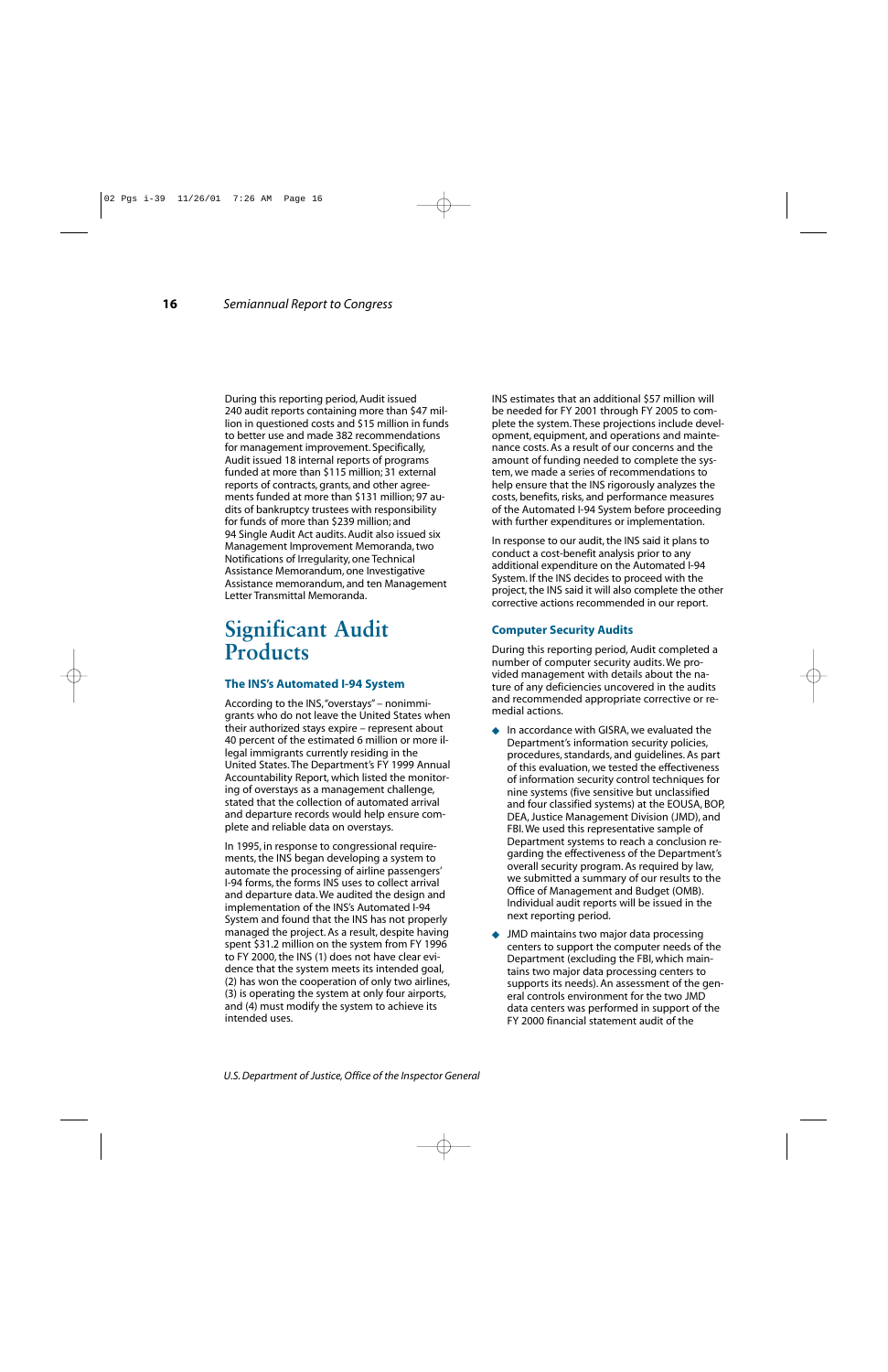Department. Independent public accountants, overseen by Audit, performed the assessment in accordance with the General Accounting Office's (GAO) *Federal Information System Controls Audit Manual* (Manual). The assessment focused on evaluating the adequacy of management and internal controls.

- ◆ The FBI headquarters information system control environment was reviewed in support of the FY 2000 financial statement audit of the FBI. Independent public accountants, overseen by Audit, performed the assessment in accordance with the GAO's Manual. The assessment focused on evaluating the adequacy of management and internal controls.
- The Environment and Natural Resources Division (ENRD) receives funding from the Environmental Protection Agency under the *Comprehensive Environment Response, Compensation and Liability Act of 1980* (known as Superfund). To capture and report case management and attorney time charges, the ENRD developed an electronic case management system (CMS) that was implemented in March 1998. The CMS is an application on ENRD's Justice Consolidated Office Network 2 (JCON2), the ENRD's primary automation information system. Through independent personal computer workstations, users can access office automation applications. As a result of our findings, we made a number of recommendations for ENRD to develop and implement policies pertaining to JCON2. The ENRD agreed with our findings and said they will take action on our recommendations.

The above audit reports are not publicly available because disclosure could compromise data processed by the Department's computer systems.

## **The Combined DNA Index System**

CODIS is a national information repository maintained by the FBI that permits the storing, maintaining, tracking, and searching of DNA specimen information to facilitate the exchange of DNA information by forensic laboratories. CODIS consists of a hierarchy of DNA indexes at the local, state, and national level. Two types of DNA profiles are maintained in CODIS: (1) forensic profiles, developed from crime scene evidence, and

(2) convicted offender profiles, developed from samples submitted by persons convicted of specific crimes. The FBI established requirements for participating laboratories that specify the types of forensic profiles allowed in CODIS.

We conducted an audit of the FBI's management of CODIS and the National Institute of Justice's (NIJ) administration of Laboratory Improvement Program (LIP) grants. The purpose of the audit was to evaluate the extent to which the FBI implemented and monitored CODIS and to determine the extent of state and local participation in CODIS, especially for those laboratories receiving LIP grants. During the course of our audit, we (1) audited eight state and local laboratories to determine if they complied with the FBI's quality assurance standards, (2) reviewed a sample of the DNA profiles those eight laboratories uploaded to CODIS to determine if they were complete, accurate, and allowable, (3) determined whether the NIJ awarded LIP grants to eligible grantees, and (4) determined whether grantees complied with the grant requirements listed in the *DNA Identification Act of 1994* (the Act).

Our audit disclosed that the FBI has made significant progress in implementing the CODIS program nationwide. However, we noted that the FBI needs to improve its oversight of participating laboratories to ensure the laboratories comply with the quality assurance standards. Of the eight laboratories we audited, four laboratories did not fully comply with the FBI's quality assurance standards. These laboratories agreed to initiate corrective action to resolve the findings from our audits. In addition, although CODIS-participating laboratories are required to undergo annual audits, we noted that the FBI did not have a process in place to ensure that laboratories institute appropriate corrective action for audit findings. FBI personnel stated that they were working to develop such a process and had initiated a pilot program to address this recommendation.

At six of the eight laboratories audited, we found 49 unallowable or incomplete forensic profiles in CODIS out of the 608 forensic profiles reviewed. Further, at two of the eight laboratories, we identified 6 incomplete or unallowable convicted offender profiles in CODIS out of the 700 convicted offender profiles we reviewed.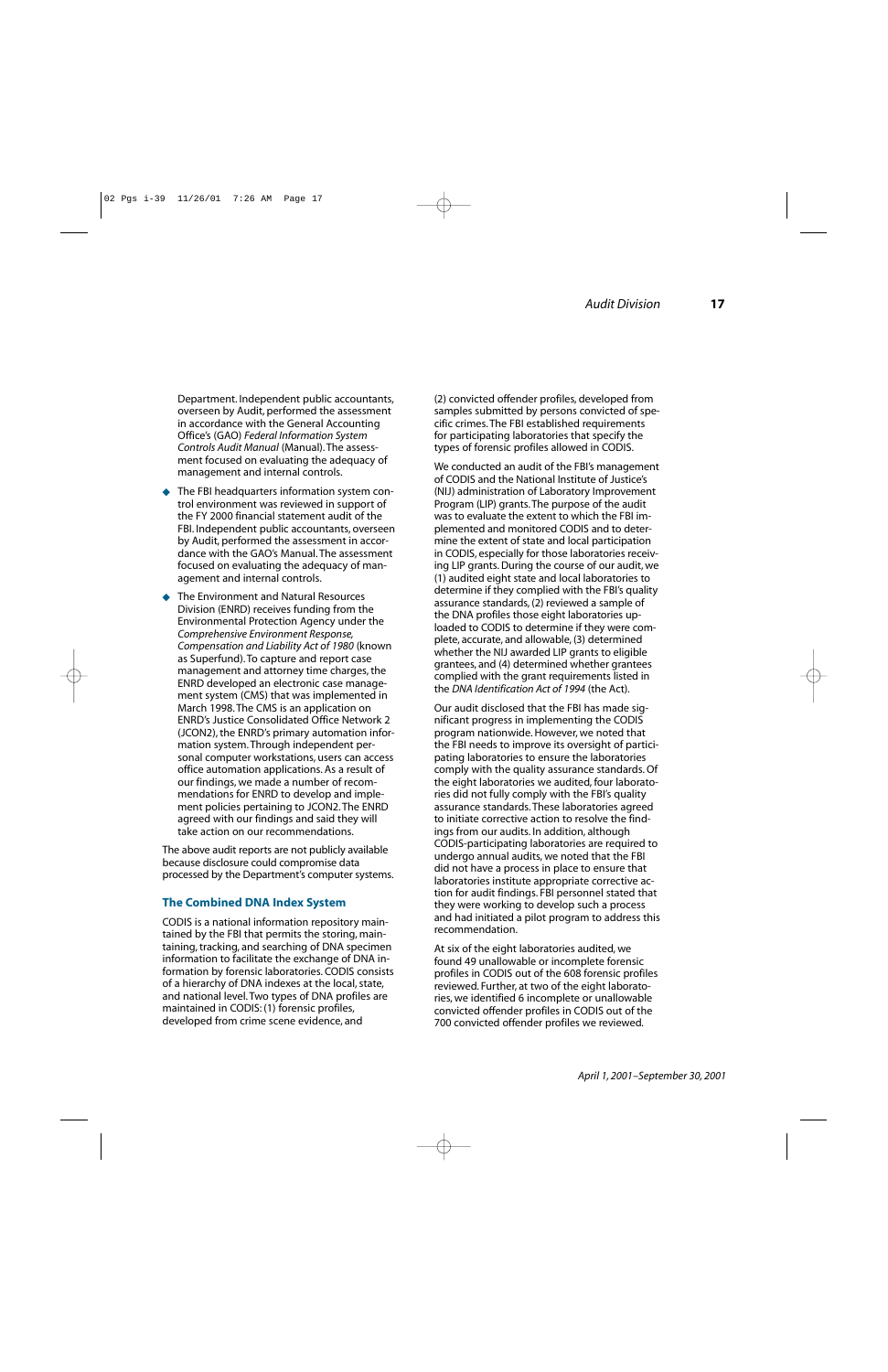Generally, the laboratories either removed the unallowable profiles from CODIS or corrected incomplete profiles when we notified them of the problem. To ensure that DNA profiles in CODIS are complete, accurate, and allowable, we recommended that the FBI (1) routinely verify the accuracy, completeness, and allowability of the DNA profiles uploaded to the national index system, and (2) require that laboratories advise DNA analysts of the requirements concerning allowable DNA profiles on an annual basis. The FBI agreed with both recommendations and is working to develop policies and procedures to routinely review CODIS DNA profiles and ensure DNA analysts are aware of the requirements concerning allowable profiles.

Our audit disclosed that the NIJ awarded LIP grants totaling \$30.7 million to eligible grantees and that the grantees generally complied with the matching fund and indirect cost requirements. However, we noted that the NIJ did not ensure that all LIP grants met the requirements of the Act. Of the seven grants reviewed, one grantee received two grants totaling almost \$1.38 million that did not call for the grantee to provide matching funds as required by the Act. The NIJ agreed that the grantee should have been required to provide matching funds. Subsequent to the audit, the NIJ provided documentation demonstrating that the grantee provided adequate matching funds for the project funded by the LIP grants.

## **CODIS Laboratory Audits**

To date, Audit has conducted reviews of 12 laboratories that participate in the FBI's CODIS. During this reporting period, we reviewed laboratories in Austin,Texas, and Frankfort, Kentucky.The laboratory audits were conducted to determine compliance with the FBI's Quality Assurance Standards (QAS) and National DNA Index System (NDIS) requirements and to evaluate the accuracy and appropriateness of the data states and localities have submitted to the FBI.The QAS place specific requirements on laboratories, and the NDIS requirements establish the responsibilities and obligations for laboratories that participate in the program. DNA profiles that clearly match a victim of a crime or another known person other than the suspected perpetrator cannot be included in the FBI's system. In addition, state legislation establishes the specific crimes for which the DNA profiles of convicted offenders must be obtained and may be submitted to the FBI.

We found, for example, the following exceptions for the Kentucky State Police Forensic Laboratory (Laboratory):

- ◆ The Laboratory had not identified its critical reagents in writing and had not monitored the courtroom testimony of two of its four analysts during the preceding two years. In response to our findings, Laboratory officials stated that they would amend their Quality Control/Quality Assurance Protocol to specify which reagents are critical and that they would institute procedures to ensure that testimony of all analysts is monitored annually.
- ◆ Of the 200 profiles we reviewed, the Laboratory improperly uploaded three DNA profiles to NDIS. Two of those profiles were from convicted offenders who had not violated a Kentucky statute for which DNA collection was permitted, and the other profile matched the DNA profile of the victim in the case. In response to our findings, Laboratory management took immediate steps to remove the three inappropriate profiles from CODIS databases and provided to us documentation of removal prior to the conclusion of audit fieldwork.

## **The Department's Reliance on Private Contractors for Prison Services**

The housing of federal prisoners and detainees is the responsibility of three Department components: the BOP, INS, and USMS. In addition to using their own facilities, all three components obtain space for prisoners through contracts with private contractors and intergovernmental agreements with state and local governments.

We conducted a review to determine the extent to which the Department relies on private contractors for prison and detention services and the status of contingency planning in the event a contractor is unable to carry out its contractual obligations. We found that about 18,000 federal prisoners and detainees are housed each day in facilities owned or operated by private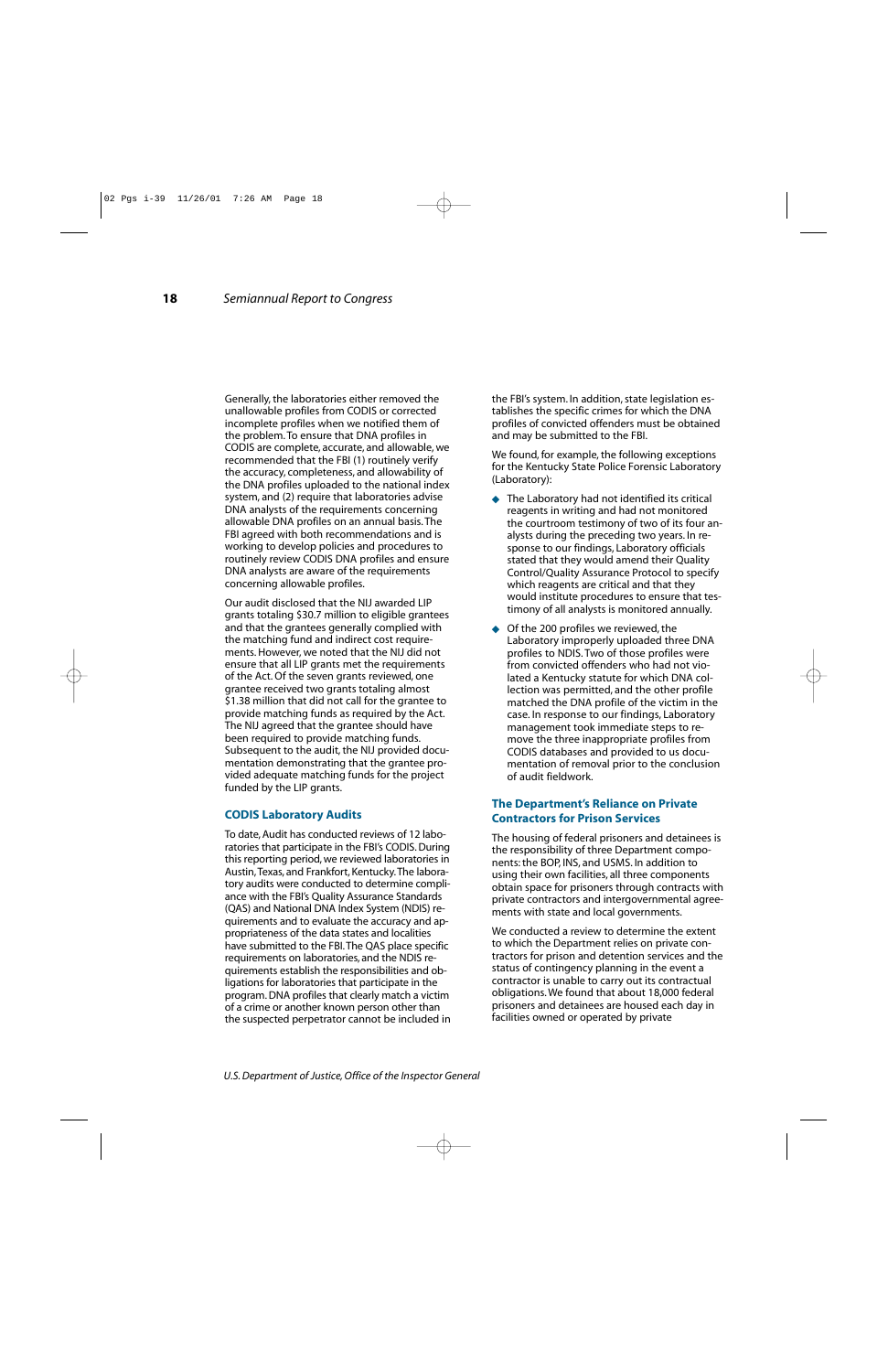contractors. Three contractors provide most of the private prison space to the Department. The largest of these providers has experienced severe financial difficulty, and that company's independent auditor expressed concern about its continued operation. We also found that while the BOP, INS, and USMS have plans for dealing with shortterm emergency situations at individual contract facilities, they lack overall contingency plans to address potential large scale disruption of private contractor facilities nationwide.

The Department's reliance on a few large private prison contractors raises concerns about how the Department would respond to a long-term loss of multiple private contractor facilities across the country. We concluded that without coordinated contingency planning, the disruption of contract services could lead to a host of legal, health, financial, logistical, safety, and security issues for the Department.

## **Implementation of the Collection Litigation Automated Support System**

The Department's Office of Debt Collection Management (DCM) tracks all civil debts referred by other federal agencies to the Department for litigation and collection. As of September 30, 1999, the balance of civil debts owed totaled about \$3.2 billion. In past years, Department components have used multiple automated systems to track and manage civil debts, and the Department has had a poor record of managing debts. In May 1998, the Department awarded a contract to provide an automated debt collection management system, the Collection Litigation Automated Support System (CLASS), to replace the civil debt collection systems within the USAOs and private attorneys' offices and, ultimately, within all Department components.

We audited the status of CLASS implementation. We found that as of October 1, 2000, DCM was at least 18 months behind schedule in implementing CLASS and had incurred more than \$4.6 million in additional costs. DCM estimated monthly additional costs of more than \$400,000 pending completion. Delays resulted from management indecision, changes in telecommunications requirements, and disagreements between DCM and the EOUSA about CLASS's capabilities. After those disagreements had been unresolved for

more than a year, and after we informally communicated our concerns to DCM officials, the Assistant Attorney General for Administration (AAGA) established a team of independent consultants to perform a study of the systems in use by the USAOs and private attorneys' offices and to recommend the system that best meets the Department's requirements. The team's report, issued on January 19, 2001, recommended that CLASS be modified and used as the single debt collection system for the Department.

Our audit found that (1) the timeliness of entering debt-related data into CLASS by private attorneys' offices could usually not be determined because most offices did not record when incoming documents were received, (2) many CLASS users were dissatisfied with CLASS's method of generating documents and tracking cases, and (3) summary debt collection reports contained material discrepancies. For example, in FY 1998 and FY 1999, unaccounted for differences of \$98.3 million and \$219.8 million, respectively, existed between the dollar amounts reported as collected and the dollar amounts reported as deposited in the U.S. Treasury.

We recommended that the AAGA take actions to (1) implement the independent consultants' recommendations to minimize further delays in implementing CLASS, (2) revise performance goals for implementing CLASS, (3) establish procedures to ensure data is entered timely into CLASS, (4) obtain certifications from the USAOs as to the accuracy of data before migrating the data to CLASS, and (5) obtain input from CLASS users about problems with CLASS and take actions to address those problems. The last three recommendations have been closed, and actions that will close the other two recommendations are being finalized.

#### **INS Deferred Inspections at Airports**

The INS is responsible for facilitating entry into the United States of citizens and legally admissible visitors and immigrants while preventing unlawful entry by those not entitled to admission. The more than 75 million individuals who annually seek entry into the United States through airports are required to undergo a primary inspection during which an INS inspector examines documents, performs immigration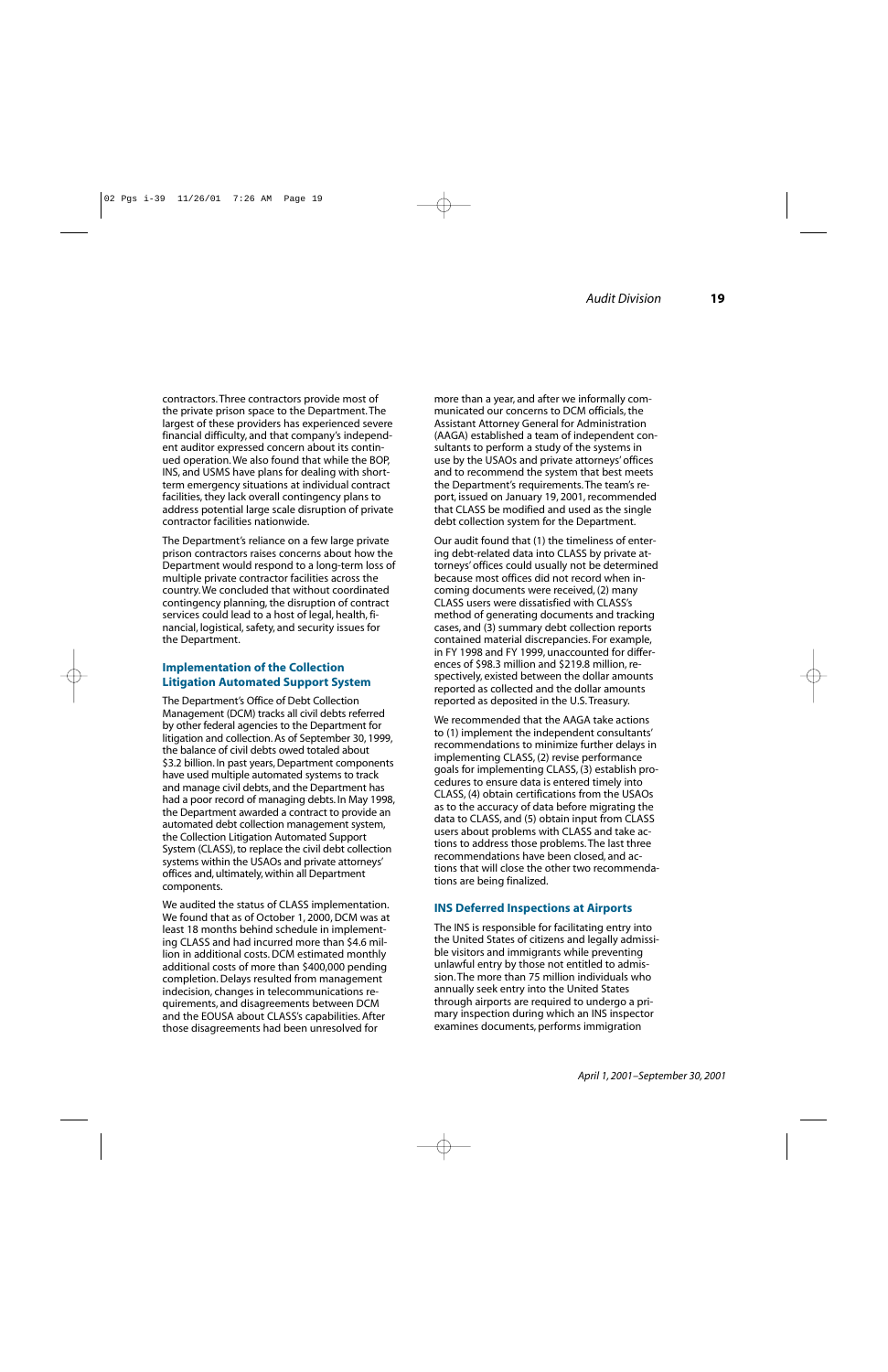and customs database queries, and questions the traveler. When additional examination is required, individuals are sent to secondary inspection. We estimate that 1 million individuals are referred for secondary inspection annually. If an immediate decision regarding admissibility cannot be made at the secondary inspection, INS inspectors have the discretion to defer the inspection until a later date so that documentary evidence – such as an existing INS file – can be reviewed. In these cases, the individual is admitted (or "paroled") into the country and must report to an INS district office at a later date to complete the inspection.

We reviewed the INS's practices by examining a statistical sample of 725 deferred inspections cases. We found that nearly 11 percent (79 of 725) of the individuals paroled into the country under the deferred inspections process in this sample failed to appear at an INS office to complete their inspection. Of the one million individuals referred to secondary inspection during our 1-year review period, we estimate that more than 10,000 inspections were deferred. While deferred inspections represent a small percentage of total airport inspections, we found that the INS failed to track these inspections to completion or to penalize individuals who fail to appear.

We also determined that adequate procedures were not in place to ensure that individuals who fail to appear are either brought in to complete their inspections or are appropriately penalized for failing to appear. In many cases, the INS failed to initiate follow-up activity of any kind. Our analysis revealed that among those who failed to appear, INS inspectors had identified over 50 percent as either having criminal records or immigration violations at the time of entry. Subsequent OIG inquiries of criminal history databases revealed that nine individuals in our sample were either charged or convicted of crimes considered to be aggravated felonies after their deferral, making them possibly subject to deportation.

We also found that the INS's controls were not adequate to determine the effectiveness of the deferred inspection process or the number of individuals deferred and the outcome of those inspections. We found that records maintained at airports and district offices were incomplete.

Inspectors at all nine airports we visited destroyed deferral documentation after limited and varied retention periods. The paper-based tracking of deferred inspections failed to provide an adequate agencywide system of tracking deferrals. As a result, inspectors were unable to detect parole violators and other repeat offenders upon their reentry into the United States.

We recommended that the INS (1) implement an agencywide automated tracking system for deferred inspections, (2) establish or clarify policies and procedures concerning the granting, completing, and reporting of deferred inspections, and (3) conduct proper follow-up on all individuals who fail to appear for their deferred inspection, with special emphasis on the nine individuals identified in the report who were later either charged with or convicted of aggravated felonies.

## **IGA Audit of York County Prison**

We completed an audit of the cost incurred by the York, Pennsylvania, County Prison, to house INS, USMS, and BOP detainees for the Department under Intergovernmental Service Agreements (IGA) between the agencies and York County. For the period January 1, 2000, through December 31, 2000, the INS paid York County \$16 million to house an average of 729 detainees per day, the USMS paid \$280,000 to house an average of 17 detainees per day, and the BOP paid \$7,000 to house an average of 0.4 detainees per day. In total the INS, USMS, and BOP paid York County \$16.3 million for housing detainees and an additional \$872,000 for services such as out-of-prison medical care and translators.

Our audit was initiated in response to a newspaper article that indicated that the INS paid York County substantially more than its cost for housing INS detainees. The object of the audit was to establish audited jail day rates for each IGA based on allowable incurred costs and jail days used during the audit period and to determine whether York County was properly reimbursed. We determined that the Department overpaid York County \$6 million for the review period, and we identified \$6.4 million in future funds to better use.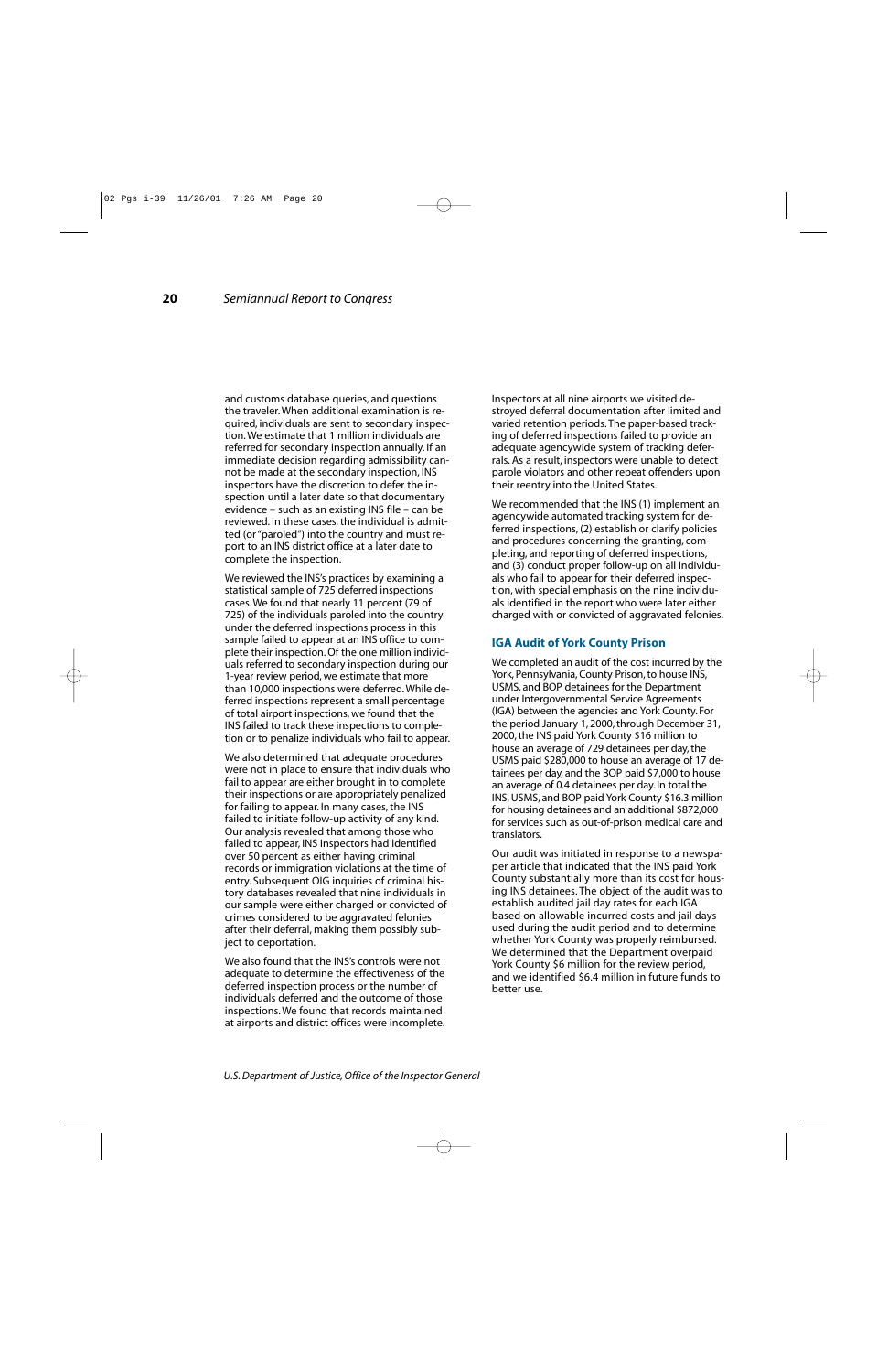# **IGA Audit of Wicomico County Department of Corrections**

We completed an audit of the cost incurred by the Government of Wicomico County, Maryland, to house INS detainees for the Department in accordance with an IGA between the INS and Wicomico County. For the period July 1, 1999, through June 30, 2000, the INS paid Wicomico County \$2.4 million to house an average of 132 detainees per day.

Similar to our review of the IGA with York County, our audit was initiated in response to a newspaper article that indicated that the INS paid Wicomico County more than the cost of housing INS detainees. The object of the audit was to establish an audited jail day rate for the IGA based on allowable incurred costs and jail days used during the audit period and to determine whether Wicomico County was properly reimbursed. Based on our audited jail day rate, we determined that the Department overpaid Wicomico County \$347,000 for the review period, and we identified \$297,000 in future funds to better use.

# **COPS Grant Audits**

The Violent *Crime Control and Law Enforcement Act of 1994* (Crime Act) authorized \$8.8 billion for grants to add 100,000 police officers to the nation's streets. During this reporting period, we performed 20 audits of COPS hiring and redeployment grants. Our audits identified more than \$14 million in questioned costs and more than \$1.4 million in funds to better use.

The following are examples of findings reported in our audits of COPS grants during this period:

◆ The El Paso, Texas, Police Department was awarded more than \$24.3 million in COPS grants to hire 231 additional sworn law enforcement officers and to redeploy 86 police officers into community policing activities through the hiring of civilians and purchase of equipment. We determined that the Police Department budgeted for a decrease in local officer positions, salaries, and fringe benefits, did not hire and maintain the required number of officers, did not retain all grant-funded officers, is unlikely to retain 100 additional officers, and could not demonstrate the redeployment

of officers into community policing as a result of hiring civilians. Due to these deficiencies, we identified nearly \$7.2 million in questioned costs and recommended \$314,344 be put to better use. This report is resolved.

- ◆ The Manchester, Connecticut, Police Department was awarded nearly \$1.5 million in COPS grants to hire 12 additional sworn law enforcement officers and to redeploy 18 police officers into community policing activities by hiring civilians and purchasing equipment. We determined that the Police Department did not provide the required local matching funds, received excess reimbursement, charged unallowable costs to its grants, could not demonstrate the redeployment of officers into community policing as a result of hiring civilians and purchasing equipment, did not enhance community policing by the number of officers funded by the grants, and did not submit timely grant monitoring reports. As a result of these deficiencies, we identified \$506,779 in questioned costs and recommended \$86,664 be put to better use. This report is resolved.
- ◆ The Texas Tech University Police Department was awarded \$356,655 in COPS grants to hire five additional sworn law enforcement officers. We determined that the Police Department used grant funds to pay for officers that were previously funded locally, did not retain the five grant-funded positions, charged unallowable costs to its grant, and had grant funds remaining after the grant had expired. As a result, we identified \$355,106 in questioned costs. This report is unresolved because the OIG and COPS disagree on the action necessary to remedy the questioned costs because the police department did not retain five grant-funded positions.

# **State and Local Equitable Sharing Audits**

The Department's equitable sharing program exists to enhance cooperation among federal, state, and local law enforcement agencies by sharing federal forfeiture proceeds. State and local law enforcement agencies may receive equitable sharing revenues by participating directly with Department components in joint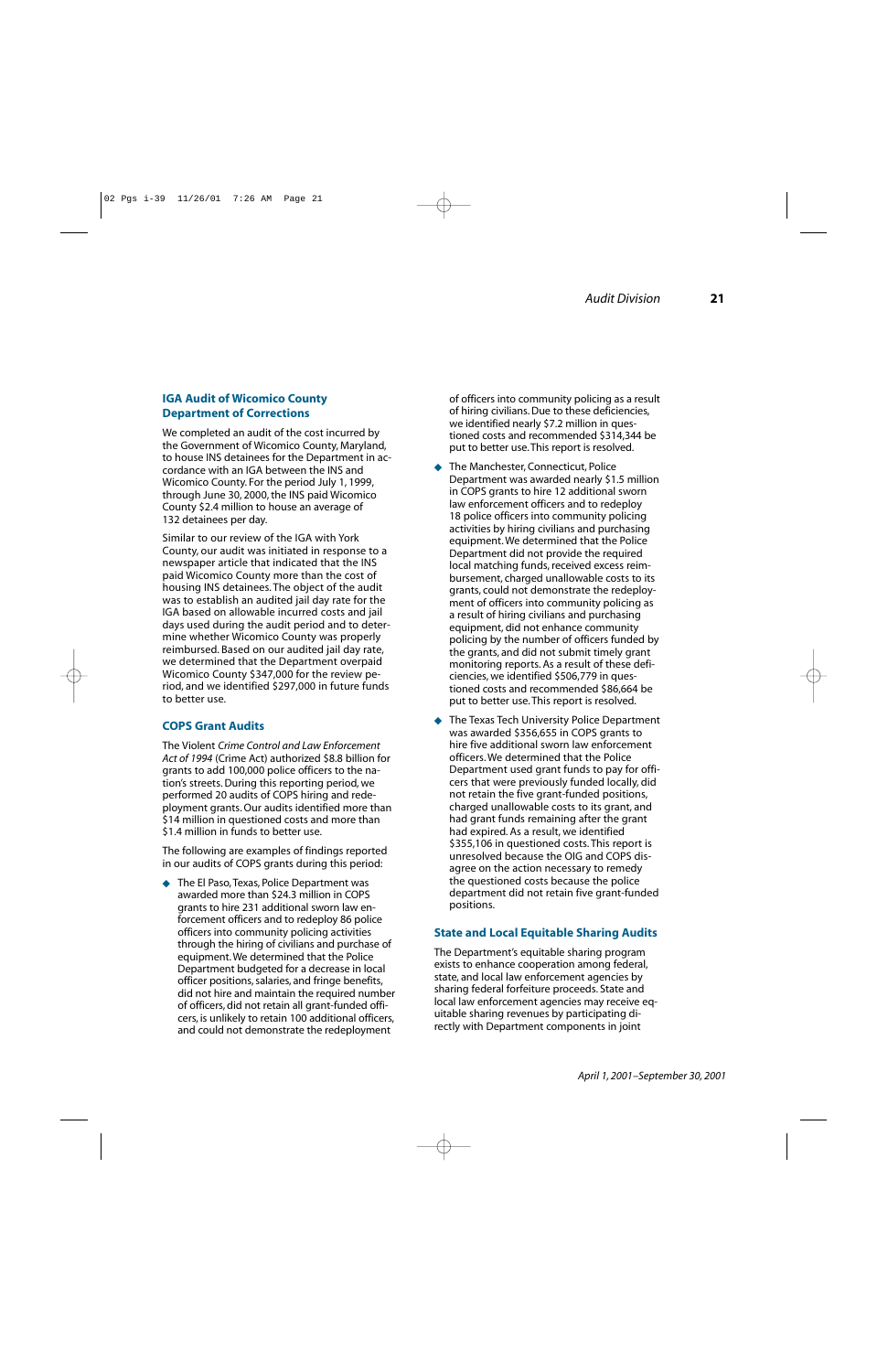investigations leading to the seizure or forfeiture of property. The amount shared with the state and local law enforcement agencies is based on the degree of the agencies' direct participation in the case.

During this reporting period, we audited the Miami, Florida, Police Department's accountability and use of more than \$2 million in cash and proceeds received through the equitable sharing program during a 27-month period. We found that the Police Department did not always comply with Department guidelines governing equitable sharing funds. The Police Department inappropriately transferred equitable sharing funds to four non-law enforcement entities and made an inappropriate charge against its equitable sharing account. As a result, we questioned \$163,605 in equitable sharing funds.

### **Department Financial Statement Audits**

The *Chief Financial Officers Act of 1990* and the *Government Management Reform Act of 1994* require financial statement audits of the Department. Audit oversees and issues the reports based on work performed by independent public accountants. During this reporting period, we issued ten FY 2000 Department component financial statement reports.

- ◆ Assets Forfeiture Fund and Seized Asset Deposit Fund
- ◆ Bureau of Prisons
- ◆ Drug Enforcement Administration
- ◆ Federal Bureau of Investigation
- ◆ Federal Prison Industries, Inc.
- ◆ Immigration and Naturalization Service
- ◆ Offices, Boards, and Divisions
- ◆ Office of Justice Programs
- ◆ United States Marshals Service
- ◆ Working Capital Fund

Each of these audits was performed in support of the FY 2000 consolidated Department audit, which was issued in the prior semiannual reporting period. The audit resulted in an

unqualified opinion on the FY 2000 consolidated balance sheet and statement of custodial activity and a qualified opinion on the other financial statements.

Because the Department lacks automated systems to readily support financial statement preparation and ongoing accounting operations, many tasks had to be performed manually. One such task, the year-end count of INS applications needed to determine deferred revenue, involved substantial manual effort and caused delays in processing applications. Other problems resulted from the lack of integration between the Department's automated accounting systems and subsystems. The Department's finance staffs had to perform additional manual reconciliations of data because of system deficiencies. In addition, the Department incurred substantial costs and depended heavily on contractors to assist in the cleanup of accounting transactions and provide other accounting support. The Department's ability to maintain or improve its audit results will require continuation of the efforts expended this year; any decrease in this effort could adversely effect the Department's audit results. A comparison of the audit results for FY 2000 and FY 1999 follows.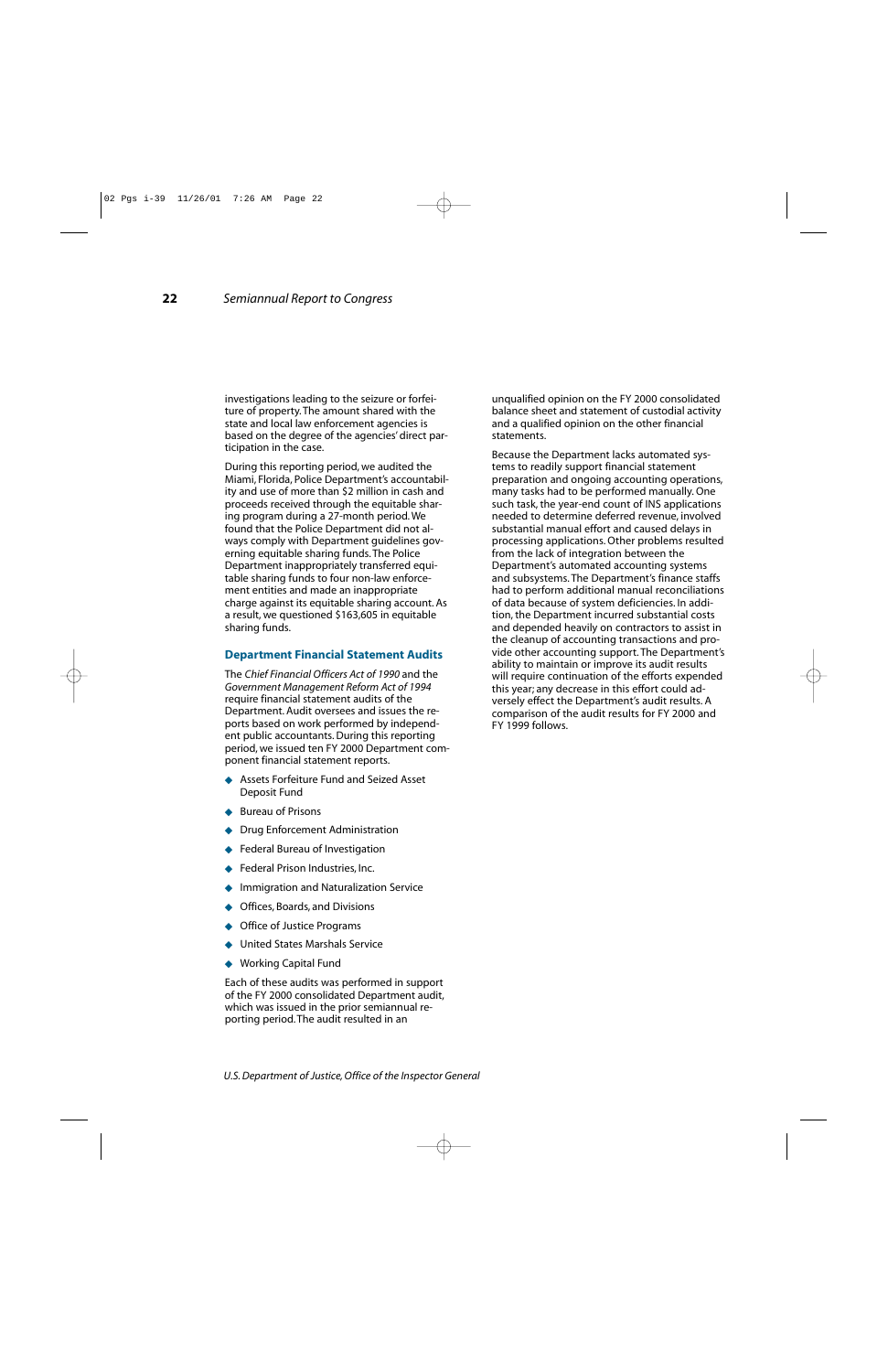# **Comparison of FY 2000 and FY 1999 Audit Results**

|                                                                                             | FY 2000                  |                                                       | FY 1999                        |                                                       |
|---------------------------------------------------------------------------------------------|--------------------------|-------------------------------------------------------|--------------------------------|-------------------------------------------------------|
| <b>Reporting Entity</b>                                                                     | <b>Balance</b><br>Sheet' | <b>Other</b><br><b>Financial</b><br><b>Statements</b> | <b>Balance</b><br><b>Sheet</b> | <b>Other</b><br><b>Financial</b><br><b>Statements</b> |
| <b>Consolidated Department</b><br>of Justice                                                | U                        | Q                                                     | Q                              | Q                                                     |
| Assets Forfeiture Fund and<br>Seized Asset Deposit Fund                                     | U                        | U                                                     | U                              | U                                                     |
| <b>Bureau of Prisons</b>                                                                    | U                        | U                                                     | U                              | U                                                     |
| Drug Enforcement Administration                                                             | U                        | U                                                     | $\mathbf U$                    | $\mathbf U$                                           |
| Federal Bureau of Investigation                                                             | U                        | U                                                     | U                              | U                                                     |
| Federal Prison Industries, Inc.                                                             | Q                        | Q                                                     | U                              | U                                                     |
| Immigration and<br><b>Naturalization Service</b>                                            | U                        | Q                                                     | Q                              | Q                                                     |
| Offices, Boards, and Divisions                                                              | U                        | U                                                     | U                              | $\mathbf U$                                           |
| Office of Justice Programs                                                                  | U                        | U                                                     | U                              | U                                                     |
| U.S. Marshals Service                                                                       | $\mathbf U$              | $\mathbf U$                                           | $\mathbf U$                    | $\mathbf U$                                           |
| <b>Working Capital Fund</b>                                                                 | U                        | U                                                     | $\mathbf U$                    | U                                                     |
| <b>D</b> - Disclaimer of Opinion<br>Q - Qualified Opinion<br><b>U</b> - Unqualified Opinion |                          |                                                       |                                |                                                       |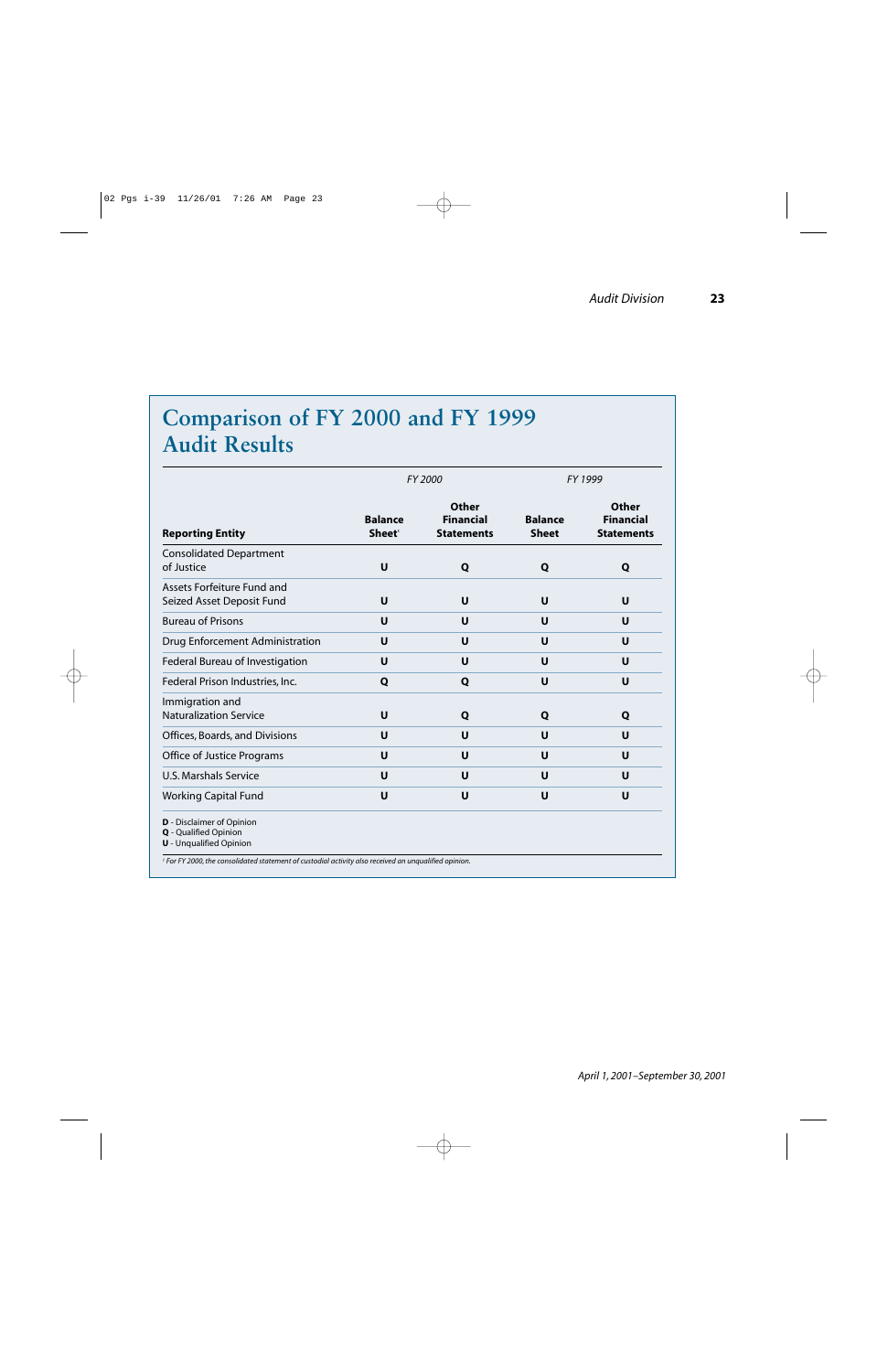#### **Trustee Audits**

Audit contributes significantly to the integrity of the bankruptcy program by conducting performance audits of trustees under a reimbursable agreement with the EOUST. During this reporting period, Audit issued 97 reports on the Chapter 7 bankruptcy practices of private trustees under Title 11, United States Code (Bankruptcy Code).

The Chapter 7 trustees are appointed to collect, liquidate, and distribute personal and business cases under Chapter 7 of the Bankruptcy Code. As a representative of the bankruptcy estate, the Chapter 7 trustee serves as a fiduciary, protecting the interests of all estate beneficiaries, including creditors and debtors.

We conduct performance audits on Chapter 7 trustees to provide U.S. Trustees with an assessment of the trustees' compliance with bankruptcy laws, regulations, rules, and the requirements of the Handbook for Chapter 7 Trustees. Additionally, the audits assess the quality of the private trustees' accounting for bankruptcy estate assets, cash management practices, bonding, internal controls, file maintenance, and other administrative practices.

### **Single Audit Act**

The *Single Audit Act of 1984*, as amended, requires recipients of more than \$300,000 in federal funds to arrange for audits of their activities. Federal agencies that award federal funds must review these audits to determine whether prompt and appropriate corrective action has been taken in response to audit findings.

During this reporting period, Audit reviewed and transmitted to OJP 94 reports encompassing 771 Department contracts, grants, and other agreements totaling more than \$486 million. These audits report on financial activities, compliance with applicable laws, and the adequacy of recipients' management controls over federal expenditures.

# **Audits in Progress**

During the reporting period, Audit performed work on several significant projects that are not yet completed, including the following:

## **Accountability for Selected Law Enforcement Equipment**

At the request of the Attorney General, the OIG initiated audits of the accountability for firearms and laptop computers throughout the Department. The Attorney General made the request after disclosures about missing weapons and laptop computers and the need for improved accountability in the FBI and INS. Our objectives are to determine the adequacy of internal controls over this equipment and the reliability and accuracy of components' property records.

### **Critical Infrastructure Protection**

Presidential Decision Directive (PDD) 63 requires the Department and other government agencies to prepare plans for protecting their critical infrastructure, which includes systems essential to the minimum operations of the economy and government, such as telecommunications, banking and finance, energy, and transportation. The plans ordered by PDD 63 must include an inventory of the Department's mission-essential assets, the vulnerability of each, and plans to remedy those vulnerabilities.

As part of an effort sponsored by the President's Council on Integrity and Efficiency (PCIE), we are performing an audit of the Department's planning and assessment activities for protecting its physical infrastructure. We will report on the Department's ability to accomplish vital missions in the event of terrorist attacks or similar threats.

## **GISRA Audits**

We continue to perform audits of the Department's information security policies, procedures, standards, and guidelines. Audit plans to issue a series of individual audit reports on each of the nine systems tested at the EOUSA, BOP, DEA, JMD, and FBI, as well as consolidated reports on the collective systems. While we anticipate issuing these reports in the next reporting period, they will likely not be available publicly because of security concerns.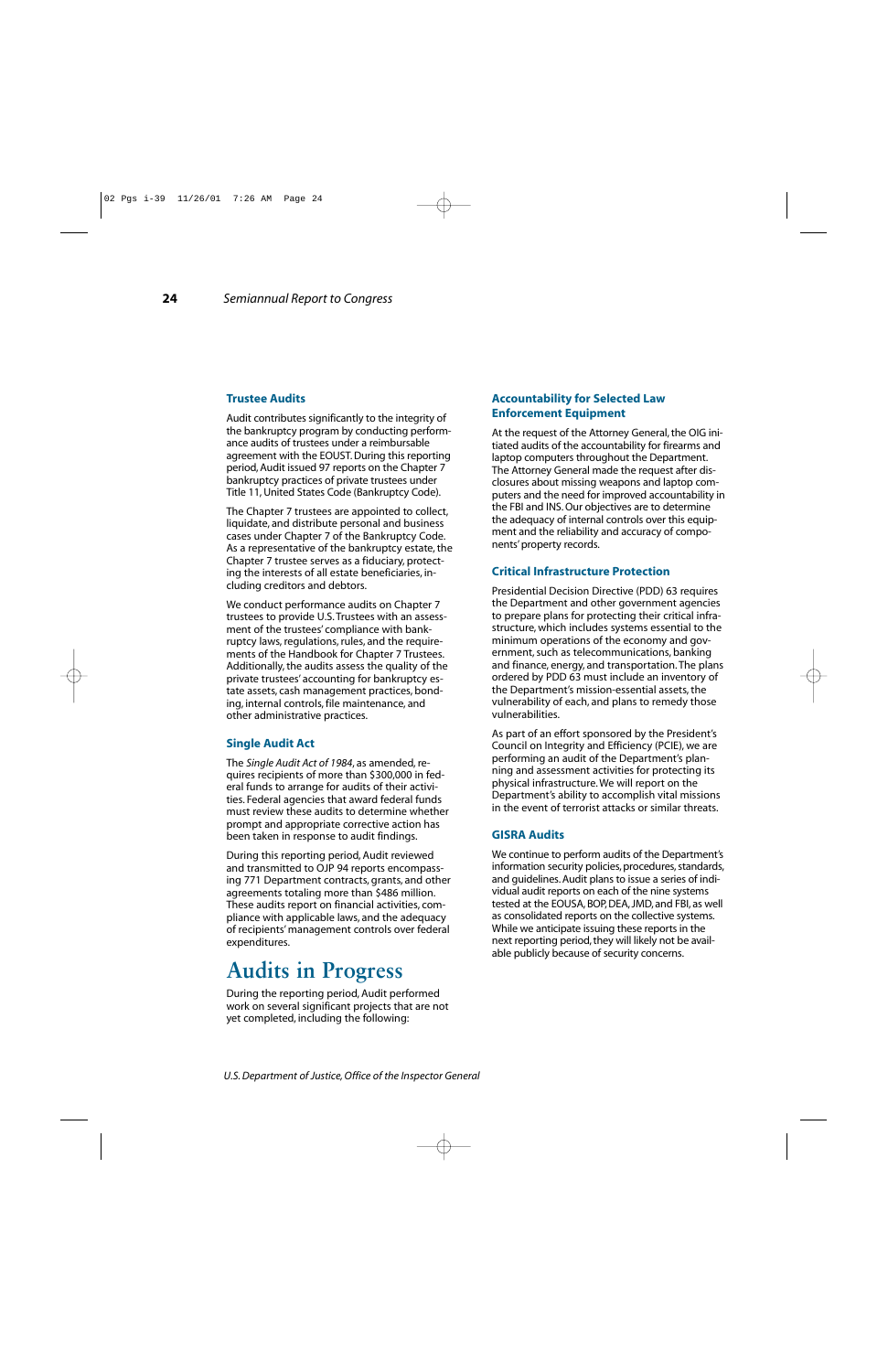# **Maintenance and Disposal of Seized Assets**

We are conducting an audit to assess whether seized assets are adequately secured, maintained, and accounted for and whether forfeited assets are disposed of in a cost-effective, timely manner.

# **Audit Follow-Up**

# **OMB Circular A-50**

OMB Circular A-50, Audit Follow-Up, requires audit reports to be resolved within six months of the audit report issuance date. Audit continuously monitors the status of open audit reports to track the audit resolution and closure process. As of September 30, 2001, the OIG had closed 167 audit reports and was monitoring the resolution process of 509 open audit reports.

# **Unresolved Audits**

# **Audits Over Six Months Old Without Management Decisions or in Disagreement**

As of September 30, 2001, the following audits had no management decisions:

- ◆ Combined DNA Index System Activities, Minnesota Bureau of Criminal Apprehension Forensic Science Laboratory
- ◆ Puerto Rico Office of Youth Affairs for FY 1998
- ◆ Puerto Rico Office of Youth Affairs for FY 1999
- ◆ The City of Cathedral City, California
- ◆ The City of East Point, Georgia
- ◆ The Metropolitan Police Department, Washington, DC
- ◆ The State of Idaho
- ◆ The Town of Rhodell, West Virginia
- ◆ U.S. Marshals Service Intergovernmental Service Agreement for Detention Facilities with the Government of Guam
- ◆ White Pine County, Nevada, for FY 1998
- ◆ White Pine County, Nevada, for FY 1999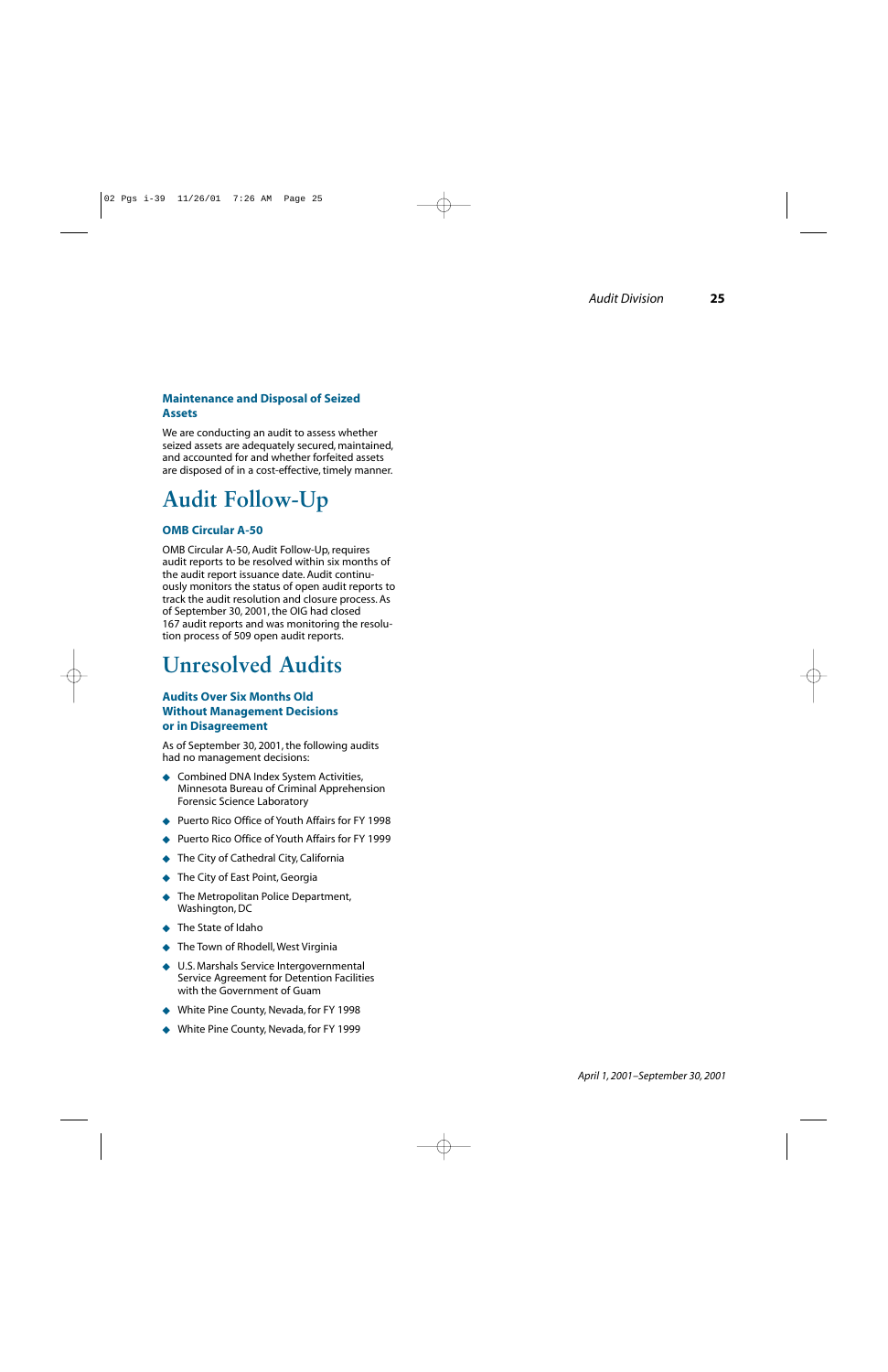| <b>Audit Reports</b>                     | Number of<br><b>Audit Reports</b> | <b>Funds</b><br>Recommended<br>to be Put to<br><b>Better Use</b> |
|------------------------------------------|-----------------------------------|------------------------------------------------------------------|
| No management decision made              |                                   |                                                                  |
| by beginning of period                   | 3                                 | \$3,502,249                                                      |
| Issued during period                     | 11                                | \$15,755,799                                                     |
| Needing management                       |                                   |                                                                  |
| decision during period                   | 14                                | \$19,258,048                                                     |
| Management decisions made                |                                   |                                                                  |
| during period:                           |                                   |                                                                  |
| Amounts management                       |                                   |                                                                  |
| agreed to put to better use <sup>1</sup> | 9                                 | \$5,979,066                                                      |
| ◆ Amounts management                     |                                   |                                                                  |
| disagreed to put to better use           | $\Omega$                          | \$0                                                              |
| No management decision at end of period  | 5                                 | \$13,278,982                                                     |

#### *<sup>1</sup> Includes instances where management has taken action to resolve the issue and/or the matter is being closed because remedial action was taken.*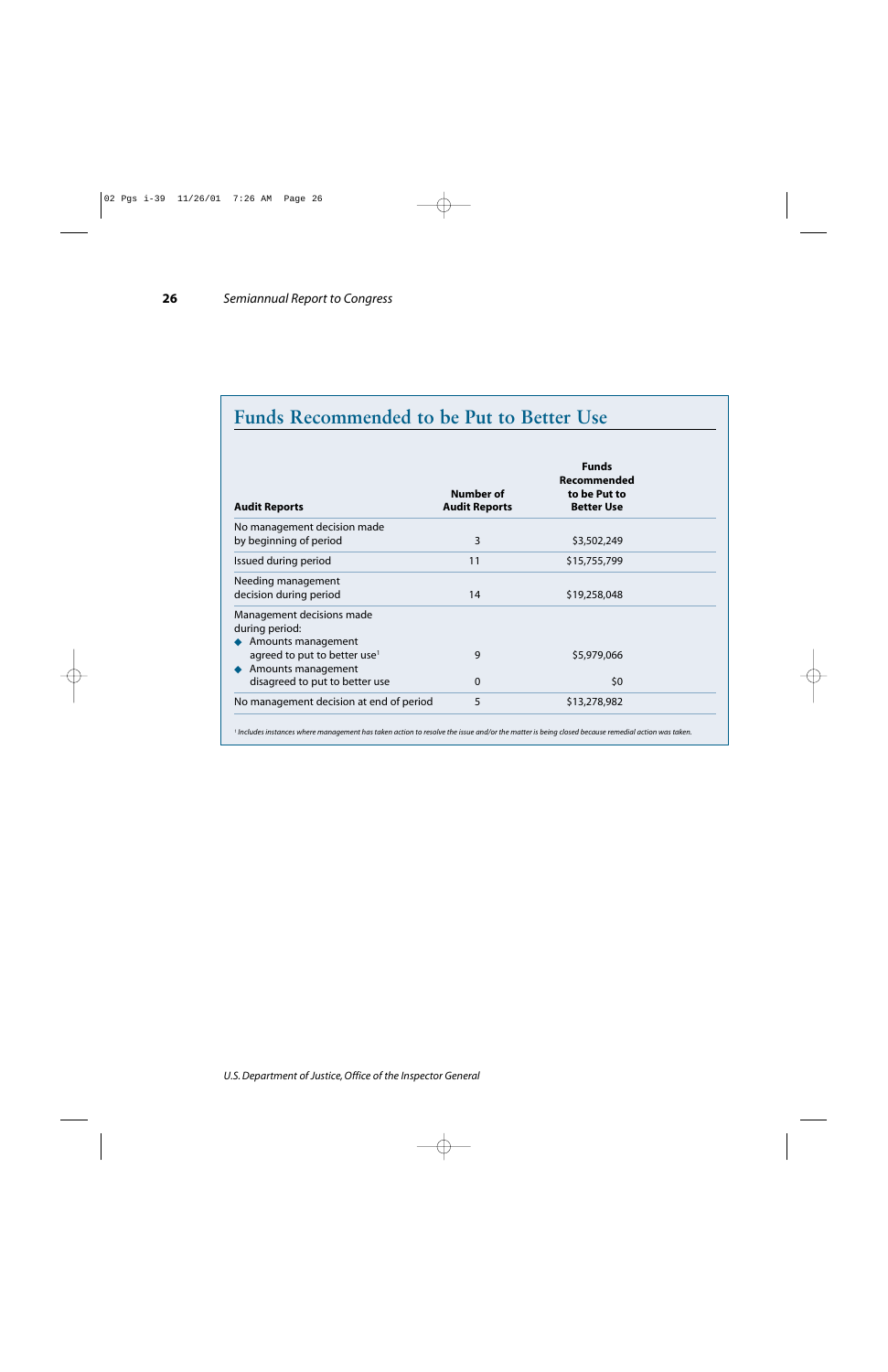# **Audits With Questioned Costs**

| <b>Audit Reports</b>                                  | Number of<br><b>Audit Reports</b> | <b>Total Questioned</b><br><b>Costs (including</b><br>unsupported<br>costs) | <b>Unsupported</b><br>Costs |
|-------------------------------------------------------|-----------------------------------|-----------------------------------------------------------------------------|-----------------------------|
| No management decision made<br>by beginning of period | 61                                | \$21,950,941                                                                | \$7,770,992                 |
| Issued during period                                  | 45                                | \$47,637,192                                                                | \$3,780,825                 |
| Needing management<br>decision during period          | 106                               | \$69,588,133                                                                | \$11,551,817                |
| Management decisions made<br>during period:           |                                   |                                                                             |                             |
| Amount of disallowed costs <sup>1</sup>               | 75                                | \$28,535,291                                                                | \$4,368,036                 |
| Amount of costs not disallowed                        | $\Omega$                          | \$0                                                                         | \$0                         |
| No management decision at                             |                                   |                                                                             |                             |
| end of period                                         | 31                                | \$41,052,842                                                                | \$7,183,781                 |

*<sup>1</sup> Includes instances where management has taken action to resolve the issue and/or the matter is being closed because remedial action was taken.*

# **Audits Involving Recommendations for Management Improvements**

| <b>Audit Reports</b>                                                                                                                        | Number of<br><b>Audit Reports</b> | <b>Total Number of</b><br><b>Management</b><br><b>Improvements</b><br>Recommended |
|---------------------------------------------------------------------------------------------------------------------------------------------|-----------------------------------|-----------------------------------------------------------------------------------|
| No management decision made<br>by beginning of period                                                                                       | 110                               | 244                                                                               |
| Issued during period                                                                                                                        | 127                               | 382                                                                               |
| Needing management<br>decision during period                                                                                                | 237                               | 626                                                                               |
| Management decisions made<br>during period:<br>• Number management<br>agreed to implement <sup>1</sup><br>$\blacklozenge$ Number management | 151 <sup>2</sup>                  | 451                                                                               |
| disagreed to implement                                                                                                                      | 0                                 | $\Omega$                                                                          |
| No management decision at end of period                                                                                                     | 89                                | 175                                                                               |

*<sup>1</sup> Includes instances where management has taken action to resolve the issue and/or the matter is being closed because remedial action was taken. <sup>2</sup> Includes three reports where management has agreed with some but not all of the reports' recommendations.*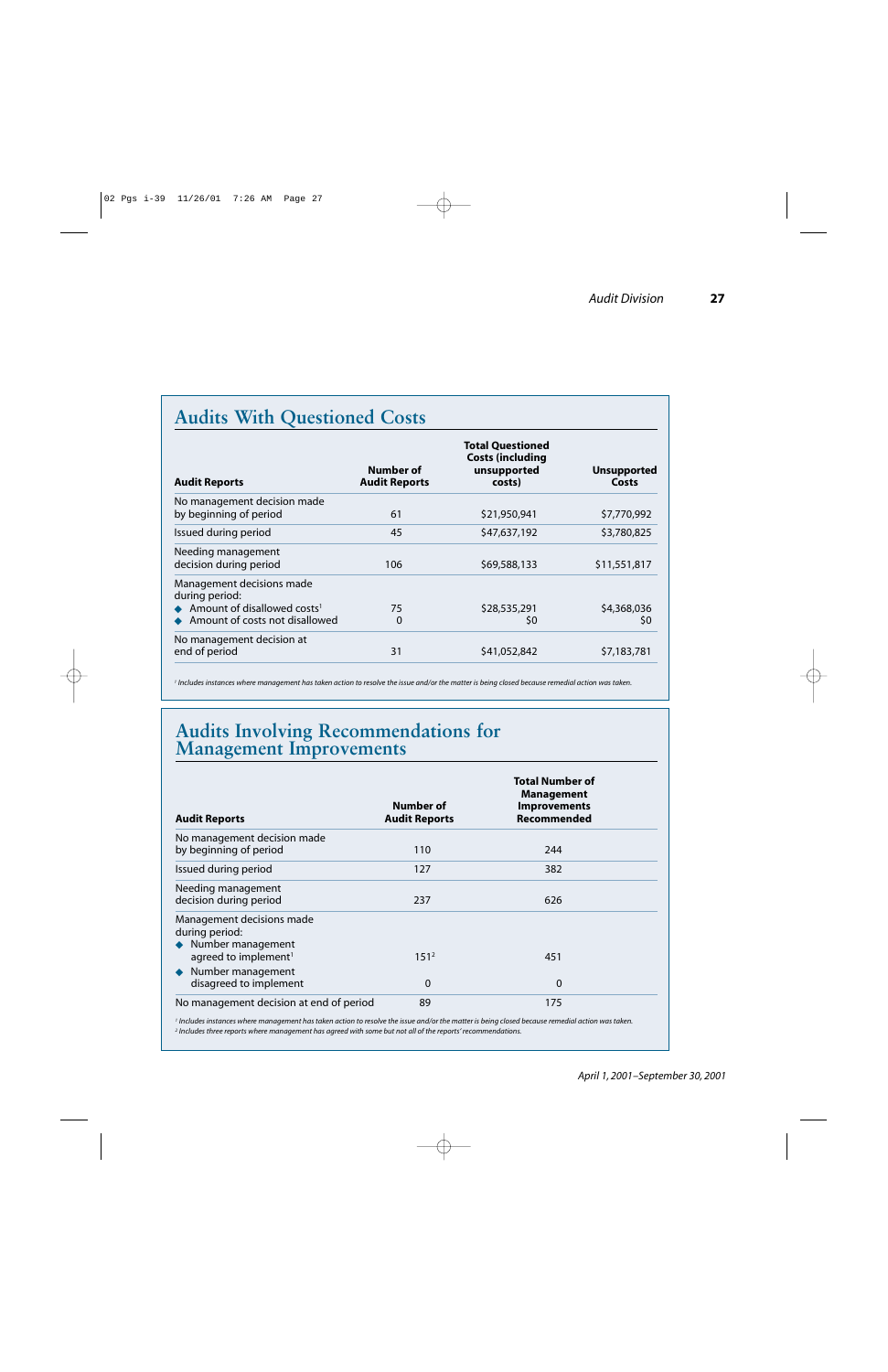# **28** *Semiannual Report to Congress*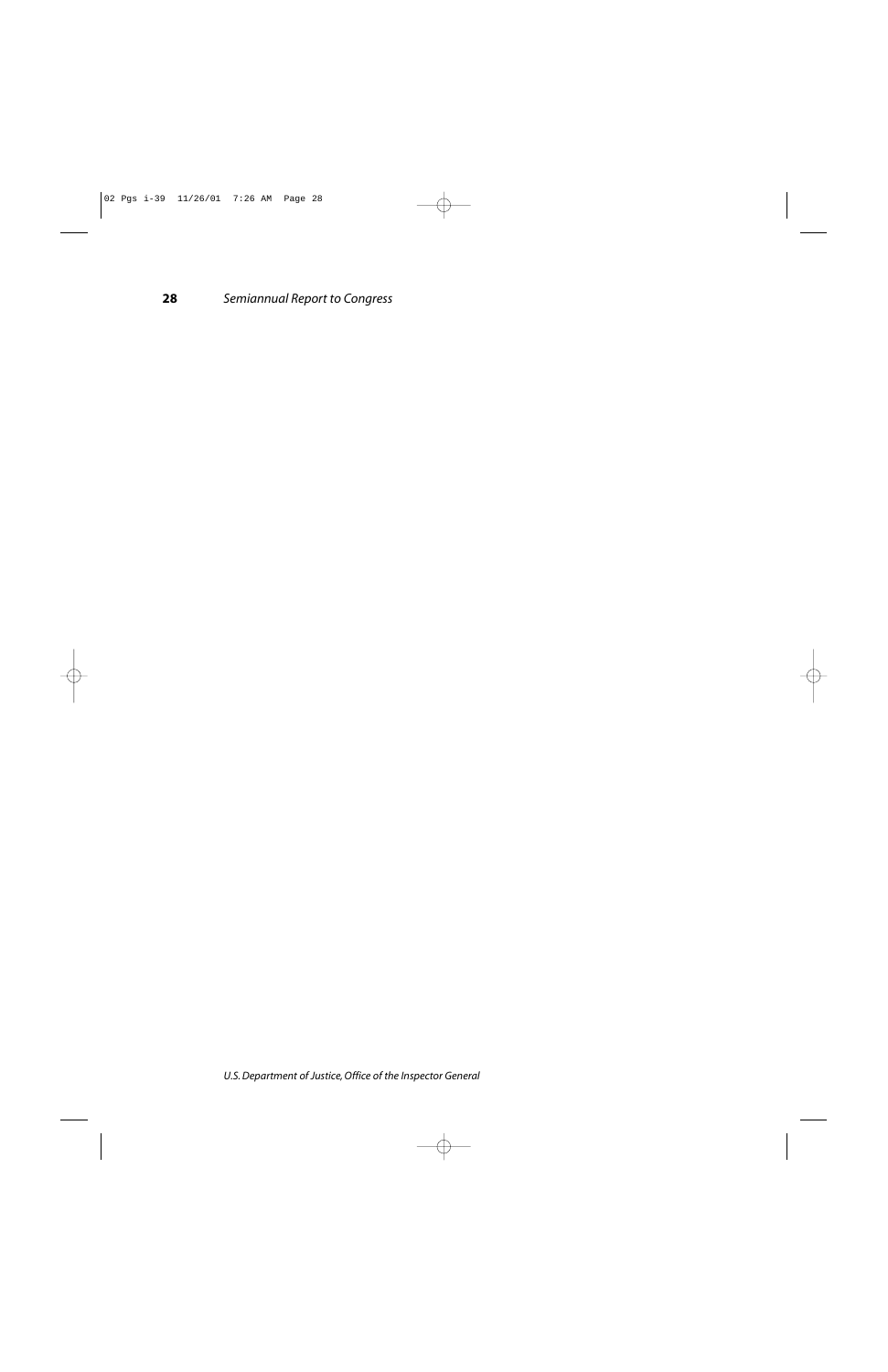# **The Evaluation and Inspections Division**

The Evaluation and Inspections Division (E&I) provides the Inspector General (IG) with alternatives to traditional audits and investigations through short-term management assessments and program evaluations that assess the efficiency, vulnerability, and effectiveness of Department operations. E&I relies on its multidisciplinary workforce to provide timely information to managers on diverse issues. E&I is located in Washington, DC, and is directed by the AIG for Evaluation and Inspections.

# **Significant Reviews**

# **Unaccompanied Juveniles in INS Custody**

In FY 2000, the INS detained 4,136 unaccompanied illegal juveniles for longer than 72 hours. The average length of time in custody was 33 days. The INS contracts with licensed facilities for shelter care programs, group homes, foster homes, and secure juvenile detention facilities to house the 400 to 500 unaccompanied juveniles in its custody at any one time.

We reviewed the treatment of unaccompanied illegal juveniles who are held in INS custody and placed into formal immigration proceedings. We examined the policies and procedures developed by the INS in response to its 1997 settlement agreement of a class-action lawsuit related to detention, processing, and release of unaccompanied illegal juveniles.

We found that, since it signed the settlement agreement, the INS has made significant improvements in its juvenile program, such as training its employees on new procedures and increasing juvenile bed spaces from 130 in FY 1997 to more than 500 in FY 2000. However, our review found deficiencies at INS districts, Border Patrol sectors, and INS headquarters that could

have potentially serious consequences for the well-being of juveniles. Major findings discussed in our report include:

- ◆ Non-delinquent juveniles are not always seqregated from delinquent juveniles; 34 of 57 secure facilities did not have procedures or facilities to properly segregate these two groups. As a result, in FY 2000 non-delinquent and delinquent juveniles may have been housed together in as many as 484 incidents.
- ◆ Although the INS is required to visit all juveniles in its custody on a weekly basis, in three of the eight districts we reviewed, juvenile coordinators were not regularly conducting such visits. In addition, we found that the INS does not have procedures in place to document visits.
- ◆ We found that in FY 2000 the INS was unable to place 19 juveniles in an appropriate secure detention facility or a non-secure shelter within three to five days of entering INS custody, and the data recorded was insufficient to permit a determination for another 90 juveniles.
- ◆ The lack of adequate administrative support in several districts hampered the work of juvenile coordinators and hindered the effectiveness of the INS's juvenile program.
- ◆ The INS does not analyze the data on juveniles it collects to identify systemic problems or trends that might indicate problems.
- ◆ After their release from custody, 68 percent of the juveniles in our sample failed to appear for their immigration hearings.

Our report contains 28 recommendations to improve the INS's juvenile detention policies and procedures. The INS concurred with all of our recommendations.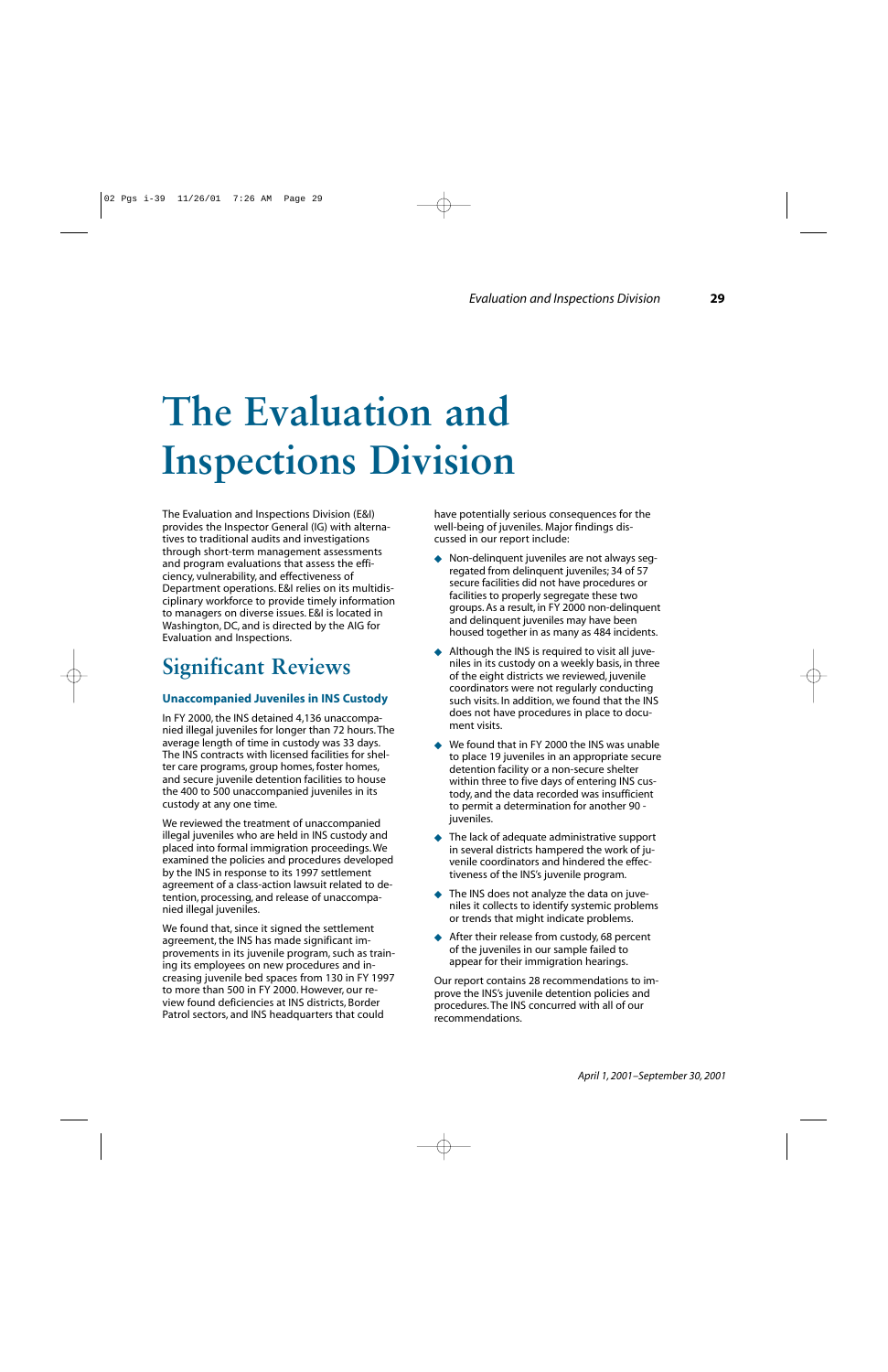## **Juvenile Repatriation Practices at Border Patrol Sectors on the Southwest Border**

As a complement to our review of unaccompanied illegal juveniles in INS custody, we examined whether the Border Patrol promptly returns unaccompanied Mexican juveniles to Mexico. In FY 2000, the Border Patrol apprehended 94,823 accompanied and unaccompanied Mexican juveniles who it subsequently returned to Mexico. These juveniles were not entered into formal immigration proceedings and were expected to be released from INS custody within a few hours.

Our review focused on the El Centro Border Patrol Sector (El Centro), one of nine Border Patrol sectors along the southwest border. In addition to reviewing activities in El Centro, we conducted 1-day unannounced visits at 7 of the 72 Border Patrol stations in other sectors across the southwest border.

We found that El Centro detains unaccompanied Mexican juveniles in holding cells for longer than several hours. From March through May 2001, 42 of the 591 unaccompanied Mexican juveniles returned to Mexico by El Centro were not repatriated within several hours of apprehension. In each of the 42 cases, juveniles were detained over a weekend at Border Patrol stations in holding cells built for temporary confinement.

El Centro officials told the OIG that their "hands are tied" by local agreements with the Mexican Consulate that require a consular interview before a juvenile may be returned to Mexico. Because Mexican officials are not usually available to conduct juvenile interviews on weekends, Mexican juveniles apprehended on weekends often must wait until Monday morning for their interviews. We also found incomplete record keeping procedures in El Centro that made it difficult to establish a complete custody history for apprehended juveniles. Finally, we found that the INS has not established national guidelines for the Border Patrol to apply to unaccompanied Mexican juveniles it intends to return to Mexico.

During the 1-day visits to seven other locations, we found that the Border Patrol stations usually detain juveniles for only a matter of hours

before repatriating them to Mexico. However, we found problems with record keeping at four locations and inadequate detention facilities at four locations. We made seven recommendations to help reduce the time unaccompanied Mexican juveniles remain in Border Patrol holding cells and to improve conditions for juveniles who cannot be promptly returned to Mexico. The INS concurred with all of our recommendations.

## **The INS Escort of Criminal Aliens**

In 1998, the INS adopted a policy of assigning INS officers to escort dangerous aliens who are being removed from the United States to non-border countries on commercial flights. Because of the importance of this issue to public safety, we reviewed the INS's implementation of this policy.

In FY 1999 and FY 2000, the INS removed 139,000 criminal aliens, 30,000 of whom had been involved in violent acts that included homicide, sexual assault, and kidnapping. We estimate that 9,000 of those criminal aliens were removed by aircraft, about 80 percent on commercial flights.

We found that the INS placed the traveling public at potential risk because it did not consistently follow its own escort policy. In three of the four districts we visited, INS supervisory field officials disregarded provisions of the INS escort policy, resulting in the transportation of violent aliens on commercial airlines without escorts. In addition, the INS did not identify some dangerous aliens during the routine pre-removal alien file review process. We also found that INS field officials often failed to provide the required ratio of escorts to dangerous aliens, and the INS did not always provide escorts during the final segment of multiflight removal trips. Finally, the INS did not adequately coordinate its escort process with the Department of State to facilitate arrival of the criminal aliens in foreign countries.

We recommended that the INS direct each district office to ensure that all aliens charged with or convicted of violent crimes are properly escorted, to implement quarterly reviews of criminal deportation cases, and to certify compliance with the escort quidelines. We also recommended that the INS ensure notification to and coordination with the Department of State relating to the removal process. The INS concurred with our recommendations.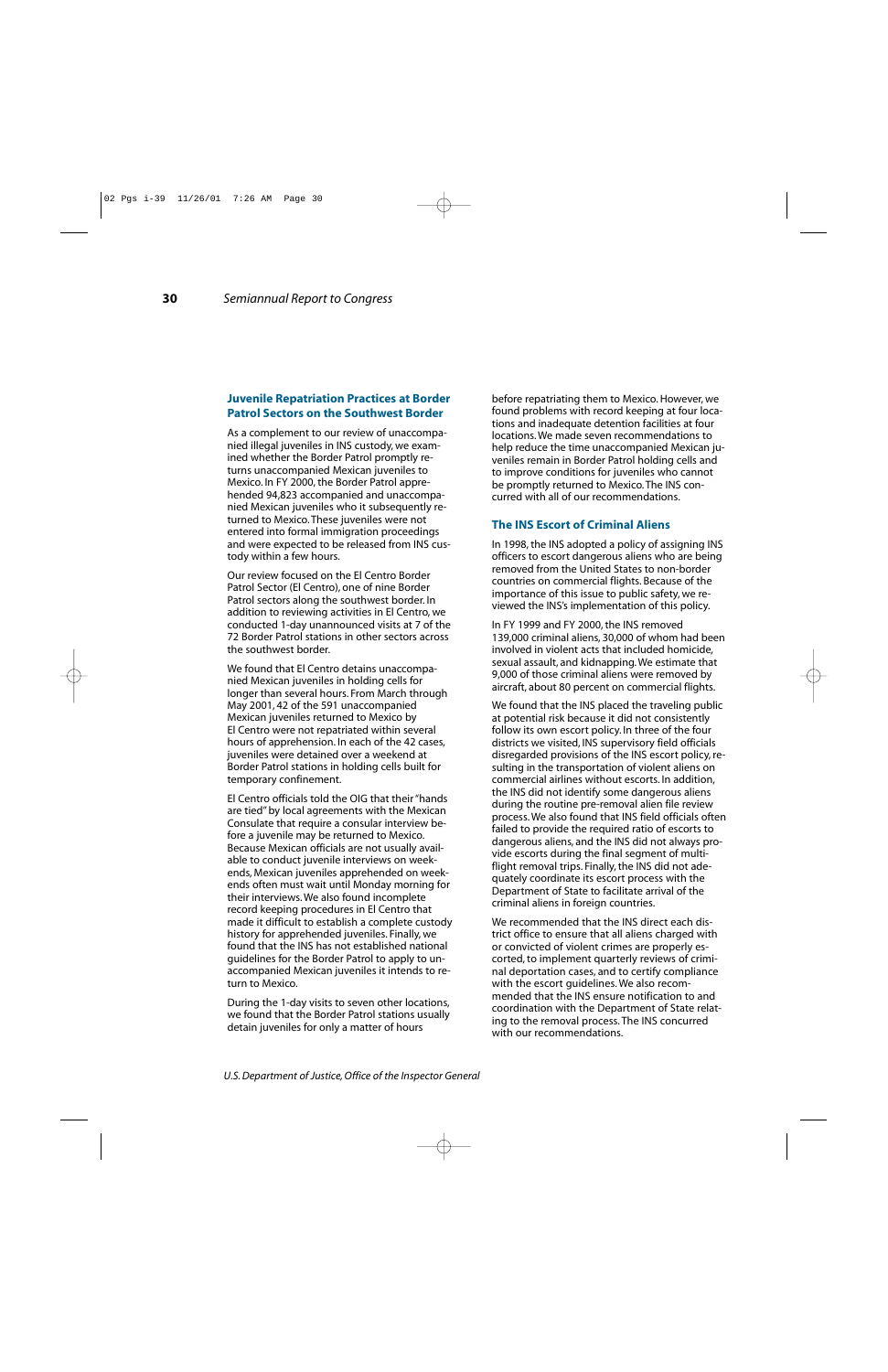## **The USMS Discipline Process**

We evaluated the discipline process in the USMS to determine whether discipline actions taken in response to substantiated misconduct allegations were consistent, timely, and in accordance with USMS policy. To conduct this review, we selected 50 USMS misconduct cases that were closed during FY 1998 to FY 2000. We found 25 cases in which the consistency or the degree of the discipline raised serious concerns. In addition, the rationale for final discipline decisions was not adequately documented in these cases. In 8 of the 50 cases, we also found no documented evidence in the employees' official personnel folders that discipline actions had been enforced. In 14 of the 50 cases, we found significant periods of unexplained elapsed time that prolonged case adjudication. The overall adjudication timeline for these 14 cases ranged from 89 to 330 days, with unexplained elapsed time ranging from 61 to 217 days. Because of incomplete or inaccurate information in the USMS's official case files and automated personnel database, we were unable to reconstruct case events to account for these gaps in time.

Timeliness of case processing was also a problem in the USMS's Alternative Dispute Resolution (ADR) Program, an informal method for mediating disputes. We found that 66 percent of the misconduct cases in the ADR Program had exceeded the Program's established time limit of 60 days.

In addition, the USMS has not fully developed and implemented performance standards for the formal adjudication of misconduct cases. Therefore, personnel involved in processing misconduct cases do not have complete performance goals, standards, and measures to guide their work or identify strengths and weaknesses in case adjudications. We also found a need for improved coordination among the various USMS entities involved in the discipline process. During our interviews, officials expressed concern or uncertainty about their responsibilities and about the procedures, timelines, and quality of the discipline process.

Finally, we found that the USMS is not reporting all allegations of misconduct to the OIG as required by OIG policy. For FY 1998 to FY 2000, the USMS failed to report a total of 239 misconduct

allegations. These allegations included firearms violations, discrimination complaints, fraud, and hostile work environment misconduct. Furthermore, we found that allegations related to 16 of the 50 cases in our sample were not reported to the OIG. We made 12 recommendations to help the USMS improve its discipline process.

## **Travel Charge Card Delinquencies in the INS**

The Department provides employees with travel charge cards to use for official government travel and expects those employees to pay the Department's contractor, Bank One, for any charges incurred. While examining issues related to procurement cards, we learned that Department employees were accruing significant travel charge card debts. In a report issued during the previous reporting period, we determined that unpaid debt over the 2-year period from November 1998 to December 2000 amounted to \$1.2 million. Because INS employees accounted for nearly \$825,000, or 69 percent, of this debt, we conducted a separate review to identify ways for the INS to strengthen its travel charge card program and reduce delinquencies. We selected a sample of 54 INS travel charge card delinquencies from Bank One's January 1, 2001, report of cardholders who were 120 to 180 days delinquent. We identified the INS's procedures for monitoring delinquencies and obtained detailed information on individual delinquencies by contacting INS travel card coordinators. We also discussed procedures with the Bank One official responsible for the Department's account and examined a variety of reports and data he provided.

The high delinquency rates of INS employees indicate that significant improvements are needed in the INS's administration of its travel charge card program. We recommended the following improvements: (1) greater management support for and oversight of the travel charge card program; (2) more timely identification by the program coordinators of delinquencies and misuse, and referral to cardholder supervisors, management, and investigative units for resolution; (3) stronger actions by management against those who misuse their credit cards or neglect to pay their bills; (4) stronger controls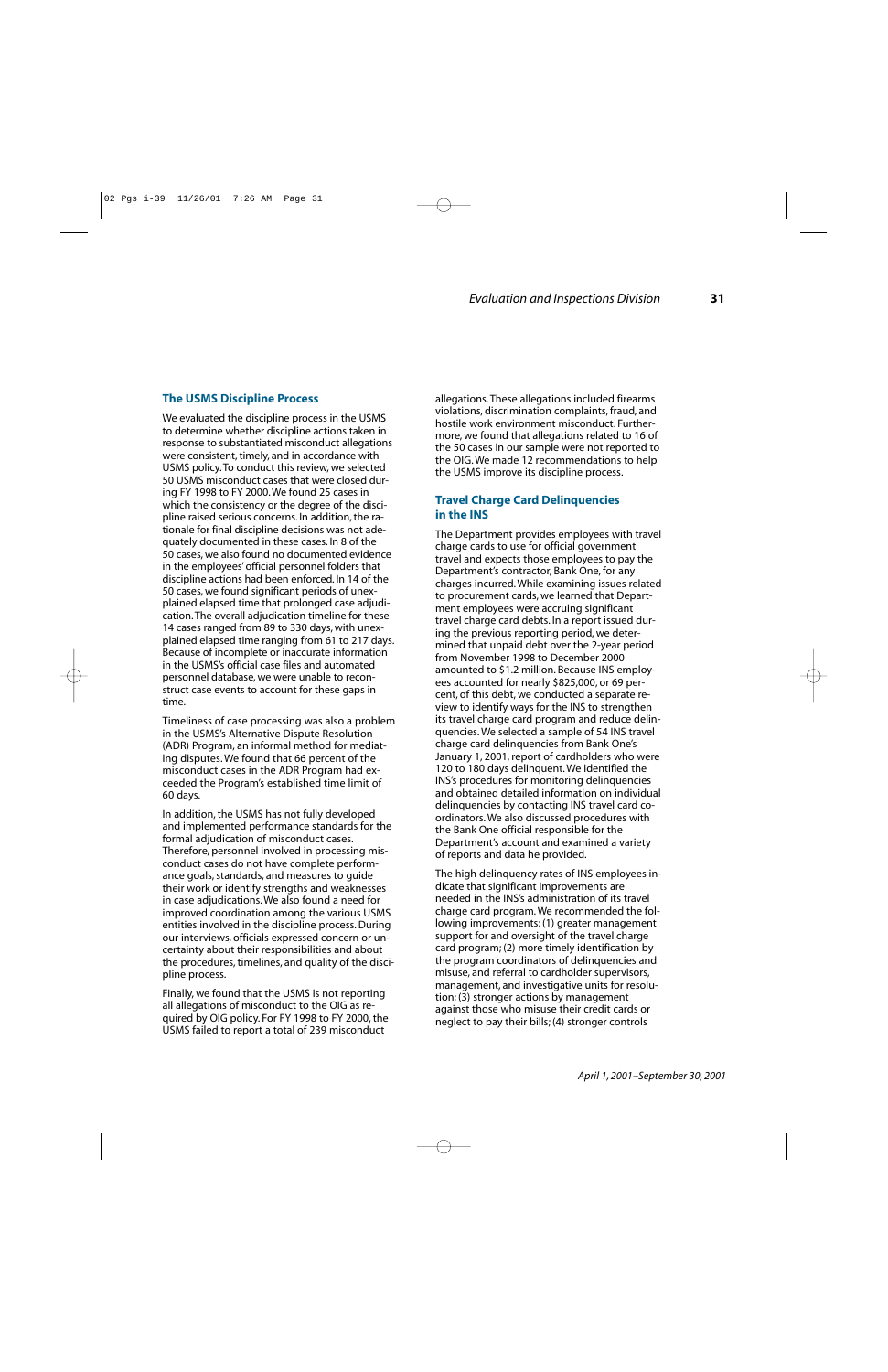over access to travel cards and use of automated teller machines when not in travel status; and (5) better education of managers, supervisors, coordinators, and cardholders on their roles and responsibilities. The INS concurred with our recommendations.

# **Indian Gaming Crimes and Child Pornography and Obscenity Prosecutions**

During this reporting period, the OIG responded to congressional requests for information on the Department's prosecution of Indian gaming crimes and child pornography and obscenity crimes. We analyzed data from 1992 to 2000 pertaining to Indian gaming crime prosecutions, including the number of cases referred to the USAOs by source of referral; the number of cases prosecuted; the number of cases declined, by reason for declination; and the results of the prosecutions. We also interviewed officials from several Department components, the FBI, and the Office of Tribal Justice to discuss the Department's role with respect to the Indian gaming industry. Finally, we obtained information on the possible infiltration of organized crime into the Indian gaming industry and the Department's opinion of the effectiveness of the National Indian Gaming Commission (Gaming Commission), which regulates the industry.

We found that the Department investigates and prosecutes few cases relating to Indian gaming. Instead, most Indian gaming violations are resolved civilly through regulatory channels, such as the Gaming Commission. However, Department officials expressed concern about the Gaming Commission's ability to meet its regulatory responsibilities given its limited staff.

The OIG also analyzed data from 1992 to 2000 pertaining to child pornography and adult obscenity crime prosecutions, including the number of cases referred to the USAOs by source of referral; the number of cases prosecuted; the number of cases declined, by reason for declination; and the results of the prosecutions. In addition, we interviewed officials from several Department components to discuss their roles in investigating and prosecuting child pornography and adult obscenity crimes. We found that the Department has established several programs to focus on the investigation and prosecution of crimes against children. As a result, child pornography investigations and prosecutions have increased steadily during the past few years.

# **Ongoing Reviews**

During this reporting period, E&I worked on several reviews that we anticipate issuing in the next reporting period.

## **International Extradition of Fugitives**

The Department's Office of International Affairs (OIA) within the Criminal Division advises federal and state prosecutors about the procedures for requesting extradition from abroad and handling foreign extradition requests for fugitives found in the United States. Inspectors evaluated how the OIA manages the extradition process. The draft report will offer recommendations to address problems with the OIA's management of both individual extradition cases and its overall caseload.

## **The DEA's Response to Newly Diverted Controlled Substances**

The DEA's Diversion Control Program is responsible for deterring the diversion of legal pharmaceutical drugs to the illicit drug trade. One such drug is OxyContin, an opium-derived medication intended for managing major pain. The illegal use of OxyContin as a recreational drug has been increasing at an alarming rate since its introduction in 1996, and many deaths have been attributed to abuse of this drug. The DEA's response to the OxyContin problem should give us insight into the effectiveness of the DEA's Diversion Control Program.

# **Follow-Up Activities**

# **Unresolved Reviews**

DOJ Order 2900.10, Follow-up and Resolution Policy for Inspection Recommendations by the OIG, requires reports to be resolved within six months of the report issuance date. As of September 30, there are no unresolved reviews.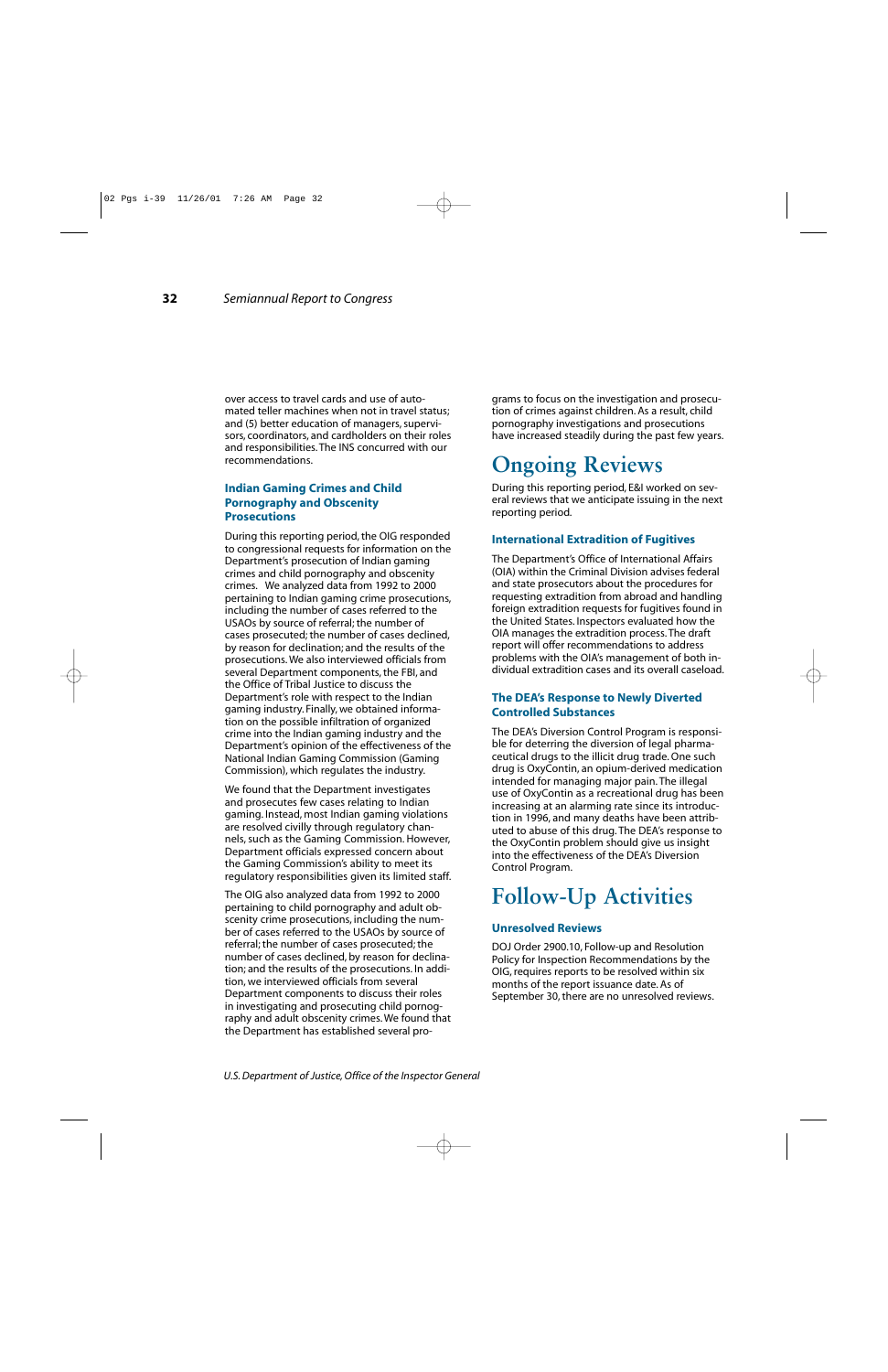# **Evaluation and Inspections Statistics**

The chart below summarizes E&I's accomplishments for the 6-month reporting period ending September 30, 2001.

| <b>E&amp;I Workload</b><br><b>Accomplishments</b> | Number of<br><b>Inspections</b> |
|---------------------------------------------------|---------------------------------|
| Reviews active at beginning of period             |                                 |
| Reviews canceled                                  |                                 |
| Reviews initiated                                 | 8                               |
| Final reports issued                              | 7                               |
| Reviews active at end of reporting period         | 5                               |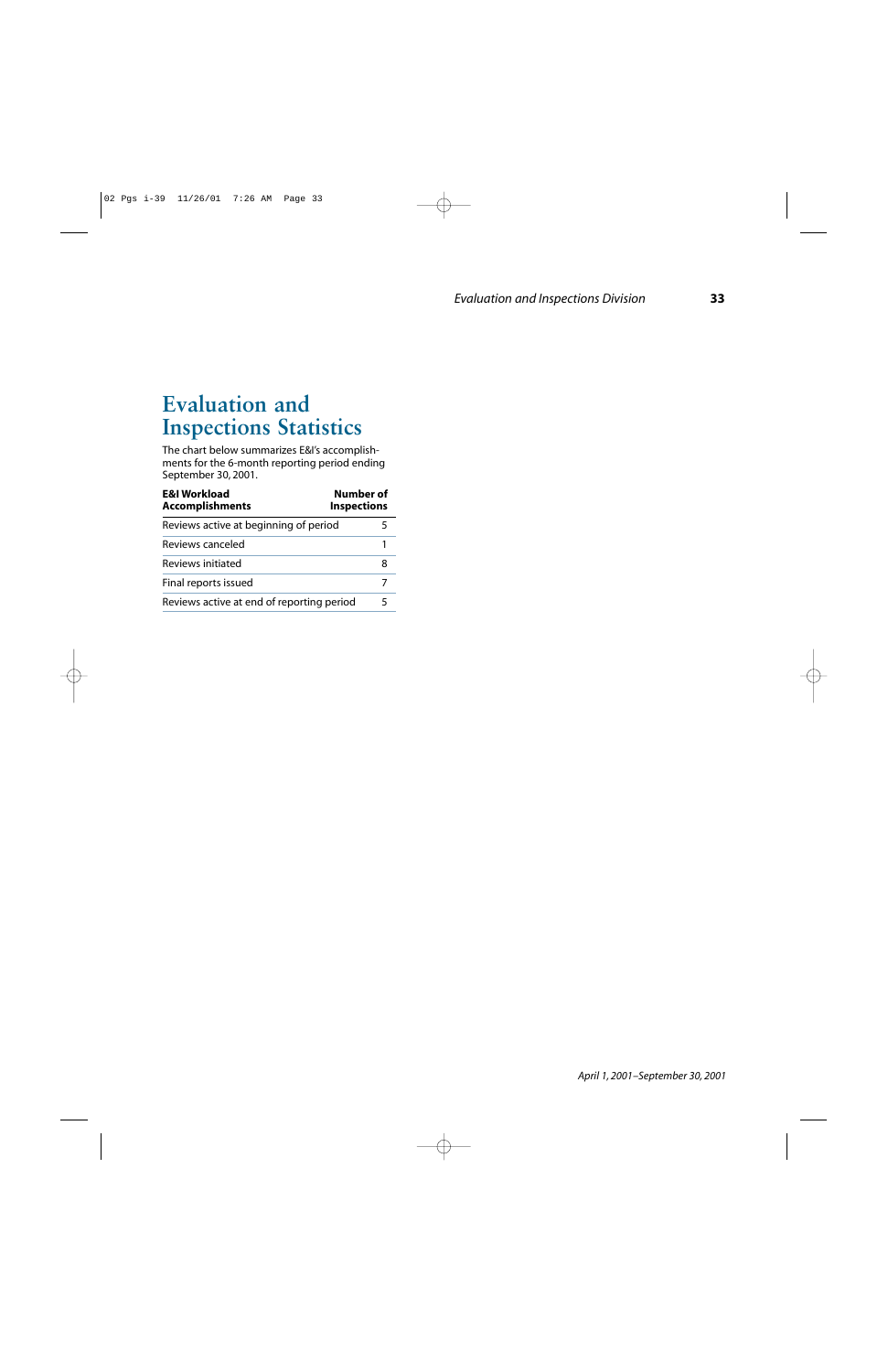# **34** *Semiannual Report to Congress*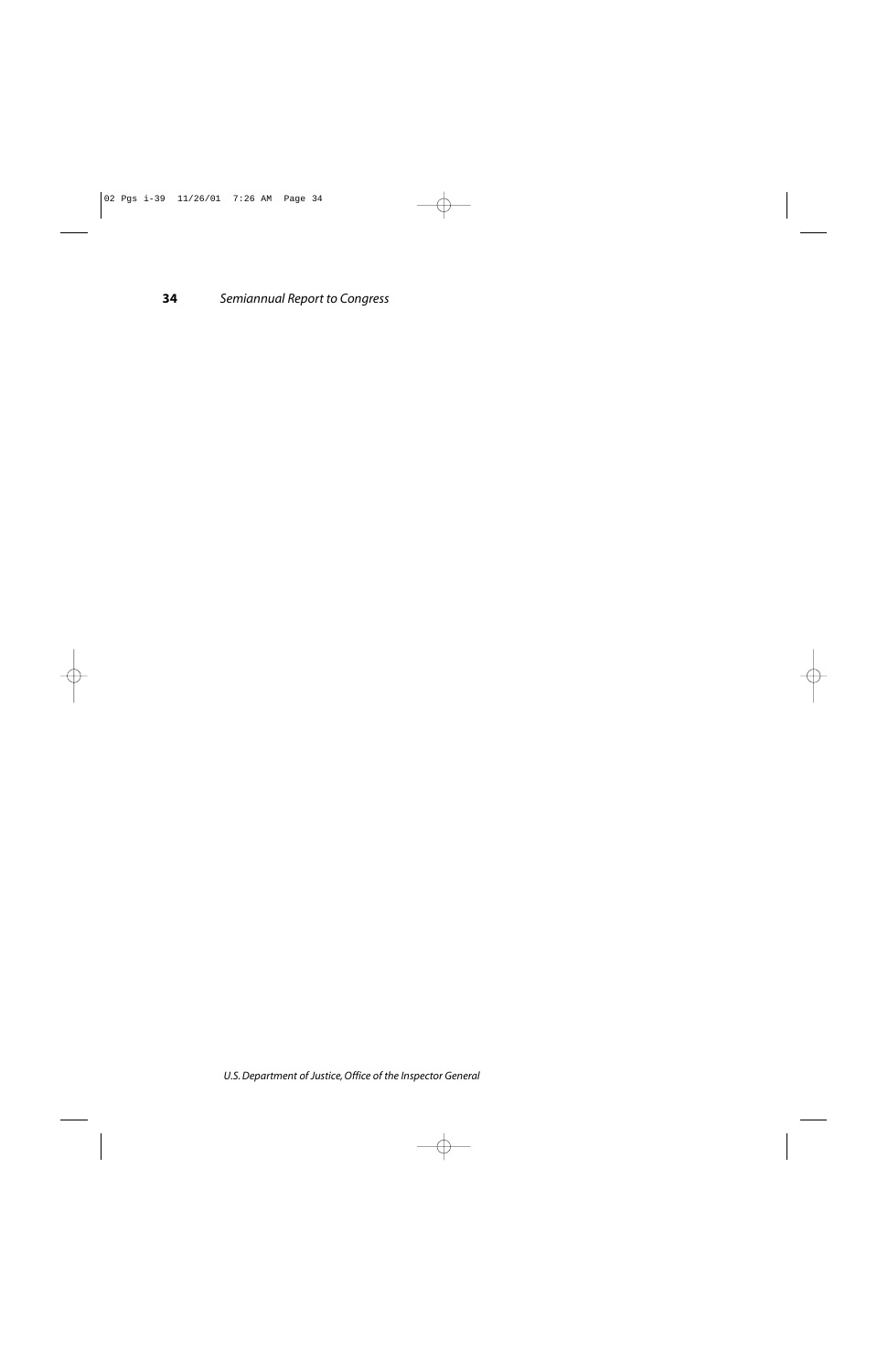# **The Office of Oversight and Review**

The Office of Oversight and Review (O&R) – formerly the Special Investigations and Review Unit – is composed of attorneys, special agents, program analysts, and administrative personnel. O&R investigates sensitive allegations involving Department employees, often at the request of the Attorney General, senior Department managers, or Congress. O&R also conducts systemic reviews of Department programs, such as a review of the BOP's system of monitoring inmates' use of prison telephones.

# **Significant Activities**

- ◆ In May 2001, federal prosecutors informed attorneys for Timothy McVeigh and Terry Nichols, who had been convicted for crimes arising from the 1995 bombing of the Alfred P. Murrah Federal Building in Oklahoma City, Oklahoma, that more than 700 documents and other materials relating to the FBI's investigation had not been disclosed to the defense before trial. The government conceded that the failure to disclose the documents violated a discovery agreement in place at the time of the defendants' trials. The belated disclosure of documents led to widespread media attention and accusations that the government had intentionally failed to provide exculpatory material to the defendants. The Attorney General asked the OIG to investigate the belated disclosure of the materials, and the OIG assembled an 11-person team consisting of attorneys, special agents, auditors, and support personnel. Within four months, the team conducted more than 180 interviews, reviewed thousands of documents, and conducted on-site investigations at 13 FBI field offices. The OIG is currently drafting its report of investigation.
- The OIG has received an increasing number of complaints by FBI personnel alleging violations of the whistleblower regulations. During this

reporting period, O&R investigated and closed two such whistleblower matters. In one, the OIG found that a senior FBI manager retaliated against a special agent by threatening to change aspects of the special agent's job. The threats were made after the special agent had complained that the manager had given improper instructions for completing time and attendance records. In the second matter, the OIG did not find that FBI managers retaliated against a senior FBI official.

- ◆ O&R completed its investigation of an allegation that DEA officials improperly closed a criminal investigation due to political pressure and that a DEA official made false statements to a congressional committee. The OIG did not substantiate the allegation that the DEA's criminal case was closed because of political pressure. We concluded that a senior manager in the DEA field office unilaterally curtailed the investigation without properly analyzing the situation or fully considering the consequences of his decision before acting. We also concluded that the manager's statements to the committee were incomplete and misleading.
- O&R concluded its investigation concerning the kidnapping of an AUSA. In May 2000, the AUSA, attending a training conference in Kiev, Ukraine, was kidnapped and drugged, and several thousand dollars of unauthorized charges were made to his credit cards. As a result of O&R's investigation, the OIG concluded that the AUSA had used extremely poor judgment, had acted unprofessionally, and had placed himself in a vulnerable position while in Kiev. The OIG also concluded that discipline of the AUSA was not handled appropriately and that the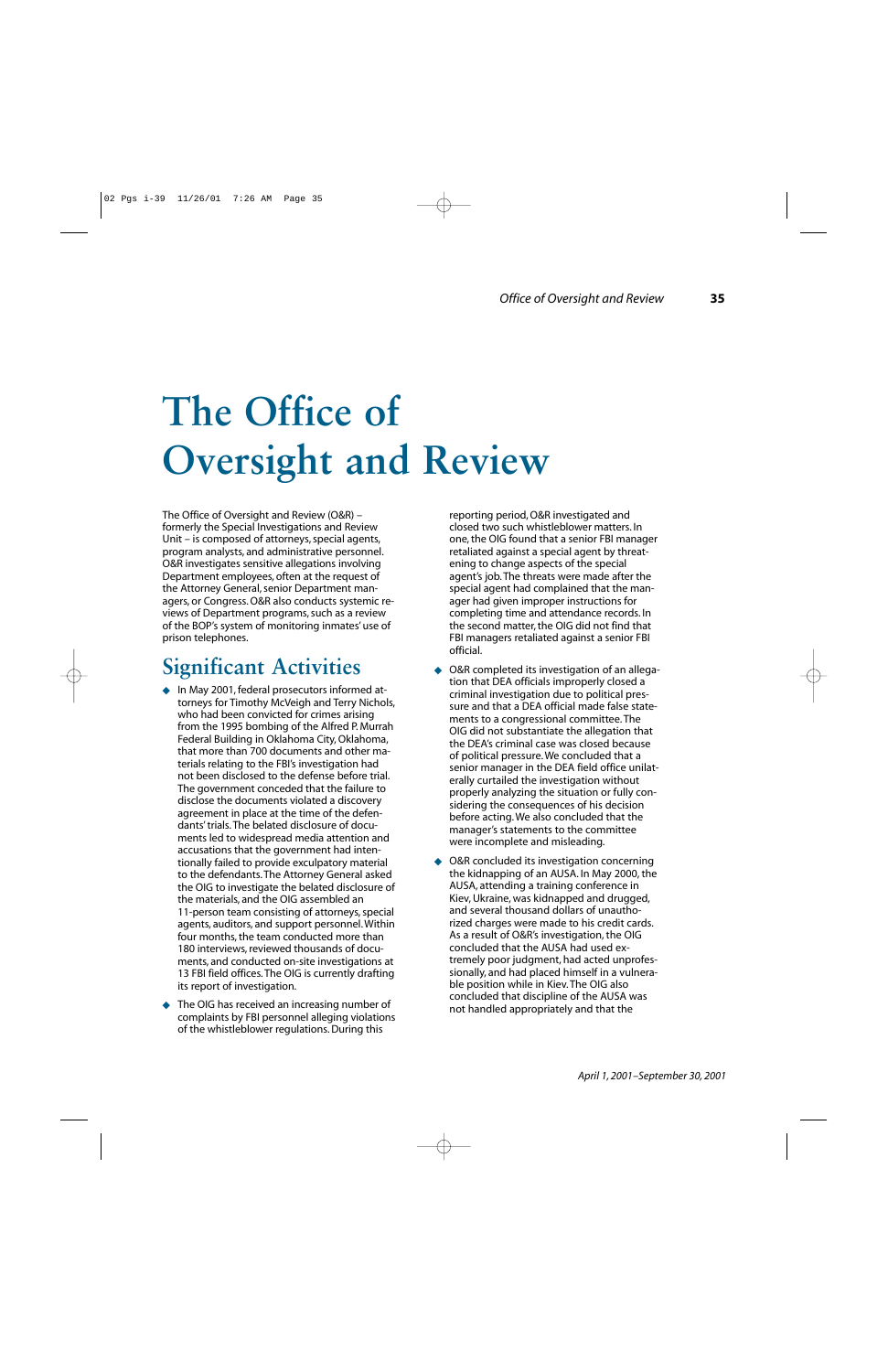USAO and the EOUSA had failed to notify the OIG and the Department's security office of the incident in a timely manner.

◆ O&R investigated two matters involving employee conflicts of interest, one in the Civil Rights Division and another in the Antitrust Division. In both cases, the OIG did not find that the employees violated the conflict of interest regulations. However, the OIG concluded that the employees should have consulted with ethics officials in their divisions.

# **Ongoing Reviews**

- ◆ At the request of the Attorney General and the Senate Select Committee on Intelligence, the OIG is examining the Department's performance in preventing, detecting, and investigating the espionage activities of former FBI agent Robert Philip Hanssen. To conduct its review, the OIG has assembled a team of approximately 10 attorneys, investigators, and analysts. To date, the OIG has obtained from the FBI more than 100,000 pages of documents related to this investigation.
- ◆ O&R has initiated a follow-up review to its 1999 report examining the BOP's management of inmate telephone privileges. In that report, the OIG found a significant problem with federal inmates using prison telephones to commit serious crimes while incarcerated. We also found that BOP management had taken insufficient steps to address the problem, and we made numerous recommendations for corrective action. In this follow-up review, we will evaluate BOP's response to the OIG report. O&R is currently evaluating responses to an OIG survey about monitoring inmate telephone use that was sent to all BOP institutions.
- ◆ O&R continues to investigate FBI whistleblower matters. In one ongoing case, O&R is investigating a claim of retaliation as well as a claim that the FBI practices a "double standard" whereby senior level executives are disciplined less harshly than other personnel.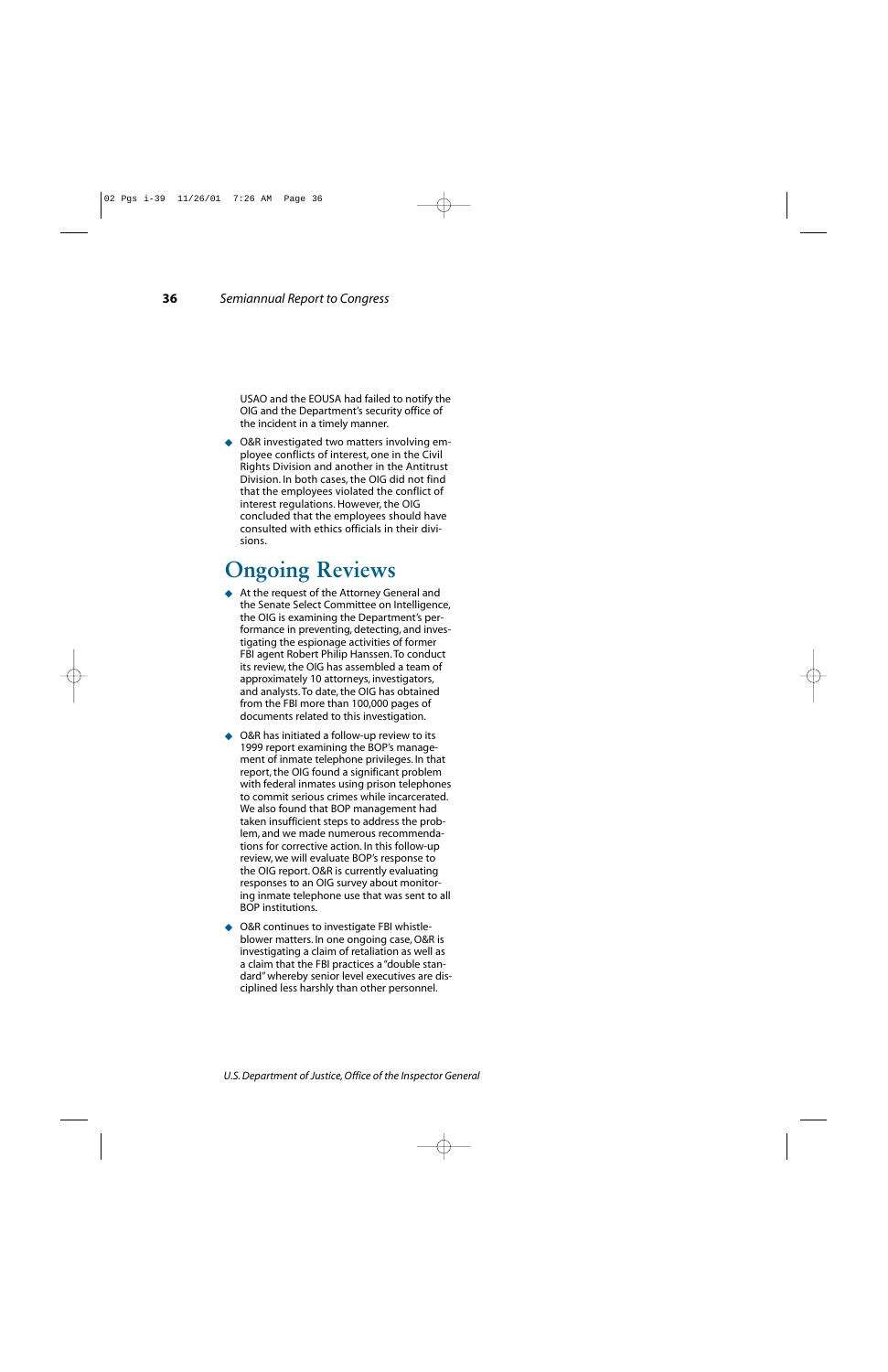# **Other OIG Activities**

# **Briefings and Training**

OIG personnel regularly offer their expertise to Department components and to the governmental community and serve as instructors for various training activities. For example, during this reporting period:

- ◆ OIG investigators conducted 64 Integrity Awareness Briefings for Department employees throughout the country. These briefings are designed to educate employees about the misuse of a public official's position for personal gain and to deter employees from committing such offenses. The briefings reached more than 1,907 employees with a message highlighting the devastating effect corruption has on both the employee and the agency.
- ◆ Investigations, with the Criminal Section of the Civil Rights Division, conducted a Civil Rights Investigation training conference in San Diego, California.The conference focused on procedural issues associated with investigating civil rights cases, prosecutorial issues that affect civil rights matters, a legal overview of civil rights criminal statutes, and discussion of concerns and problems associated with addressing civil rights matters.The conference was attended by OIG special agents and personnel from the USAOs for the Southern and Central Districts of California; the Border Patrol's San Diego and El Centro Sectors; the FBI's San Diego Field Office; and the BOP's Office of Internal Affairs, Washington, DC, and Metropolitan Correctional Center, San Diego, California.
- ◆ At the request of the Office of Overseas Prosecutorial Development, Assistance and Training (OPDAT), Investigations personnel met with two foreign dignitaries to discuss the function and role of the OIG within the Department. The Commander of the New South Wales Police Department, Australia, and the Chief Prosecutor in Hungary traveled to the United States to learn how federal law enforcement and prosecutorial components operate and, more specifi-

cally, to learn about control of corruption within law enforcement agencies. Investigations personnel discussed such issues as special investigative techniques, multiagency task forces, and curbing police and judicial corruption. E&I and Audit staff also participated in the briefing.

- ◆ Investigations and E&I staff met with a Republic of Georgia Ministry of Justice official and an OPDAT representative in connection with the Department's plan to assist the Republic of Georgia in revamping its correctional system. Investigations provided statistics concerning BOP complaints the OIG investigated and the resulting arrests and administrative actions taken against BOP employees. Investigations staff also provided information about investigative training resources and OIG investigative techniques. E&I staff discussed resources available for assistance in developing corrections procedures and provided several contacts in correctional systems.
- ◆ At the request of the BOP, a special agent from the El Paso Field Office participated in the South Central Region Community Corrections Contracting Conference. The special agent provided training information to contractors conducting investigations at major detention centers and discussed integrity issues that affect community corrections contract staff. The special agent used case examples to provide guidance on how the OIG and the community corrections staff could coordinate corruption investigations.
- ◆ The special agent in charge of the FDO participated as an instructor in the Inspector General Academy's new Contract and Grant Fraud course for investigators in the IG community. In addition, he and Antitrust Division staff presented a training program to INS and BOP contract managers on fraud and anticompetitive practices in the construction industry.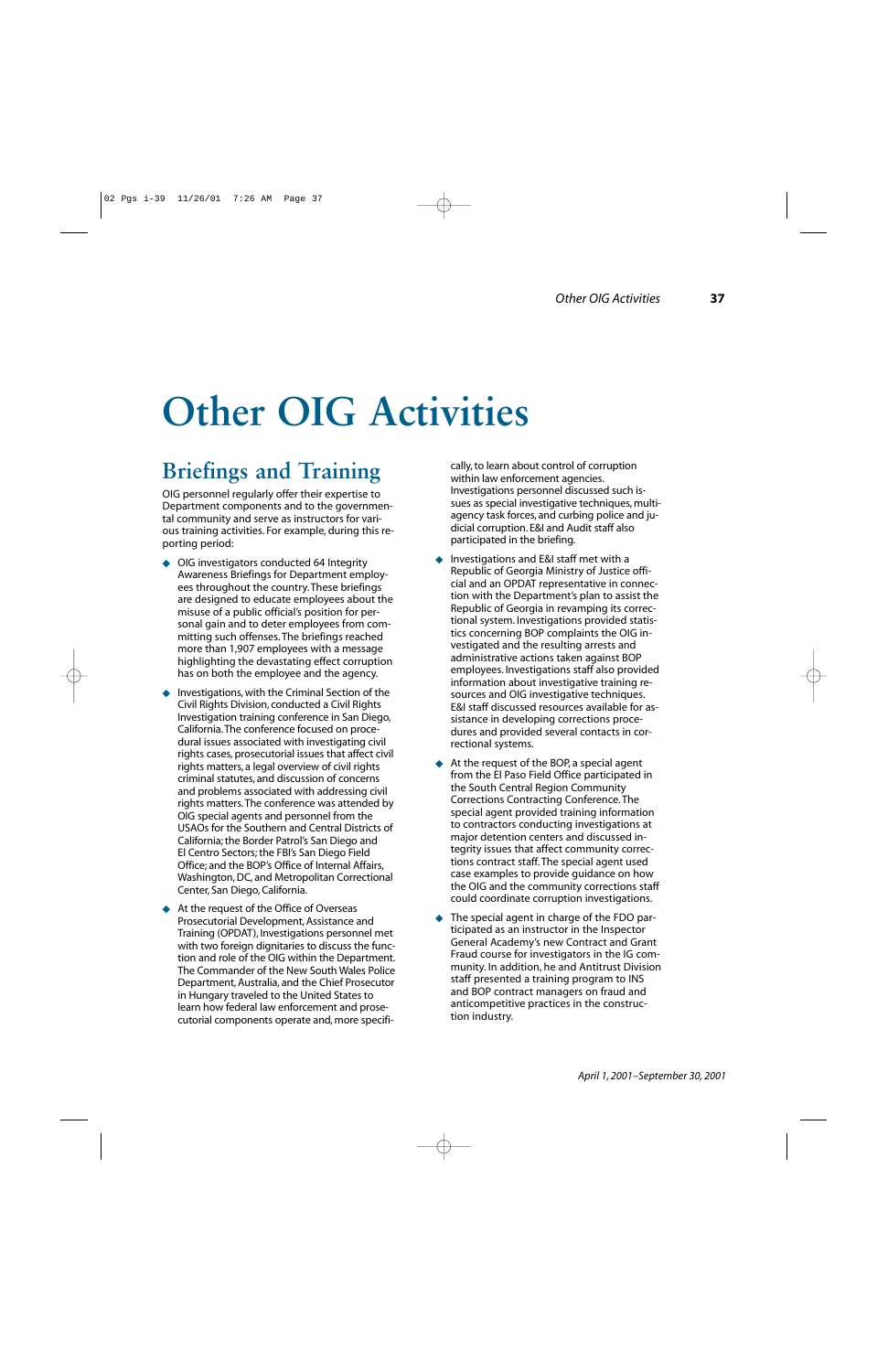- ◆ The OIG continues to provide support to the Inspectors General Auditor Training Institute. A member of the Audit staff serves as an instructor for the course on Federal Financial Statement Auditing. This course provides guidance for auditors performing audits required by the *Chief Financial Officer Act* and the *Government Management Reform Act* and instructs them on the use of the recently issued GAO/PCIE Financial Audit Manual, compliance with Government Auditing Standards, and audit requirements of the OMB.
- ◆ E&I and Audit staff briefed members of the House Judiciary Committee on OIG reviews of the INS and distributed executive summaries of recent work products.
- At the request of the staff of Senator Dianne Feinstein, E&I staff presented a briefing on the results of two reviews completed during this reporting period on Juvenile Repatriation Practices at Border Patrol Sectors on the Southwest Border and Unaccompanied Juveniles in INS Custody. Our findings are pertinent to Senate bill 121, introduced by Senator Feinstein, which addresses INS custody of unaccompanied juveniles.

# **Task Forces, Working Groups, and Committees**

In addition to the work it conducts within the Department, the OIG participates in cooperative endeavors with other entities. Noteworthy activities during this reporting period are described below.

◆ The San Diego Field Office participates, along with the FBI, DEA, U.S. Customs Office of Internal Affairs, and Internal Revenue Service (IRS), in the San Diego Border Corruption Task Force (BCTF) that investigates allegations of corruption against federal law enforcement officials. Of the 21 ongoing BCTF investigations, 12 were initially reported to the OIG's San Diego Field Office.

- ◆ The Tucson Field Office participates, along with the FBI, DEA, U.S. Customs Service Office of Internal Affairs, and IRS, in the Southern Arizona Corruption Task Forces in Tucson and Yuma, Arizona, that investigate allegations of corruption against federal law enforcement officials. Currently, the groups have 12 employee-related corruption matters under investigation.
- The McAllen Field Office (MCFO) participates, along with the FBI, DEA, U.S. Customs Office of Internal Affairs, IRS, Texas Department of Public Safety, Texas Rangers, and the Hidalgo County Sheriff's Office, in the South Texas Public Corruption Task Force that investigates allegations of corruption against local and federal law enforcement officials. Currently, there are three ongoing OIG/FBI joint task force investigations targeting Department personnel accused of bribery. The MCFO representative also assists the FBI and Texas Rangers in a variety of cases, including civil rights, narcotics, and bribery investigations. In particular, the MCFO representative provided technical equipment assistance to the Texas Rangers that resulted in gathering evidence against corrupt Rio Grande Valley public officials.
- Audit continues to participate in the Department's Financial Statement Working Group meetings. These meetings provide continuing guidance to Department components on the compilation of consolidated and component financial statements.
- Audit participated in the interagency group that revised the GAO's Financial Audit Manual, which will be used by the IG community, GAO, and independent public accountants in performing federal financial statement audits.
- ◆ Audit continues to participate in the Federal Audit Executive Council's Financial Statement Audit Network, which meets monthly to discuss common audit and accounting issues. The network, which includes representatives from OMB, other Executive branch agencies, GAO, and the Federal Accounting Standards Advisory Board, represented the PCIE while working with GAO to develop a Financial Audit Manual (FAM). Audit participated in drafting the joint GAO-PCIE FAM, issued in July 2001.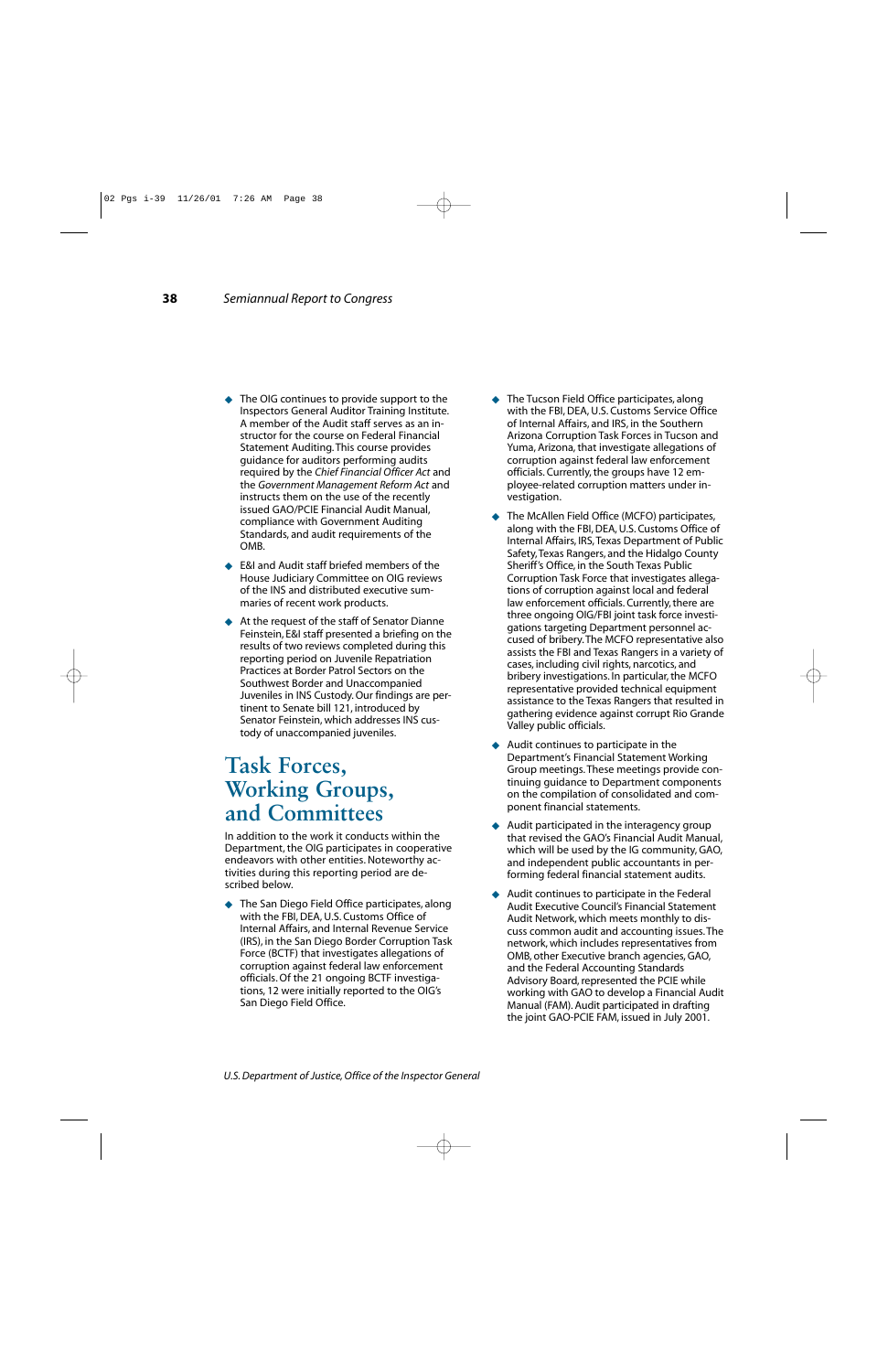◆ At the request of the Department of Health and Human Services (HHS), E&I staff met with HHS officials to discuss the DEA's sporadic reporting of drug registration revocations to the National Practitioners Data Bank (as required by the *Health Care Quality Improvement Act of 1996)* and its failure to report voluntary surrenders of licenses in lieu of revocations.Through a series of meetings and other communications, the OIG facilitated resolution of the problems between the DEA and HHS.

# **Legislation and Regulations**

The IG Act directs the OIG to review proposed legislation and regulations relating to the programs and operations of the Department. Although the Department's Office of Legislative Affairs reviews all proposed or enacted legislation that could affect the Department's activities, the OIG independently reviews proposed legislation that affects it or legislation that relates to waste, fraud, or abuse in the Department's programs or operations. During this reporting period, the OIG reviewed several dozen pieces of legislation, including (1) House and Senate bills to reauthorize the Department (the Senate bill contains a provision that would codify the Attorney General's recent expansion of the OIG's investigative jurisdiction over the FBI and DEA), (2) legislation responding to the September 11, 2001, terrorist attacks in the United States, (3) the Department of Defense reauthorization bill regarding OIG audits of Superfund expenditures, and (4) an amendment to the *Foreign Relations Authorization Act* that would add OIG audits, inspections, and investigative reports to the list of exclusions from the definition of "grievance" for purposes of action under the Foreign Service Grievance Board.

# **Congressional Testimony**

IG Fine testified before the Senate Committee on the Judiciary on June 20, 2001, about the OIG's oversight work in the FBI. He discussed the OIG's jurisdiction to investigate allegations of misconduct in the FBI (at the time of the hearing, the

Attorney General had not yet expanded the OIG's jurisdiction in this area). He also highlighted the results of significant OIG reviews of FBI matters, including our review of allegations into improper practices in the FBI Laboratory, the handling of sensitive intelligence information related to the Campaign Finance investigation, and our review of the FBI's performance in uncovering the espionage activities of former Central Intelligence Agency employee Aldrich Ames. IG Fine also discussed the OIG's ongoing reviews of the Hanssen spy matter and the belated production of documents in the Oklahoma City bombing case.

During this reporting period, the OIG responded to numerous congressional requests for information, including a request from the Chairman and Ranking Minority Member of the Senate Committee on Governmental Affairs for an assessment of the Department's top ten performance measures.

# **President's Council on Integrity and Efficiency Activities**

The PCIE consists of the 28 Presidentially appointed IGs in the federal government. OIG staff participate in a variety of PCIE activities and serve on numerous PCIE committees and subgroups. During this reporting period, the OIG coordinated the development and publication of the PCIE and ECIE (Executive Council on Integrity and Efficiency) community's A Progress Report to the President for FY 2000. The 75-page report highlights the significant accomplishments of federal IGs during FY 2000.

Audit staff continued to serve as the OIG's representative to the PCIE OIG GPRA *(Government Performance and Results Act)* Coordinators' Interest Group, a committee that addresses consistency issues when OIGs deal with Congress, the OMB, and GAO on GPRA issues.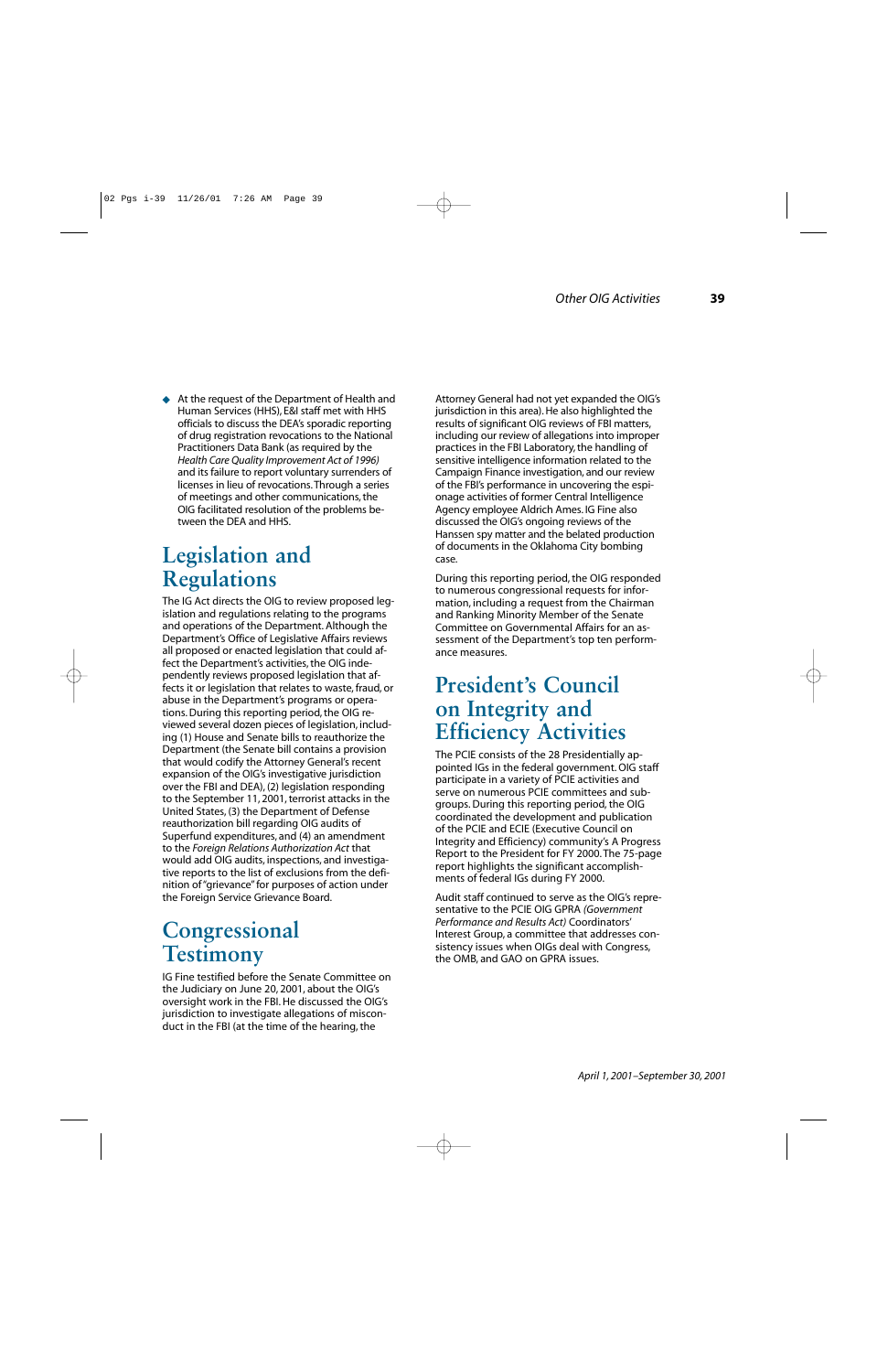# **Appendix 1**

## **EVALUATION AND INSPECTIONS DIVISION REPORTS**

## **April 1, 2001 – September 30, 2001**

Unaccompanied Juveniles in INS Custody

Juvenile Repatriation Practices at Border Patrol Sectors on the Southwest Border

The INS Escort of Criminal Aliens

Review of the USMS Discipline Process

Travel Charge Card Delinquencies – INS

Review of Indian Gaming Crimes

Child Pornography and Obscenity Prosecutions

*U.S. Department of Justice, Office of the Inspector General*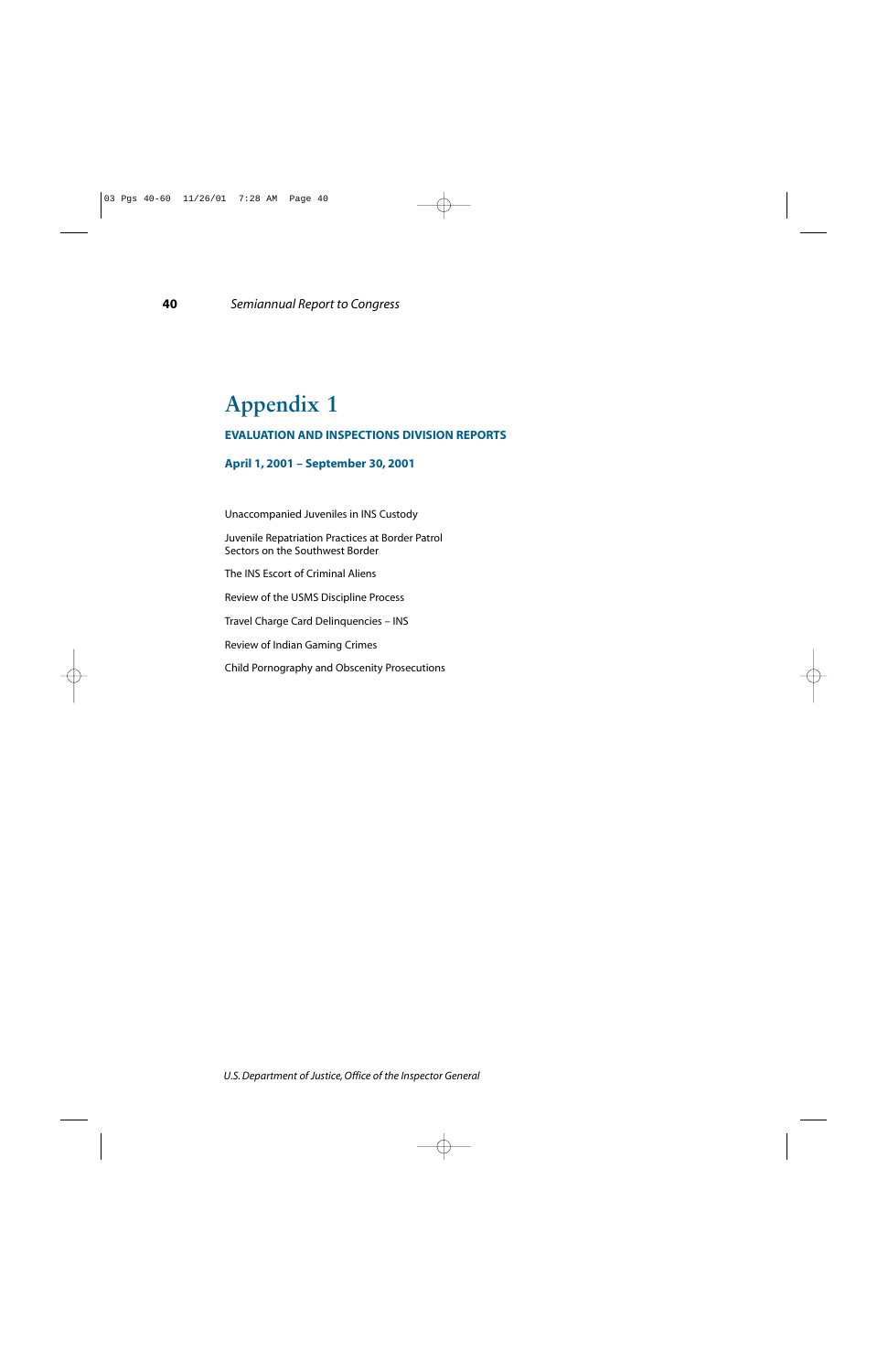# **Appendix 2**

# **AUDIT DIVISION REPORTS**

# **April 1, 2001 – September 30, 2001**

## INTERNAL AND EXTERNAL AUDIT REPORTS

Assets Forfeiture Fund and Seized Asset Deposit Fund Annual Financial Statement for FY 2000

Austin, Texas Police Department

Avondale, Arizona Police Department

Brea, California Police Department

Cass County, Michigan Sheriff's Department

Combined DNA Index System Activities, Bode Technology Group

Combined DNA Index System Activities, Kentucky State Police Forensic Laboratory

Combined DNA Index System Activities, Myriad Genetic Laboratories

Combined DNA Index System Activities, ReliaGene Technologies

Combined DNA Index System Activities, Texas Department of Public Safety Headquarters Laboratory

Drug Enforcement Administration Annual Financial Statement for FY 2000

El Paso, Texas Police Department

Environment and Natural Resources Division Network Computer Security and Case Management System Internal Controls

Federal Bureau of Investigation Annual Financial Statement for FY 2000

Federal Bureau of Prisons Annual Financial Statement for FY 2000

Federal Prison Industries, Inc., Annual Financial Statement for FY 2000

General Controls Review of the Rockville and Dallas Data Centers for FY 2000

Glendale, California Police Department

Hinds County, Mississippi Sheriff's Office

Immigration and Naturalization Service and U.S. Marshals Service Intergovernmental Service Agreements for Detention Services with the York County, Pennsylvania Prison

Immigration and Naturalization Service Annual Financial Statement for FY 2000

Immigration and Naturalization Service Deferred Inspections at Airports

Immigration and Naturalization Service Intergovernmental Service Agreement for Detention Services with the Jefferson County, Oklahoma Detention Center

Immigration and Naturalization Service Intergovernmental Service Agreement for Detention Services with the Correction Corporation of America's Houston, Texas Processing Center

Immigration and Naturalization Service Intergovernmental Service Agreement for Detention Services with the Wicomico, Maryland Department of Corrections

Immigration and Naturalization Service's Automated I-94 System

Lawrence, Massachusetts Police Department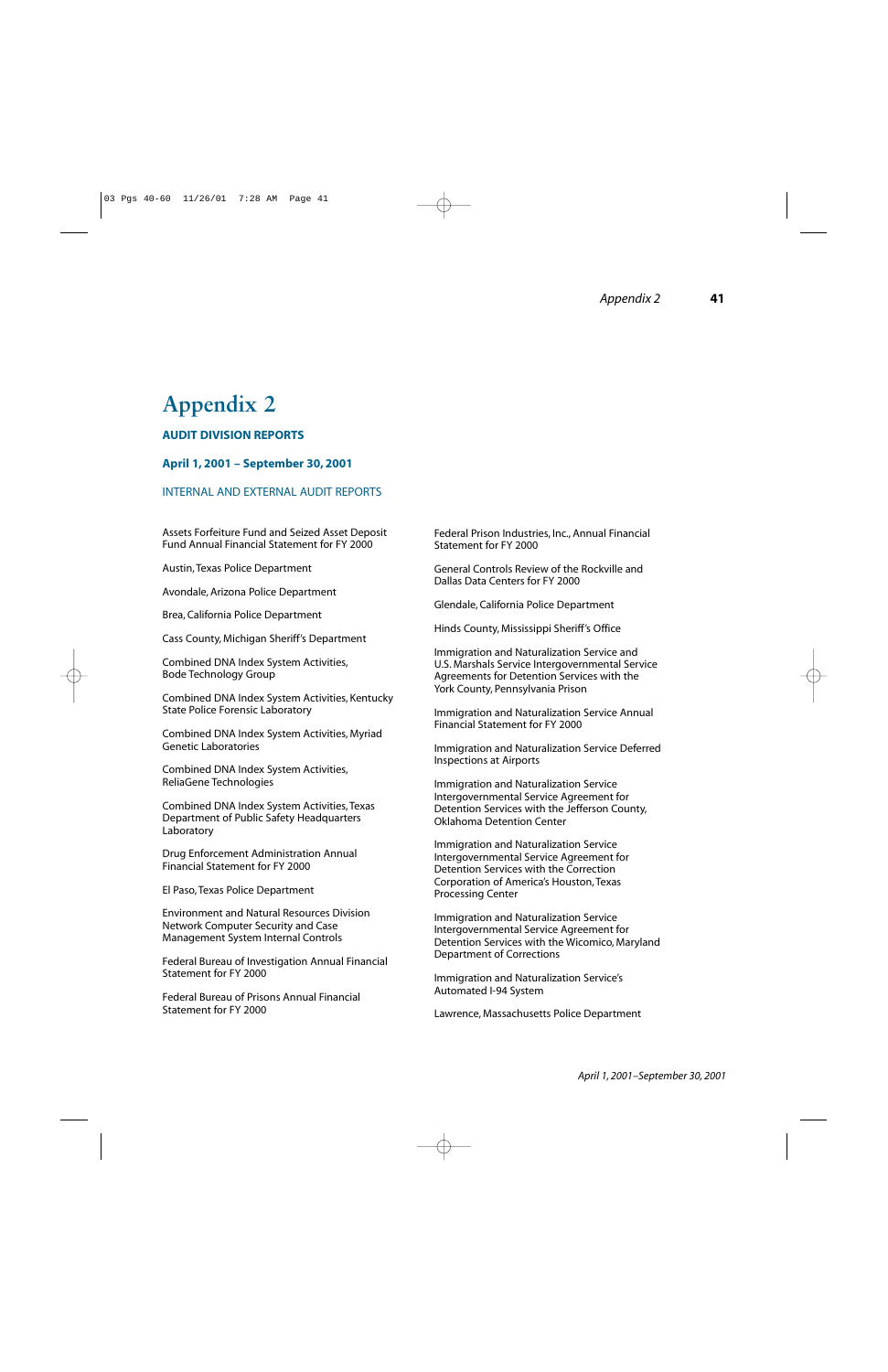Layton, Utah Police Department

Manchester County, Connecticut Police Department

Morehouse Parish, Louisiana Sheriff's Department

Norfolk, Virginia Police Department

Office of Debt Collection Management's Implementation of the Collection Litigation Automated Support System

Office of Justice Programs Annual Financial Statement for FY 2000

Offices, Boards and Divisions Annual Financial Statement for FY 2000

Peoria, Illinois Police Department

Review of the Federal Bureau of Investigation Headquarters Information Systems Control Environment for FY 2000

Saginaw County, Michigan Consortium

Sherburne County, Minnesota Sheriff's Department

Stafford County, Virginia Police Department

Texas Tech University, Lubbock, Texas Police Department

The Combined DNA Index System

The Department of Justice's Reliance on Private Contractors for Prison Services

United States Marshals Service Annual Financial Statement for FY 2000

United States Virgin Islands Police Department

Use of Equitable Sharing of Revenues by the City of Miami, Florida Police Department

Use of Equitable Sharing of Revenues by the Missouri Highway Patrol

Ventura County, California Sheriff's Department

Worcester County, Maryland Sheriff's Department

Working Capital Fund Annual Financial Statement for FY 2000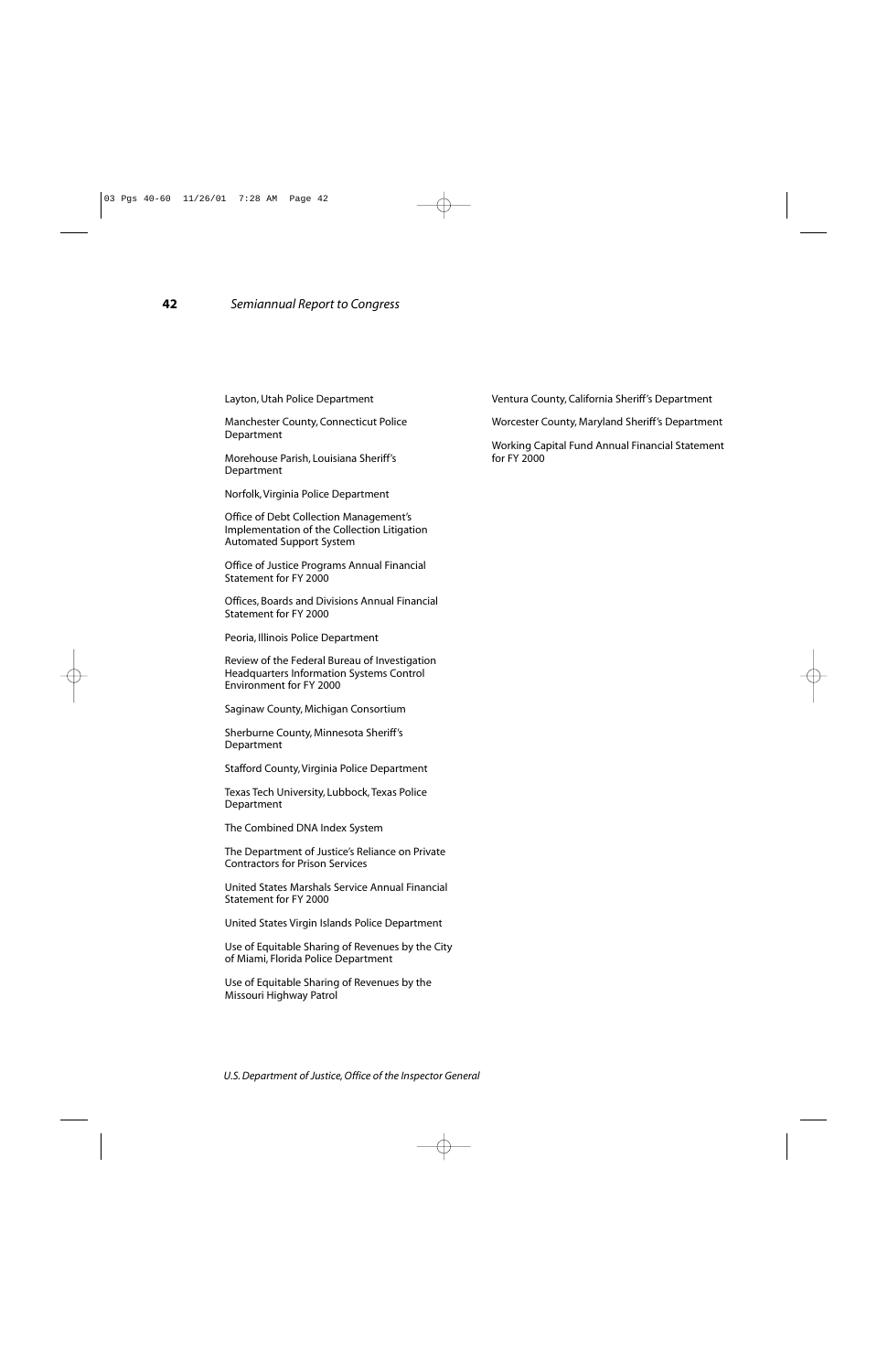## TRUSTEE AUDIT REPORTS

Performed under a reimbursable agreement with the Executive Office for U.S. Trustees

Chapter 7 Trustee Charles R. Allen, Jr.

Chapter 7 Trustee Peter H. Arkison

Chapter 7 Trustee Barbara Balaber-Strauss

Chapter 7 Trustee Richard E. Barber

Chapter 7 Trustee Morton C. Batt

Chapter 7 Trustee Jeffrey H. Beck

Chapter 7 Trustee A. Fred Berger

Chapter 7 Trustee Paul Bonapfel

Chapter 7 Trustee John F. Bracaglia, Jr.

Chapter 7 Trustee Virgil E. Brown, Jr.

Chapter 7 Trustee Rice Burns, Jr.

Chapter 7 Trustee Jeoffrey L. Burtch

Chapter 7 Trustee Edward Chosnek

Chapter 7 Trustee Edward Coleman, III

Chapter 7 Trustee Fredrich J. Cruse

Chapter 7 Trustee Vannoy Culpepper Chapter 7 Trustee Michael Dacquisto

Chapter 7 Trustee Victor W. Dahar

Chapter 7 Trustee Wayne Drewes

Chapter 7 Trustee Carolyn Dye

Chapter 7 Trustee David A. Eisenberg

Chapter 7 Trustee Joseph A. Esposito

Chapter 7 Trustee Stacy B. Ferrara

Chapter 7 Trustee Paul M. Fischer

Chapter 7 Trustee Michael H. Fitzpatrick

Chapter 7 Trustee Kenny W. Flinn

Chapter 7 Trustee James Daniel Fox

Chapter 7 Trustee Daniel L. Freeland

Chapter 7 Trustee Marilyn A. Frier

Chapter 7 Trustee Bryan F. Gill

Chapter 7 Trustee Stuart A. Gold

Chapter 7 Trustee John Graham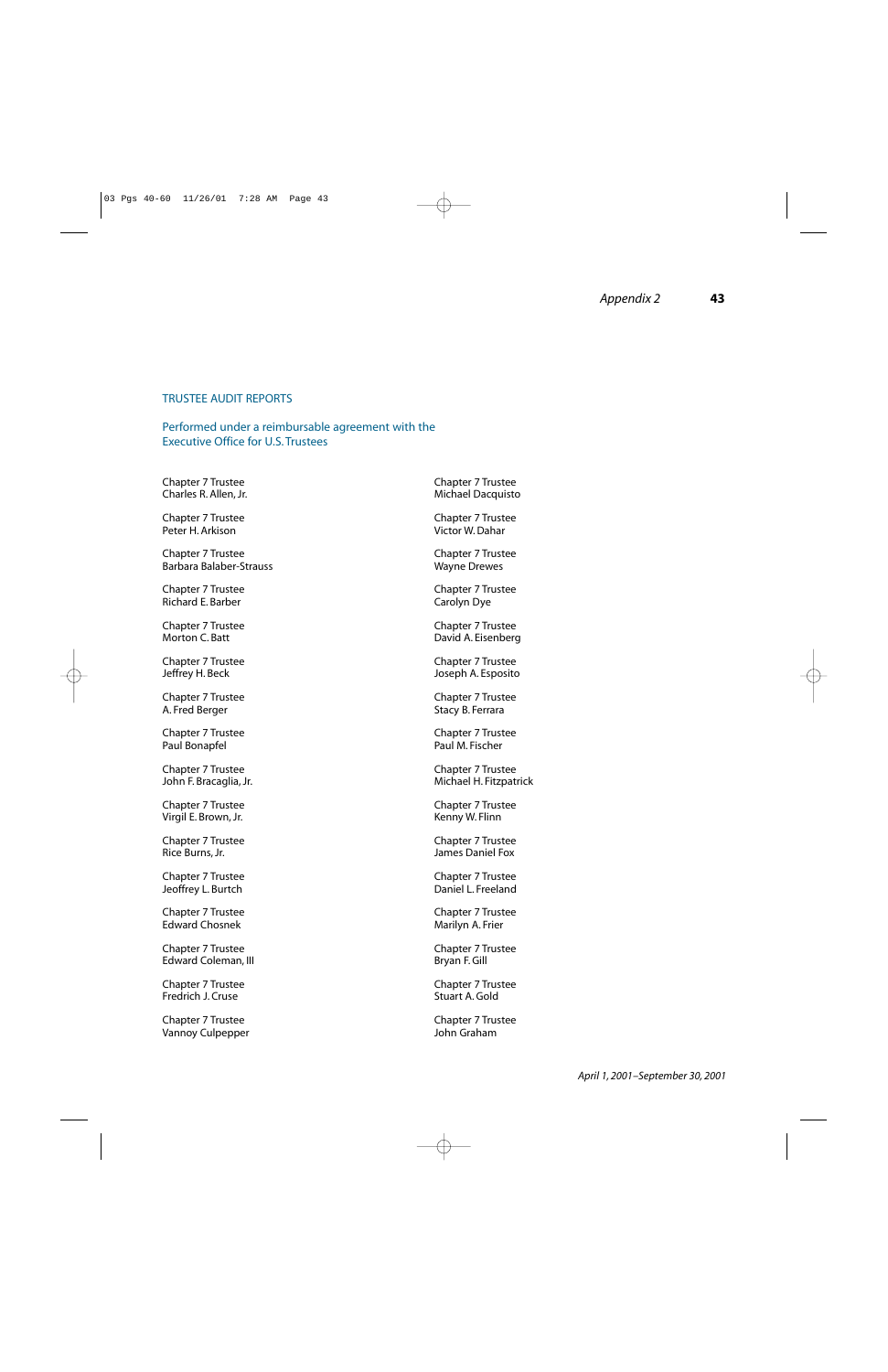Chapter 7 Trustee Elaine B. Greaves

Chapter 7 Trustee Steven H. Greenfeld

Chapter 7 Trustee Gary D. Hammond

Chapter 7 Trustee Richard J. Hanf

Chapter 7 Trustee Barbara L. Hankin

Chapter 7 Trustee Lauren A. Helbling

Chapter 7 Trustee Daniel Hepner

Chapter 7 Trustee John H. Heyer

Chapter 7 Trustee Hal M. Hirsch

Chapter 7 Trustee Janet S. Holbrook

Chapter 7 Trustee Soneet R. Kapila

Chapter 7 Trustee Robert Katz

Chapter 7 Trustee Weneta Kosmala

Chapter 7 Trustee Bruce P. Kriegman

Chapter 7 Trustee C. Bruce Lawrence

Chapter 7 Trustee John G. Leake

Chapter 7 Trustee Mary E. Leonard

Chapter 7 Trustee Susan R. Limor

Chapter 7 Trustee Sean C. Logan

Chapter 7 Trustee Corali Lopez-Castro

Chapter 7 Trustee Jere L. Loyd

Chapter 7 Trustee Douglas J. Lustig

Chapter 7 Trustee Richard J. MacLeod

Chapter 7 Trustee Douglas F. Mann

Chapter 7 Trustee Bruce H. Matson

Chapter 7 Trustee Homer McClarty

Chapter 7 Trustee Monica L. McGhie-Lee

Chapter 7 Trustee William S. Meeks

Chapter 7 Trustee Phillip Stephen Miller

Chapter 7 Trustee George E. Mills, Jr.

Chapter 7 Trustee Betty Nappier

Chapter 7 Trustee Kenneth Andrew Nathan

Chapter 7 Trustee Karen Naylor

Chapter 7 Trustee Robert F. Newhouse

Chapter 7 Trustee Michael J. O'Connor

Chapter 7 Trustee Dan P. O'Rourke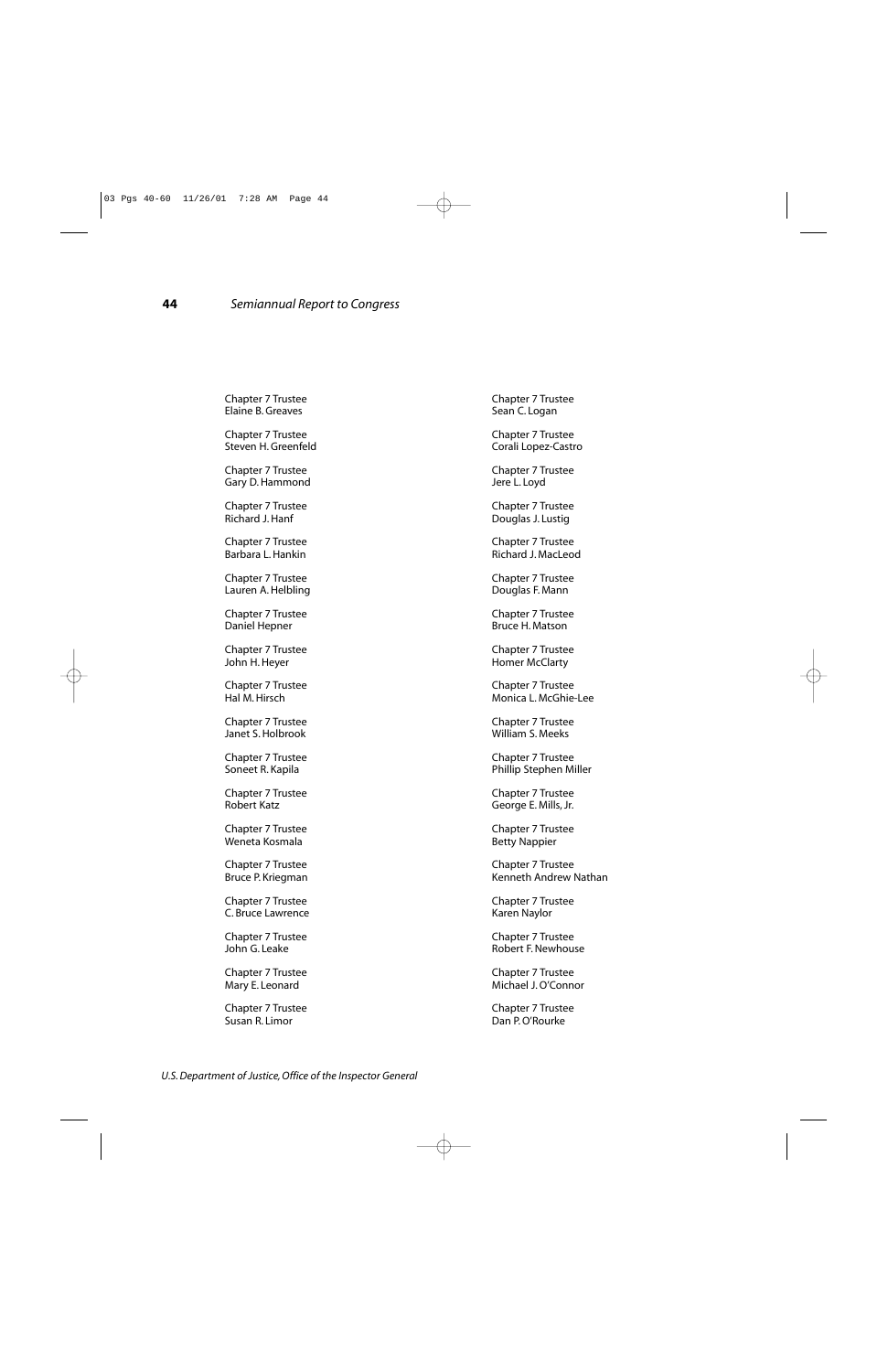Chapter 7 Trustee James Craig Orr

Chapter 7 Trustee Randi L. Osberg

Chapter 7 Trustee Aunna Peoples

Chapter 7 Trustee Jacob C. Pongetti

Chapter 7 Trustee James Stuart Proctor

Chapter 7 Trustee James A. Prostko

Chapter 7 Trustee N. David Roberts, Jr.

Chapter 7 Trustee Jerome E. Robertson

Chapter 7 Trustee Bruce E. Robinson

Chapter 7 Trustee Stephan M. Rodolakis

Chapter 7 Trustee Elizabeth Rose-Loveridge

Chapter 7 Trustee William G. Schwab

Chapter 7 Trustee Randall L. Seaver

Chapter 7 Trustee David Seitter

Chapter 7 Trustee David Seror

Chapter 7 Trustee Alfred H. Siegel

Chapter 7 Trustee David Oscar Simon

Chapter 7 Trustee Gary V. Skiba

Chapter 7 Trustee Dennis E. Stegner

Chapter 7 Trustee Charles Kenneth Still

Chapter 7 Trustee Joel L. Tabas

Chapter 7 Trustee Deborah Del Nobile Tanenbaum

Chapter 7 Trustee Robert H. Waldschmidt

Chapter 7 Trustee Arthur S. Wallace

Chapter 7 Trustee Michael J. Walro

Chapter 7 Trustee Wiley Wasden

Chapter 7 Trustee Lee E. Woodard

Chapter 7 Trustee Stephen Joseph Zayler

Chapter 7 Trustee L. David Zube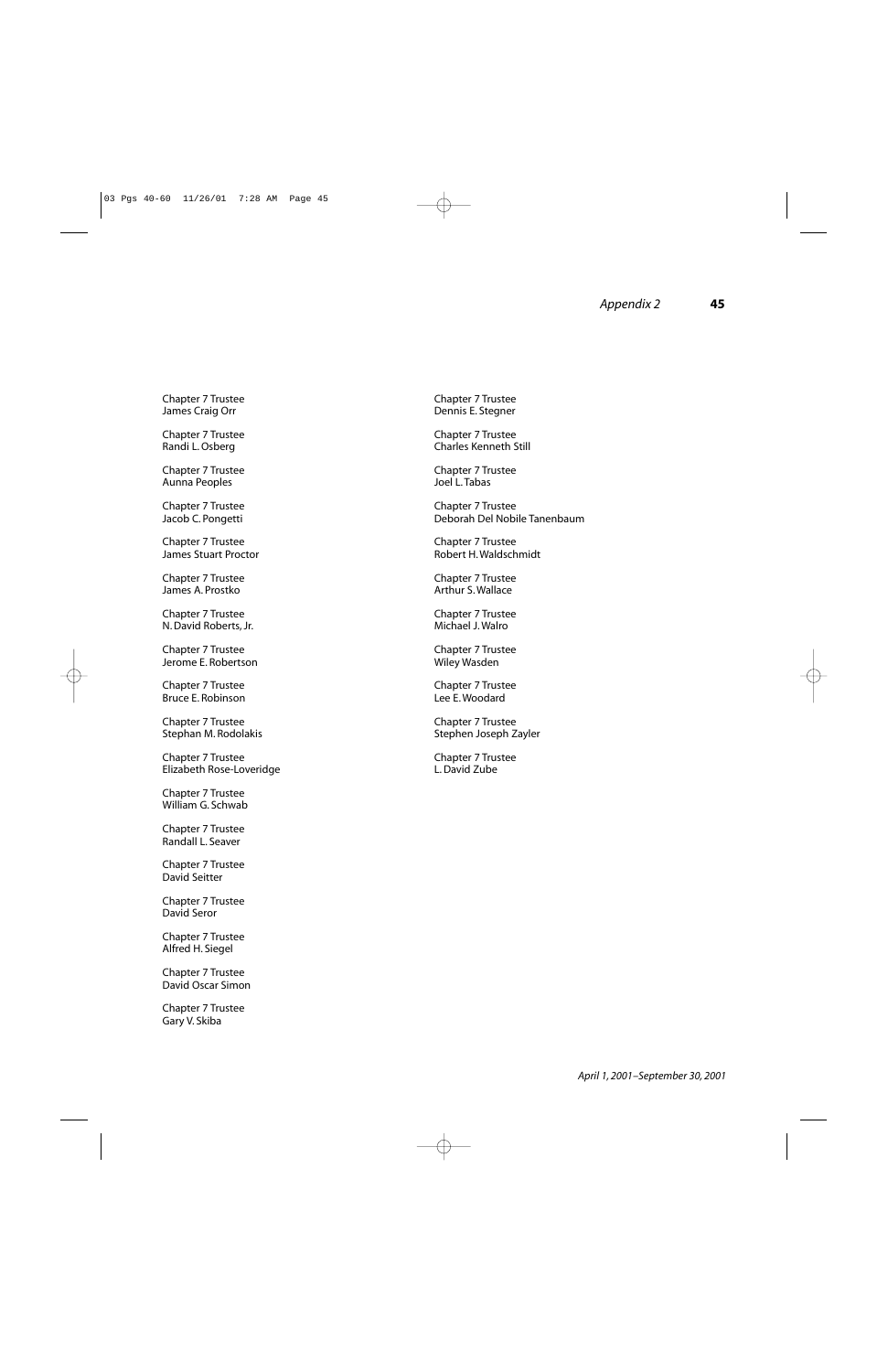## SINGLE AUDIT ACT REPORTS OF DEPARTMENT OF JUSTICE ACTIVITIES

## Bastrop County, Texas

Bowie County, Texas

Boys and Girls Club of the Northern Cheyenne Nation, Montana

Clearfield City, Utah

Communities in Schools, Inc., Alexandria, Virginia

Correctional Industries Association, Inc.

DuPage County, Illinois

Durham County, North Carolina

Fairfield County, South Carolina

Fort Belknap College, Inc., Montana

Great Oaks Institute of Technology and Career Development

Greenville County, South Carolina

Hinds County, Mississippi

Horry County, South Carolina

Indian Health Council, Inc.

Iowa Tribe of Kansas and Nebraska

Jackson County, Missouri

Lake County, Montana

Maricopa County, Arizona

Miles City, Montana

Mineral Area College

Mobile County Commission, Alabama

Multnomah County, Oregon

National Association for Community Mediation

National Organization of Black Law Enforcement Executives

New Mexico Institute of Mining and Technology

Oglala Sioux Tribal Public Safety Commission, South Dakota

Oklahoma Police Chief's Training Foundation, Inc.

Snohomish County, Washington

South Dakota Coalition Against Domestic Violence and Sexual Assault

St. Mary Parish Sheriff, Louisiana

St. Tammany Parish Sheriff, Louisiana

Stark County, North Dakota

Sumter County, Florida

Tangipahoa Parish Sheriff, Louisiana

The City of Arkon, Ohio

The City of Birmingham, Alabama

The City of Chicago, Illinois

The City of Columbia, South Carolina

The City of Concord, California

The City of Dallas, Texas

The City of Decatur, Alabama

The City of East Palo Alto, California

The City of El Paso, Texas

The City of Fort Lauderdale, Florida

The City of Galveston, Texas

The City of Garden Grove, California

The City of High Point, North Carolina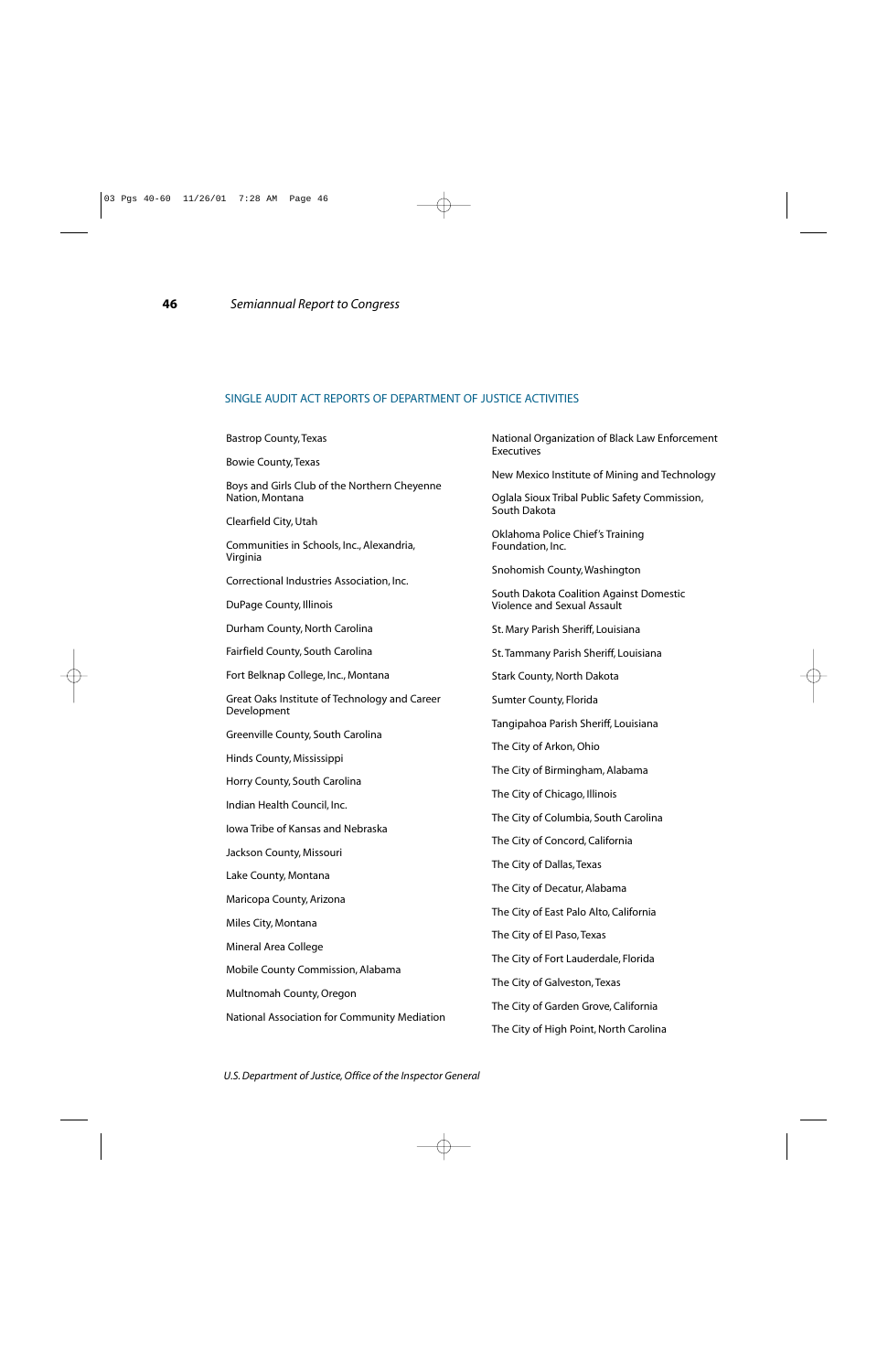The City of Houston, Texas The City of Huntsville, Alabama The City of Jackson, Mississippi The City of Kansas City, Missouri The City of Layton, Utah The City of LeMars, Iowa The City of Lemoore, California The City of Louisville, Kentucky The City of Luling, Texas The City of Marlin, Texas The City of Miami, Florida The City of Mobile, Alabama The City of New Orleans, Louisiana The City of Norco, California The City of Oak Harbor, Washington The City of Omaha, Nebraska The City of Palos Hills, Illinois The City of Quincy, Illinois The City of Saginaw, Michigan The City of San Francisco, California The City of St. Louis, Missouri The City of Tempe, Arizona The City of Tucson, Arizona The City of Tulsa, Oklahoma The City of Woodland, California The County of Torrance, New Mexico The Government of the U.S. Virgin Islands The Municipality of Carolina, Puerto Rico The Municipality of Quebradillas, Puerto Rico The Municipality of San Juan, Puerto Rico The Rule of Law Foundation, Washington, DC The State of Colorado The State of Hawaii, Department of Public Safety The State of Illinois The State of Illinois Criminal Justice Information Authority The State of Illinois, Department of Police The State of Nevada The State of Ohio The State of South Dakota The State of Texas The State of Wyoming The Town of Eatonville, Florida The Town of Riverhead, New York Uinta County, Wyoming Washington Coalition of Sexual Assault Programs White Buffalo Calf Woman's Society, Inc., South Dakota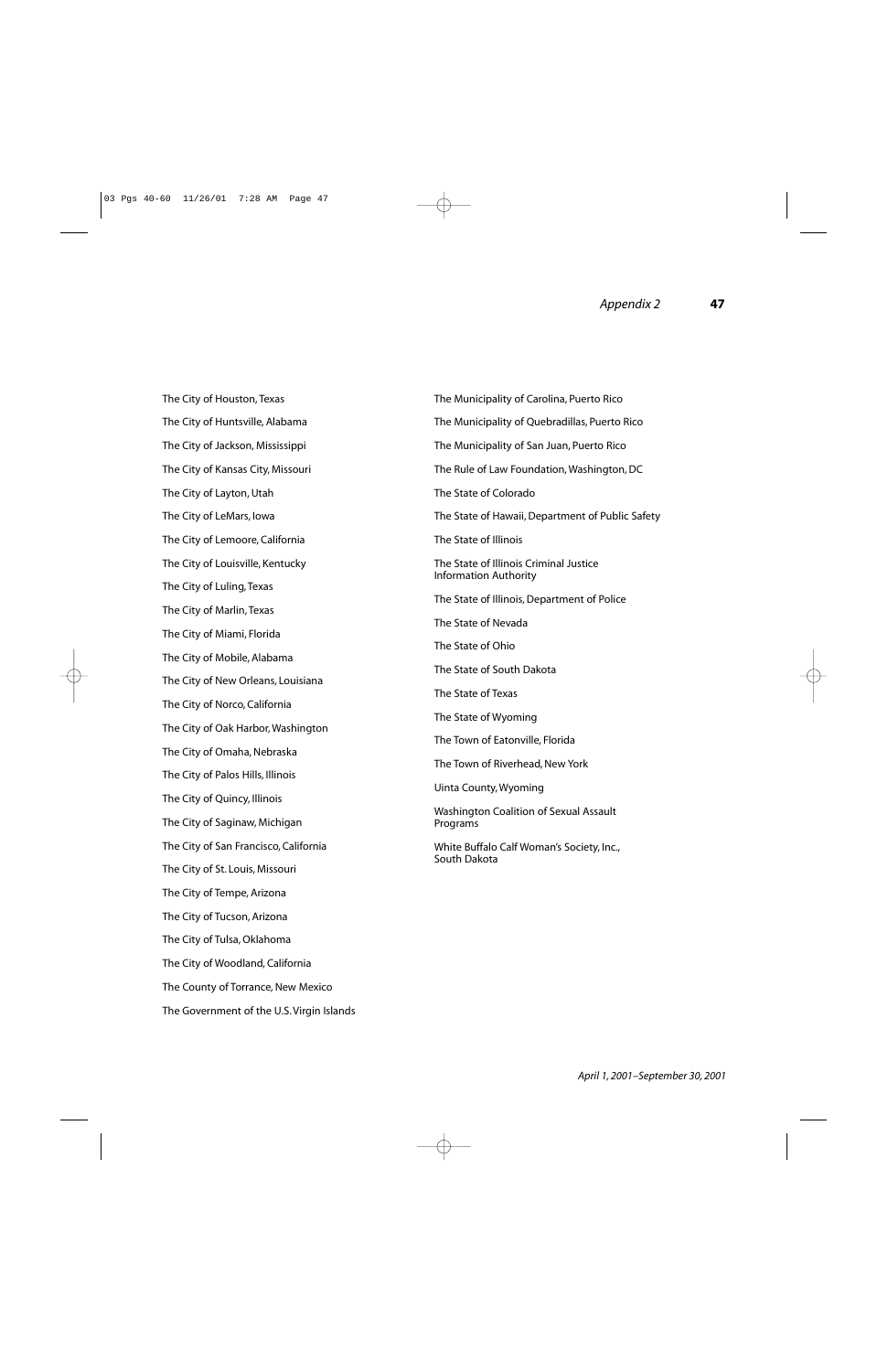## **AUDIT DIVISION REPORTS**

# **April 1, 2001 – September 30, 2001**

# **Quantifiable Potential Monetary Benefits**

| <b>Audit Report</b>                                                                                                                                                                                       | Questioned<br>Costs | <b>Unsupported</b><br>Costs | <b>Funds Put to</b><br><b>Better Use</b> |
|-----------------------------------------------------------------------------------------------------------------------------------------------------------------------------------------------------------|---------------------|-----------------------------|------------------------------------------|
| Austin, Texas Police Department                                                                                                                                                                           | \$935,464           | \$767,896                   | \$44,238                                 |
| Avondale, Arizona Police Department                                                                                                                                                                       | \$51,051            |                             |                                          |
| Clearfield City, Utah                                                                                                                                                                                     | \$4,739             |                             |                                          |
| El Paso, Texas Police Department                                                                                                                                                                          | \$7,197,770         |                             | \$314,344                                |
| Hinds County, Mississippi                                                                                                                                                                                 | \$65,616            |                             |                                          |
| Hinds County, Mississippi<br><b>Sheriff's Office</b>                                                                                                                                                      |                     |                             | \$6,083                                  |
| Immigration and Naturalization<br>Service and U.S. Marshals Service<br>Intergovernmental Service<br><b>Agreements for Detention Services</b><br>with the York County,<br>Pennsylvania Prison              | \$6,044,595         |                             |                                          |
| Immigration and Naturalization<br>Service Intergovernmental Service<br><b>Agreement for Detention Services</b><br>with Corrections Corporation of<br>America's Houston, Texas<br><b>Processing Center</b> |                     |                             | \$3,238,580                              |
| Immigration and Naturalization<br>Service Intergovernmental<br>Service Agreement for Detention<br>Services with the Wicomico<br>County, Maryland Department<br>of Corrections                             | \$347,189           |                             | \$297,510                                |
| Indian Health Council, Inc.                                                                                                                                                                               | \$51,790            |                             |                                          |
| Kansas City, Missouri                                                                                                                                                                                     | \$2,034,822         |                             |                                          |
| Lawrence, Massachusetts<br><b>Police Department</b>                                                                                                                                                       | \$1,247,404         | \$1,165,800                 |                                          |
| Layton, Utah Police Department                                                                                                                                                                            | \$84,783            |                             |                                          |
| Manchester, Connecticut Police<br>Department                                                                                                                                                              | \$656,523           | \$537,809                   | \$86,664                                 |
| Maricopa County, Arizona                                                                                                                                                                                  | \$29,686            |                             |                                          |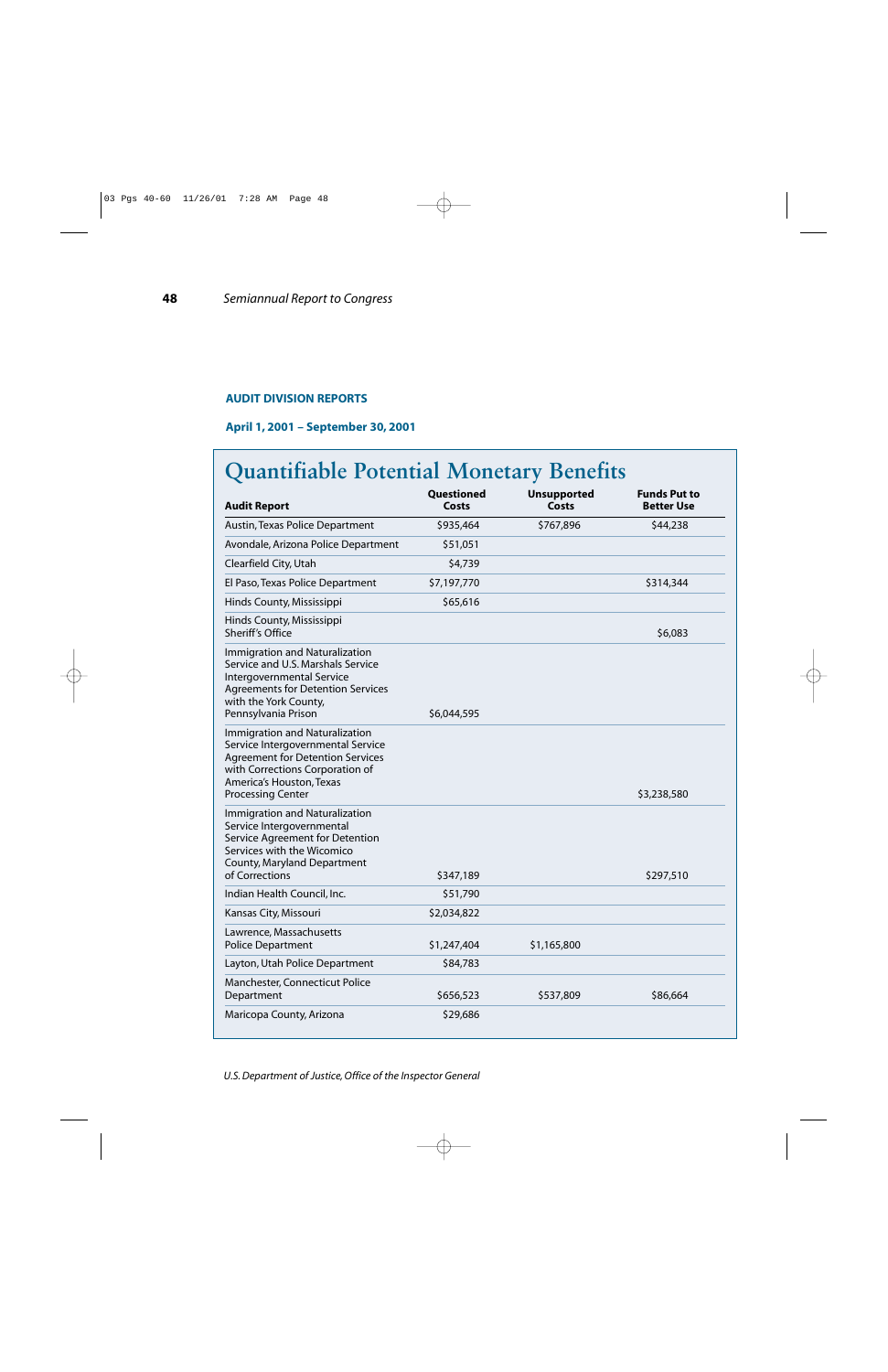| <b>Audit Report</b>                                                                                                  | Questioned<br><b>Costs</b> | <b>Unsupported</b><br>Costs | <b>Funds Put to</b><br><b>Better Use</b> |
|----------------------------------------------------------------------------------------------------------------------|----------------------------|-----------------------------|------------------------------------------|
| Miami, Florida Police Department                                                                                     | \$163,605                  |                             |                                          |
| Mineral Area College                                                                                                 | \$375,783                  |                             |                                          |
| Morehouse Parish, Louisiana<br><b>Sheriff's Department</b>                                                           | \$542,924                  |                             |                                          |
| Norfolk, Virginia Police Department                                                                                  | \$493,992                  |                             |                                          |
| Office of Debt Collection<br>Management's Implementation of<br>the Collection Litigation Automated<br>Support System | \$4,600,000                |                             | \$4,836,636                              |
| Oglala Sioux Tribal Public<br>Safety Commission, South Dakota                                                        | \$6,922                    |                             |                                          |
| Oklahoma Police Chief's Training<br>Foundation, Inc.                                                                 | \$23,067                   |                             |                                          |
| Peoria, Illinois Police Department                                                                                   | \$445,302                  | \$445,302                   |                                          |
| Saginaw County, Michigan Consortium                                                                                  | \$1,903,899                |                             | \$518,278                                |
| Stafford County, Virginia Sheriff's Office                                                                           | \$78,168                   |                             | \$45,000                                 |
| Texas Tech University, Lubbock,<br><b>Texas Police Department</b>                                                    | \$355,106                  |                             | \$1,549                                  |
| The City of Columbia, South Carolina                                                                                 | \$187,165                  |                             |                                          |
| The City of Dallas, Texas                                                                                            | \$119,649                  |                             |                                          |
| The City of Houston, Texas                                                                                           | \$235,933                  | \$41,398                    |                                          |
| The City of Layton, Utah                                                                                             | \$83,336                   |                             |                                          |
| The City of Lemoore, California                                                                                      | \$15,913                   |                             |                                          |
| The City of Louisville, Kentucky                                                                                     | \$9,343                    |                             |                                          |
| The City of Mobile, Alabama                                                                                          | \$365,347                  |                             |                                          |
| The City of New Orleans, Louisiana                                                                                   | \$12,594                   |                             |                                          |
| The City of Omaha, Nebraska                                                                                          | \$237,736                  |                             |                                          |
| The City of Quincy, Illinois                                                                                         | \$36,644                   |                             |                                          |
| The City of Saginaw, Michigan                                                                                        | \$128,617                  |                             |                                          |
| The City of St. Louis, Missouri                                                                                      | \$932,051                  |                             |                                          |
| The City of Woodland, California                                                                                     | \$230,100                  |                             |                                          |
| The Combined DNA Index System                                                                                        | \$459,282                  | \$459,282                   |                                          |
| The Iowa Tribe of Kansas and Nebraska                                                                                | \$1,543                    |                             |                                          |
| The Municipality of Carolina, Puerto Rico                                                                            | \$11,345                   |                             |                                          |
| The Municipality of San Juan, Puerto Rico                                                                            | \$15,417                   |                             |                                          |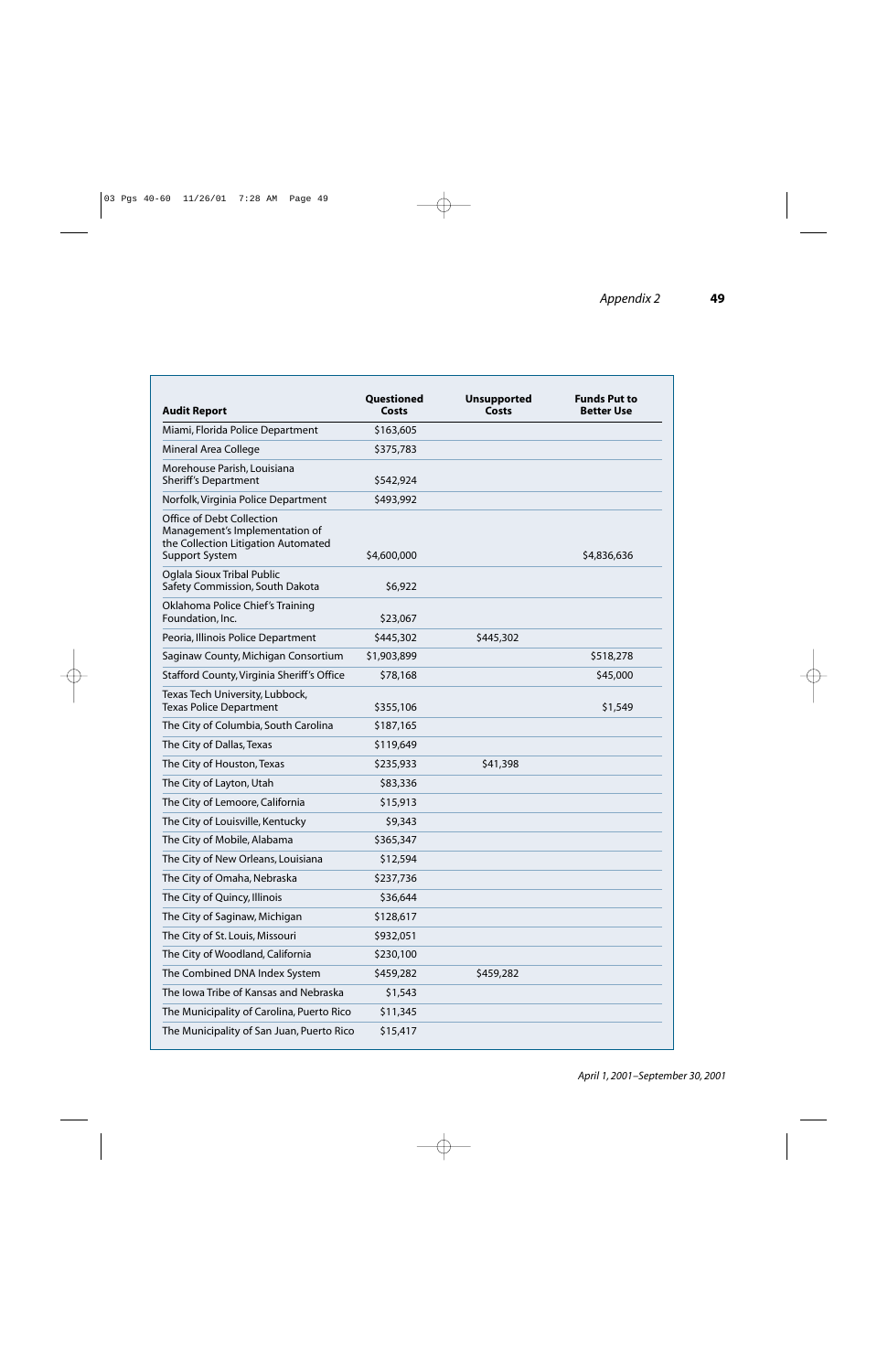| <b>Audit Report</b>                                      | Questioned<br>Costs | <b>Unsupported</b><br>Costs | <b>Funds Put to</b><br><b>Better Use</b> |
|----------------------------------------------------------|---------------------|-----------------------------|------------------------------------------|
| The State of Ohio                                        | \$16,042,886        |                             |                                          |
| Uinta County, Wyoming                                    | \$116,591           |                             |                                          |
| United States Virgin Islands<br><b>Police Department</b> | \$648,962           | \$363,338                   |                                          |
| Worcester County, Maryland<br>Sheriff's Department       | \$6,538             |                             |                                          |
| Total                                                    | \$47,637,192        | \$3,780,825                 | \$15,755,799                             |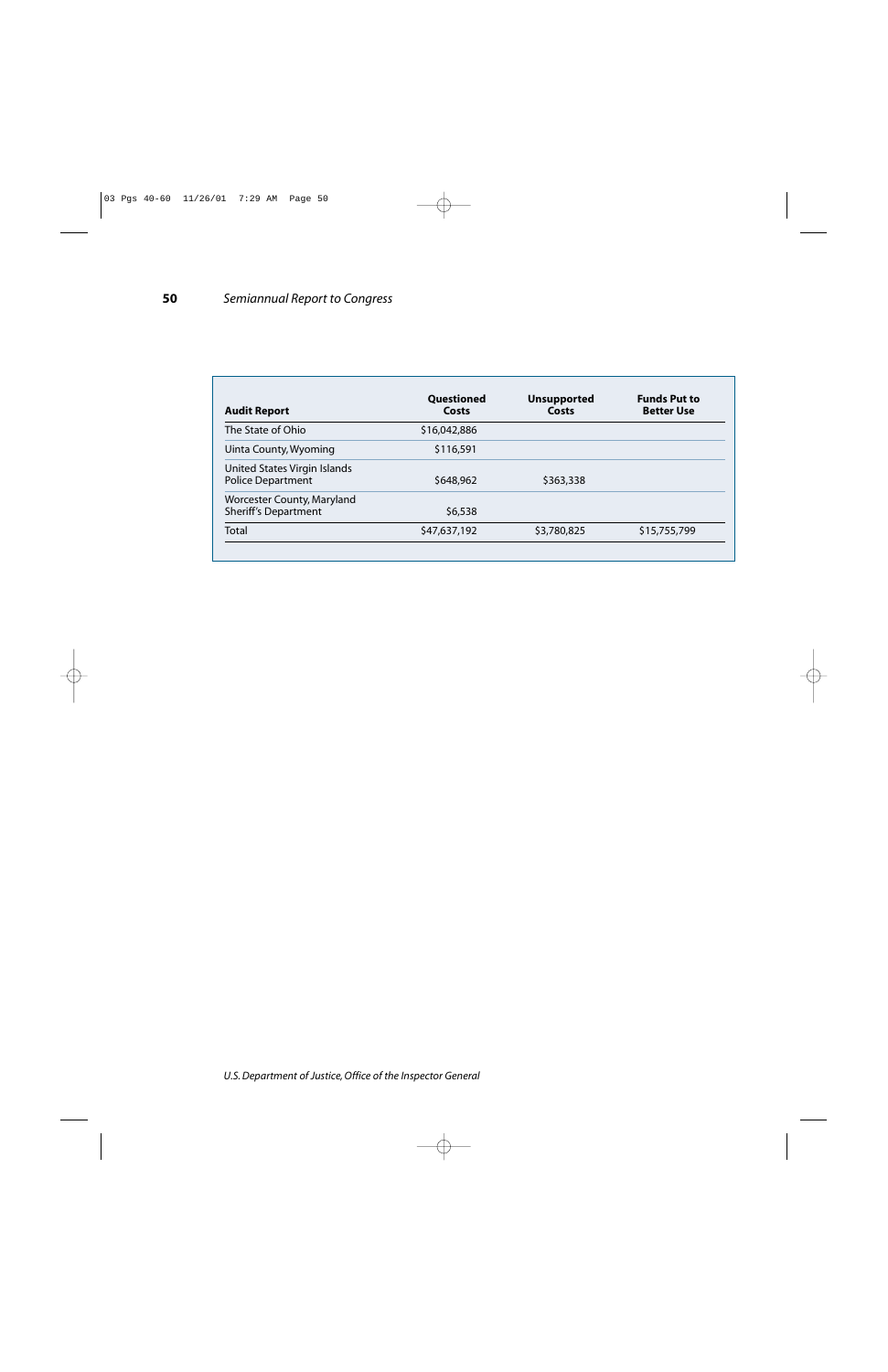# **Appendix 3**

# **ACRONYMS AND ABBREVIATIONS**

The following are acronyms and abbreviations used in the report.

| <b>AIG</b>        | <b>Assistant Inspector General</b>                                                             | <b>GAO</b>            | <b>General Accounting Office</b>                                            |
|-------------------|------------------------------------------------------------------------------------------------|-----------------------|-----------------------------------------------------------------------------|
| <b>Audit</b>      | Audit Division of the Office<br>of the Inspector General                                       | <b>GISRA</b>          | Government Information<br>Security Reform Act of 2001                       |
| <b>AUSA</b>       | Assistant U.S. Attorney                                                                        | IG                    | <b>Inspector General</b>                                                    |
| <b>BOP</b>        | <b>Bureau of Prisons</b>                                                                       | <b>IGA</b>            | Intergovernmental Service<br>Agreement                                      |
| <b>CODIS</b>      | <b>Combined DNA Index</b><br>System                                                            | <b>IG Act</b>         | Inspector General Act of<br>1978, as amended                                |
| <b>COPS</b>       | <b>Office of Community</b><br><b>Oriented Policing Services</b>                                | <b>IRS</b>            | <b>Internal Revenue Service</b>                                             |
| <b>Department</b> | U.S. Department of Justice                                                                     | <b>INS</b>            | Immigration and<br><b>Naturalization Service</b>                            |
| E&I               | <b>Evaluation and Inspections</b><br>Division of the Office of the<br><b>Inspector General</b> | <b>Investigations</b> | <b>Investigations Division</b><br>of the Office of the<br>Inspector General |
| <b>EADs</b>       | <b>Employment Authorization</b><br>Documents                                                   | <b>JMD</b>            | Justice Management Division                                                 |
| <b>ECIE</b>       | <b>Executive Council on</b><br>Integrity and Efficiency                                        | <b>O&amp;R</b>        | Office of Oversight and<br>Review of the Office of the<br>Inspector General |
| <b>EOUSA</b>      | <b>Executive Office for</b><br>U.S. Attorneys                                                  | OIG                   | Office of the Inspector<br>General                                          |
| <b>EOUST</b>      | <b>Executive Office for</b><br>U.S. Trustees                                                   | <b>OJP</b>            | Office of Justice Programs                                                  |
| <b>FBI</b>        | Federal Bureau<br>of Investigation                                                             | <b>OMB</b>            | Office of Management<br>and Budget                                          |
| FCI               | <b>Federal Correctional</b><br>Institution                                                     | <b>PCIE</b>           | President's Council on<br>Integrity and Efficiency                          |
| <b>FCC</b>        | <b>Federal Correctional</b>                                                                    | <b>USAO</b>           | U.S. Attorney's Office                                                      |
|                   | Complex                                                                                        | <b>USMS</b>           | <b>U.S. Marshals Service</b>                                                |
| <b>FDO</b>        | <b>Fraud Detection Office</b>                                                                  |                       |                                                                             |
| FY                | <b>Fiscal Year</b>                                                                             |                       |                                                                             |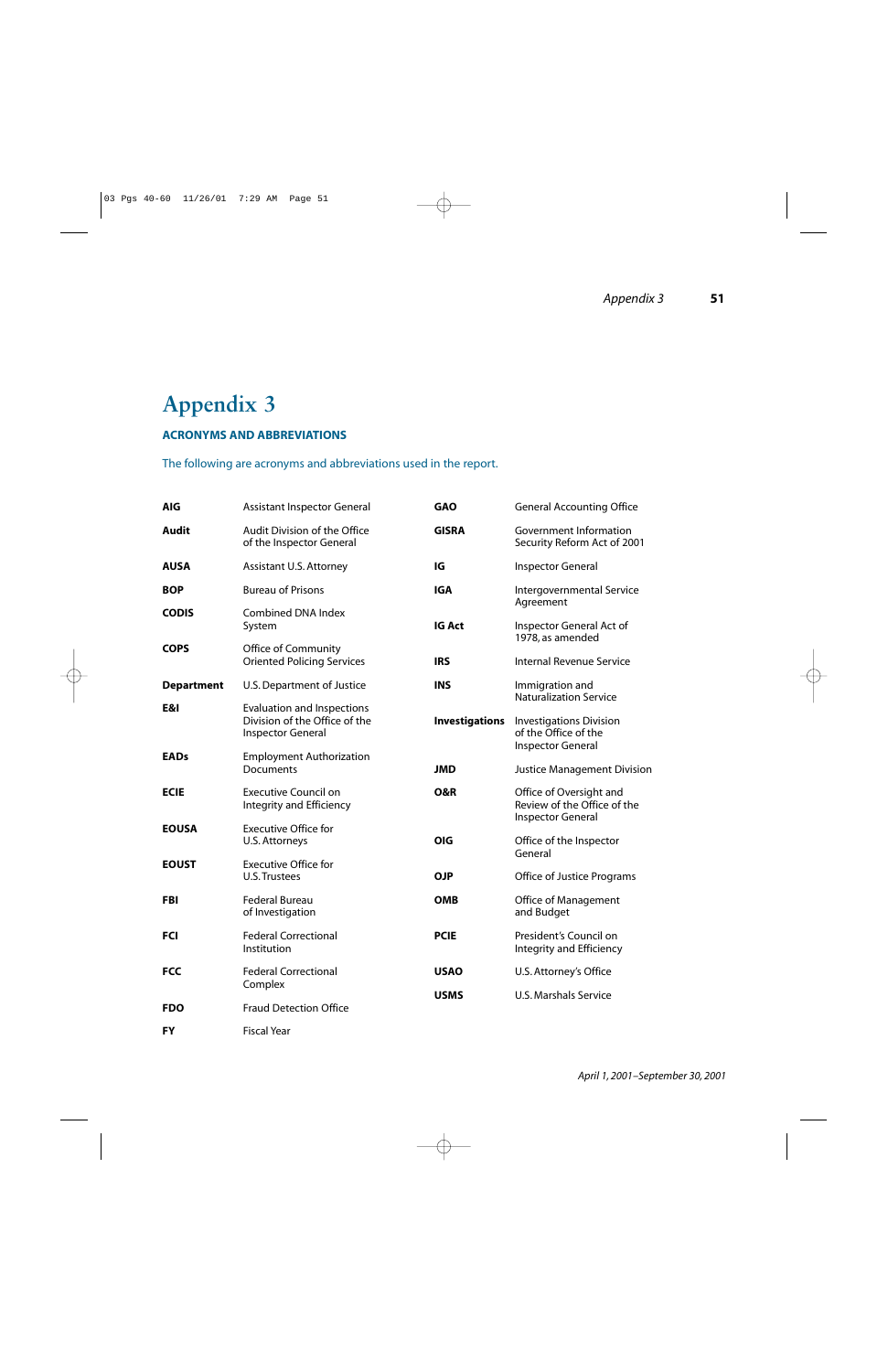# **Appendix 4**

## **GLOSSARY OF TERMS**

The following are definitions of specific terms as they are used in the report.

**ADIT (I-551) Stamp:** An INS stamp placed in an alien's passport, signifying temporary evidence of lawful admission for permanent residence.

**Alien:** Any person who is not a citizen or national of the United States.

**Border Crossing Card:** An INS identification card (Form I-586) issued to Mexican nationals residing along the border in Mexico that permits entry into the United States for shopping or visits of short duration.

**Combined DNA Index System (CODIS):** A computerized framework for storing, maintaining, tracking, and searching DNA specimen information. CODIS refers to the entire system of DNA databases (currently convicted offender and forensic databases) maintained at the national, state, and local levels. At present, CODIS consists of three distinct levels: the National DNA Index System, State DNA Index System, and Local DNA Index System.

**DNA Profile:** A set of DNA identification characteristics that permits the DNA of one person to be distinguished from that of another person.

#### **Employment Authorization Document**

**(I-688B):** An INS document issued to aliens who have been granted permission to be employed in the United States but are not permanent residents or citizens.

**External Audit Report:** The results of audits and related reviews of expenditures made under Department of Justice contracts, grants, and other agreements. External audits are conducted in accordance with the Comptroller General's Government Auditing Standards and related professional auditing standards.

**Green Card:** INS Alien Registration Receipt Card (Form I-151 or Form I-551) that serves as evidence of authorized stay and employment in the United States.

**Information:** Formal accusation of a crime made by a prosecuting attorney as distinguished from an indictment handed down by a grand jury.

**Internal Audit Report:** The results of audits and related reviews of Department of Justice organizations, programs, functions, computer security and information technology, and financial statements. Internal audits are conducted in accordance with the Comptroller General's Government Auditing Standards and related professional auditing standards.

**Material Weakness:** A failure in a system of control, or a lack of control determined by the agency head to be important enough to be reported to the President and Congress. A weakness of this type could significantly impair fulfillment of an agency's mission; deprive the public of needed services; violate statutory or regulatory requirements; significantly weaken safeguards against waste, loss, unauthorized use or misappropriation of funds, property, or other assets; and/or result in a conflict of interest.

**National:** A person owing a permanent allegiance to a nation.

**National DNA Index System (NDIS):** The FBImaintained national component of CODIS. NDIS contains DNA profiles uploaded from approved State DNA Index Systems.

**Port of Entry:** Any location in the United States or its territories that is designated as a point of entry for aliens and U.S. citizens.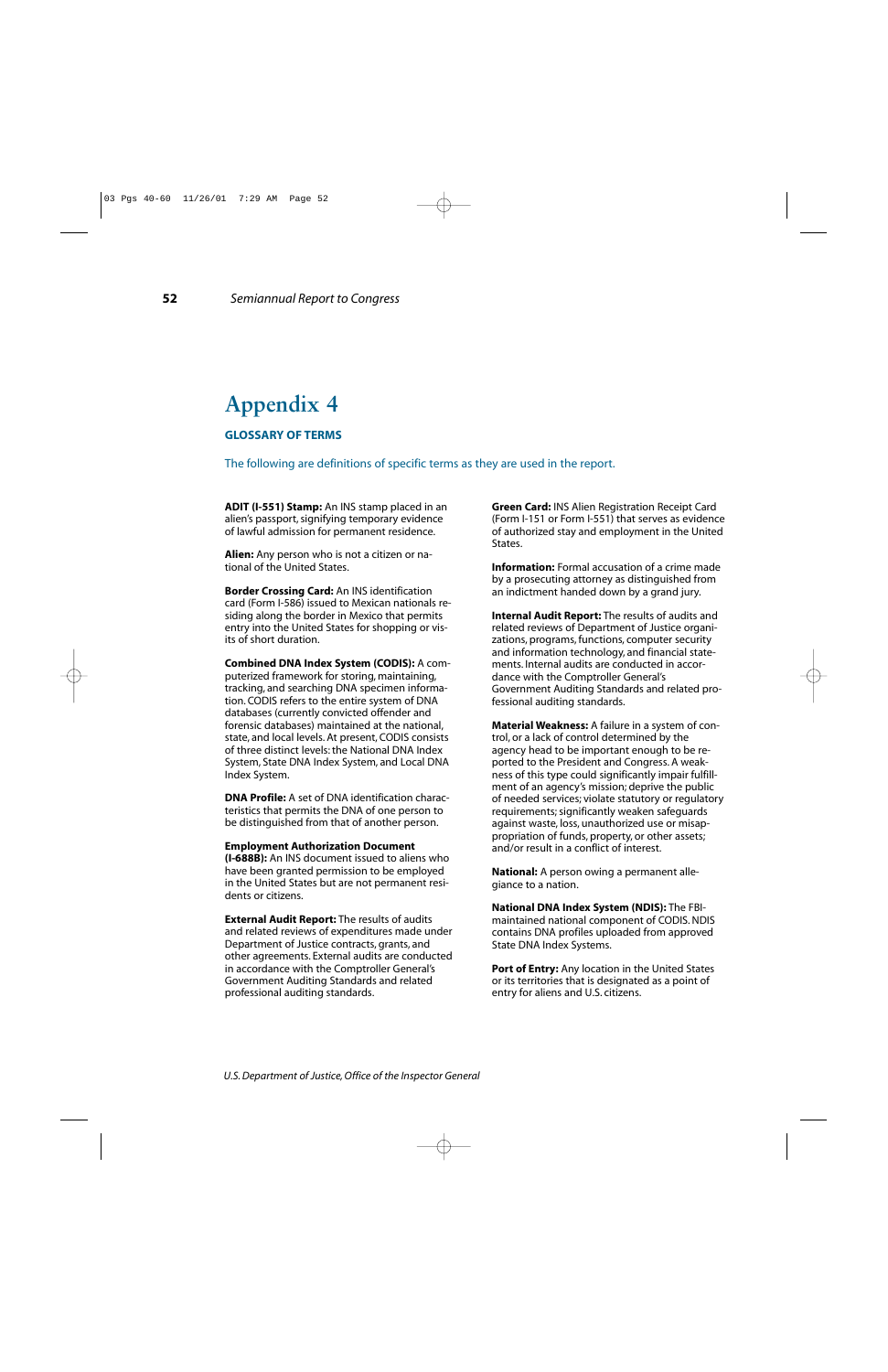**Qualified Opinion:** The judgment by the certified public accountant in the audit report that "except for" something, the financial statements fairly present the financial position and operating results of the component.

**Questioned Cost:** Cost that is questioned by the OIG because of (a) an alleged violation of a provision of a law, regulation, contract, grant, cooperative agreement, or other agreement or document governing the expenditure of funds; (b) a finding that, at the time of the audit, such cost is not supported by adequate documentation; or (c) a finding that the expenditure of funds for the intended purpose is unnecessary or unreasonable.

**Recommendation that Funds be Put to Better Use:** Recommendation by the OIG that funds could be used more efficiently if management of an establishment took actions to implement and complete the recommendation, including (a) reductions in outlays; (b) deobligation of funds from programs or operations; (c) withdrawal of interest subsidy costs on loans or loan guarantees, insurance, or bonds; (d) costs not incurred by implementing recommended improvements related to the operations of the establishment, a contractor, or grantee; (e) avoidance of unnecessary expenditures noted in pre-award reviews of contract or grant agreements; or (f) any other savings that are specifically identified.

**Record of Arrival and Departure (I-94):** Form provided to each nonimmigrant visitor to the United States that contains the alien's date of arrival, class of admission, and date of departure.

**Reportable Condition:** Includes matters coming to the auditor's attention that, in the auditor's judgment, should be communicated because they represent significant deficiencies in the design or operation of internal controls, which could adversely affect the entity's ability to properly report financial data.

**Restitution Funds:** Payments to victims of crimes or civil wrongs ordered by courts as part of a criminal sentence or civil or administrative penalty.

**Secondary Inspection:** A secondary inspection at a port of entry allows an INS inspector to conduct a more in-depth review of a traveler's documents and perform tasks that cannot be completed within the limited time frame of the primary inspection.

**Senate Bill 121:** The *Unaccompanied Alien Child Protection Act of 2001*, introduced by Senator Feinstein.

**Supervised Release:** Court-monitored supervision upon release from incarceration.

**Unqualified Opinion:** The judgment of the certified public accountant who has no reservation as to the fairness of the component's financial statements.

**Unsupported Cost:** Cost that is questioned by the OIG because the OIG found that, at the time of the audit, such cost is not supported by adequate documentation.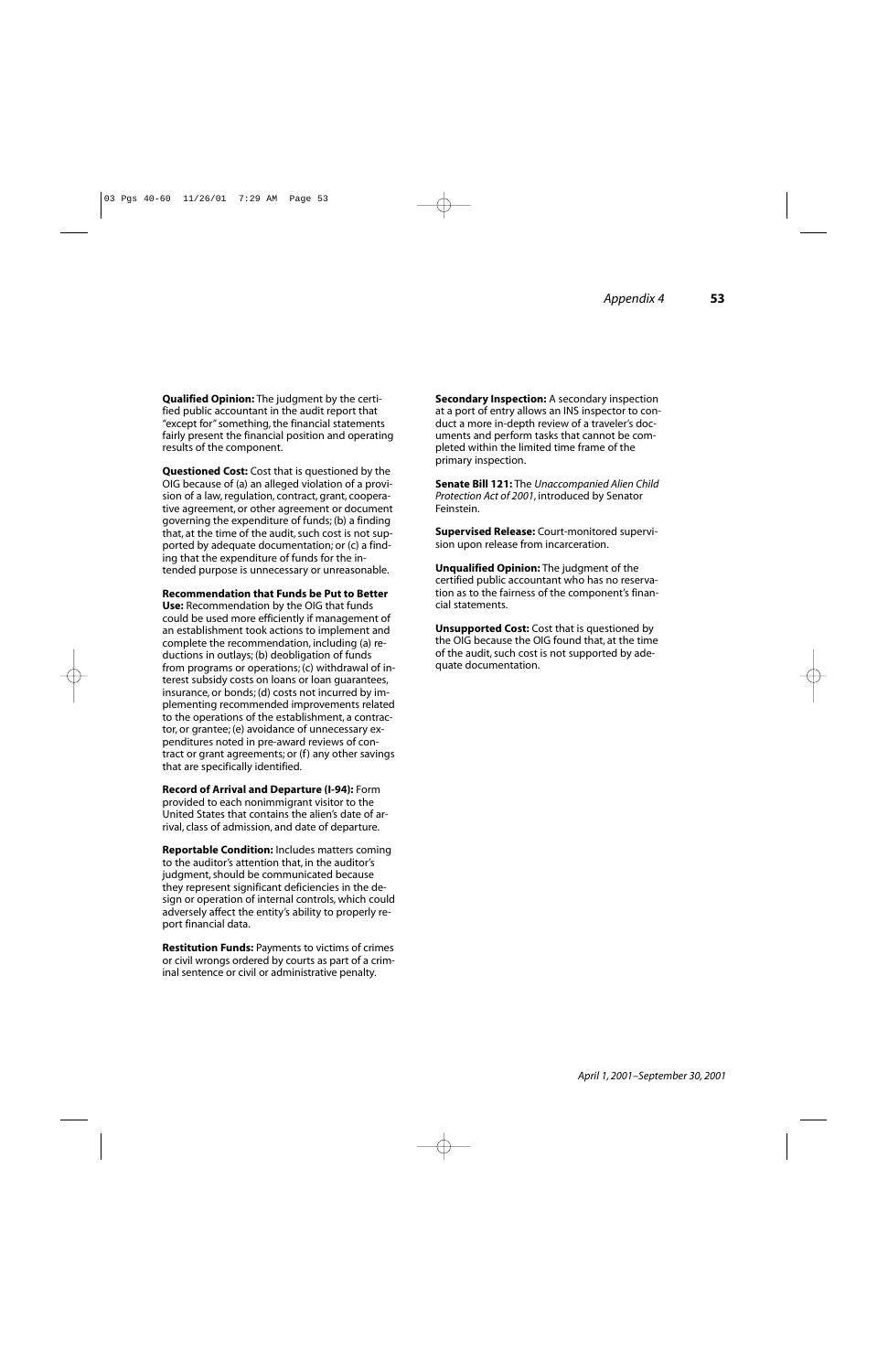# **Appendix 5**

# **Reporting Requirements Index**

The *Inspector General Act of 1978*, as amended, specifies reporting requirements for semiannual reports. The requirements are listed below and indexed to the applicable pages.

| IG Act<br><b>References</b> | <b>Reporting Requirements</b>                                           | Page        |
|-----------------------------|-------------------------------------------------------------------------|-------------|
| Section $4(a)(2)$           | Review of Legislation and Regulations                                   | 39          |
| Section $5(a)(1)$           | Significant Problems, Abuses, and Deficiencies                          | $5 - 36$    |
| Section $5(a)(2)$           | Significant Recommendations for Corrective Actions                      | $15 - 36$   |
| Section $5(a)(3)$           | Prior Significant Recommendations Unimplemented                         | 25          |
| Section $5(a)(4)$           | Matters Referred to Prosecutive Authorities                             | $5 - 13$    |
| Section $5(a)(5)$           | Refusal to Provide Information                                          | <b>None</b> |
| Section $5(a)(6)$           | Listing of Audit Reports                                                | $41 - 50$   |
| Section $5(a)(7)$           | <b>Summary of Significant Reports</b>                                   | $5 - 36$    |
| Section $5(a)(8)$           | Audit Reports-Questioned Costs                                          | 27          |
| Section 5(a)(9)             | Audit Reports-Funds to be Put to Better Use                             | 26          |
| Section $5(a)(10)$          | Prior Audit Reports Unresolved                                          | 25          |
| Section $5(a)(11)$          | <b>Significant Revised Management Decisions</b>                         | None        |
| Section $5(a)(12)$          | <b>Significant Management Decisions</b><br>with Which the OIG Disagreed | None        |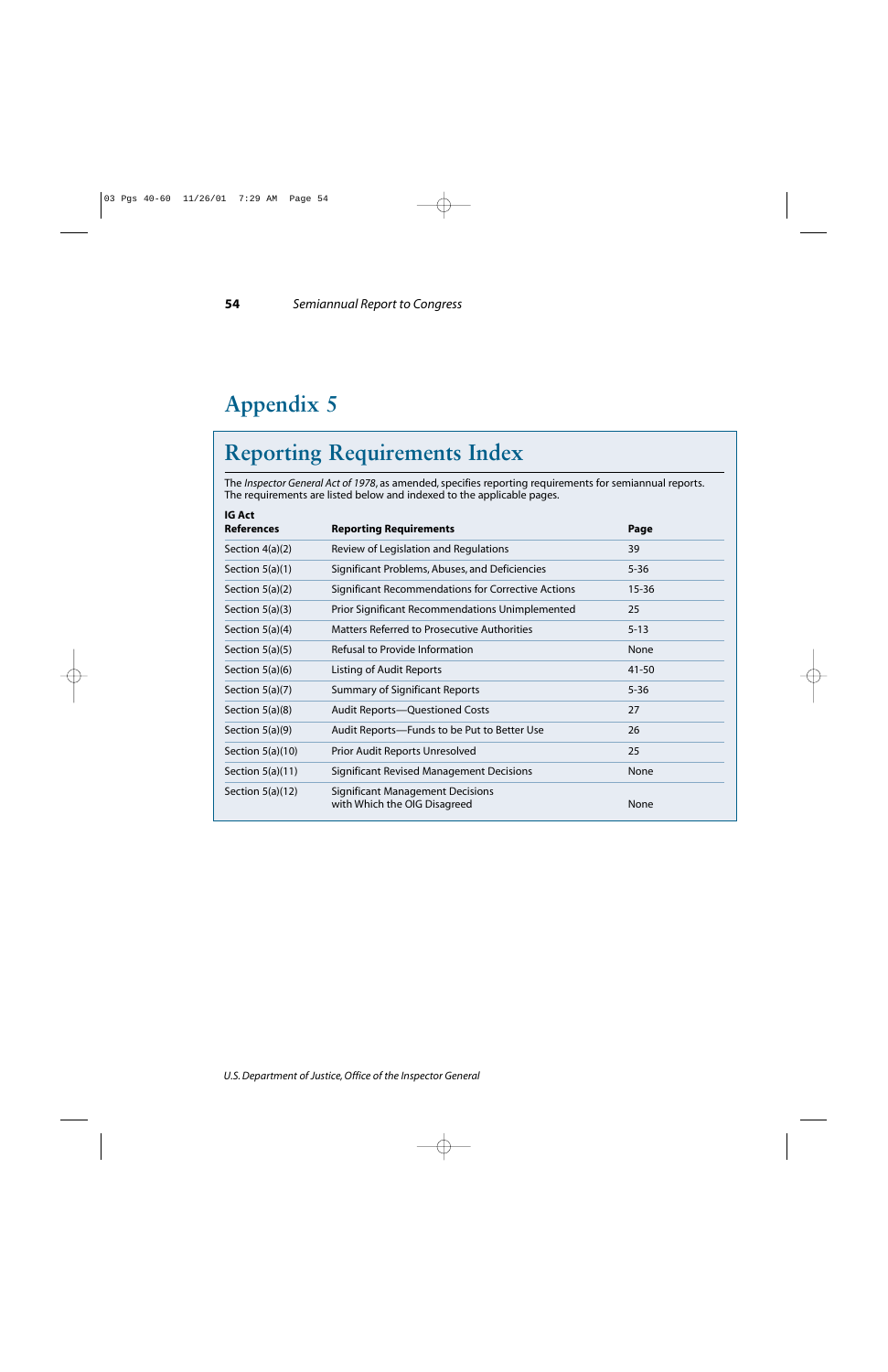# *On-Line Report Availability*

Many audit, evaluation and inspection, and special reports are available at the following Internet address: **www.usdoj.gov/oig**.

In addition, other materials are available through the Inspectors General Network's World Wide Web server at: **www.ignet.gov/**.

# *For additional copies of this report or copies of previous editions, write:*

DOJ/OIG/M&P 950 Pennsylvania Avenue, NW Room 4706 Washington, DC 20530-0001

Or call: (202) 616-4550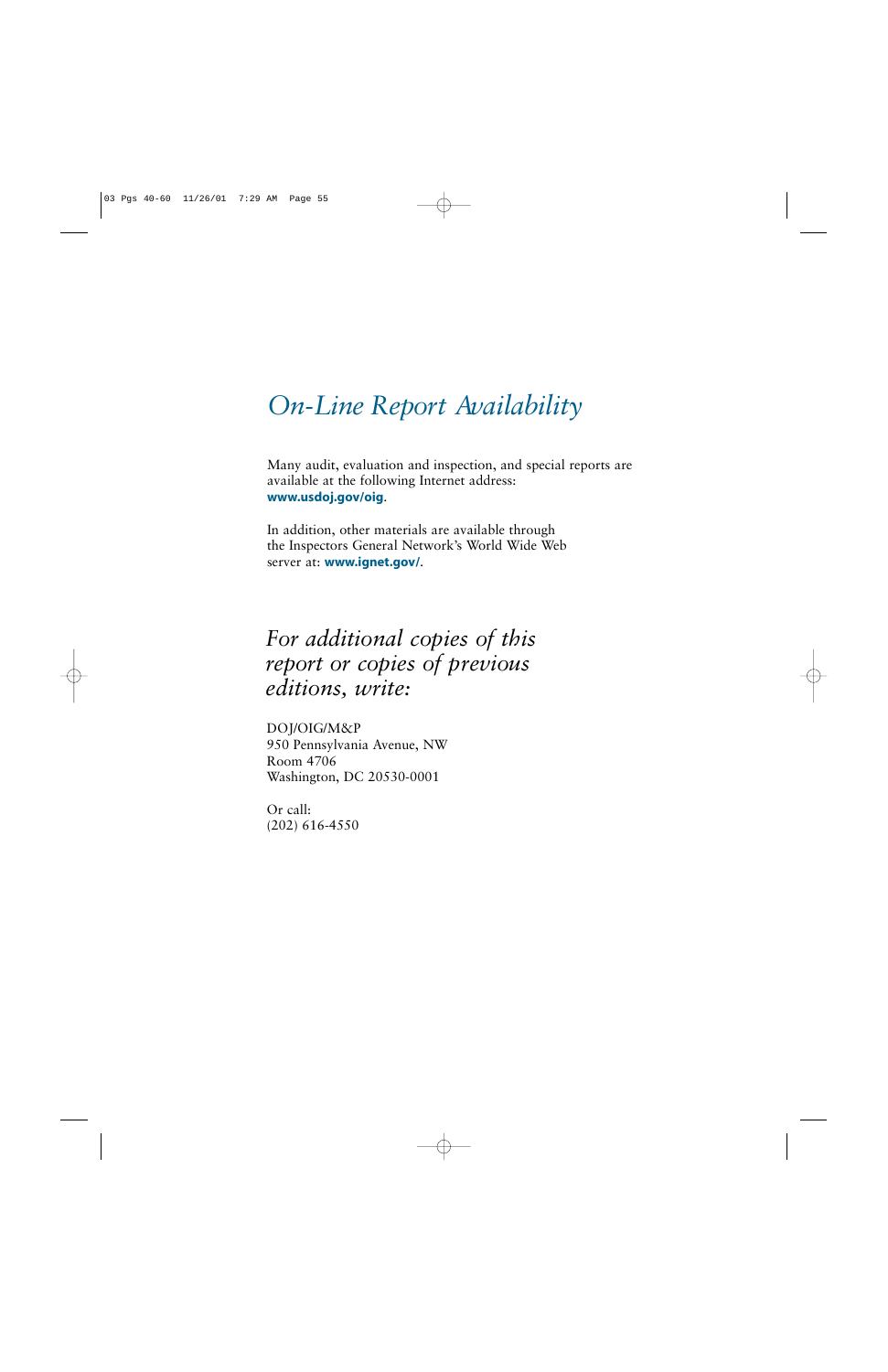# **Be Part of the Solution**

# Report waste, fraud, and abuse to:

# U.S. Department of Justice

Office of the Inspector General Hotline

Investigations Division 950 Pennsylvania Avenue, NW Room 4706 Washington, DC 20530-0001

**E–Mail:** oig.hotline@usdoj.gov **Hotline:** 1-800-869-4499 **Facsimile:** (202) 616-9898